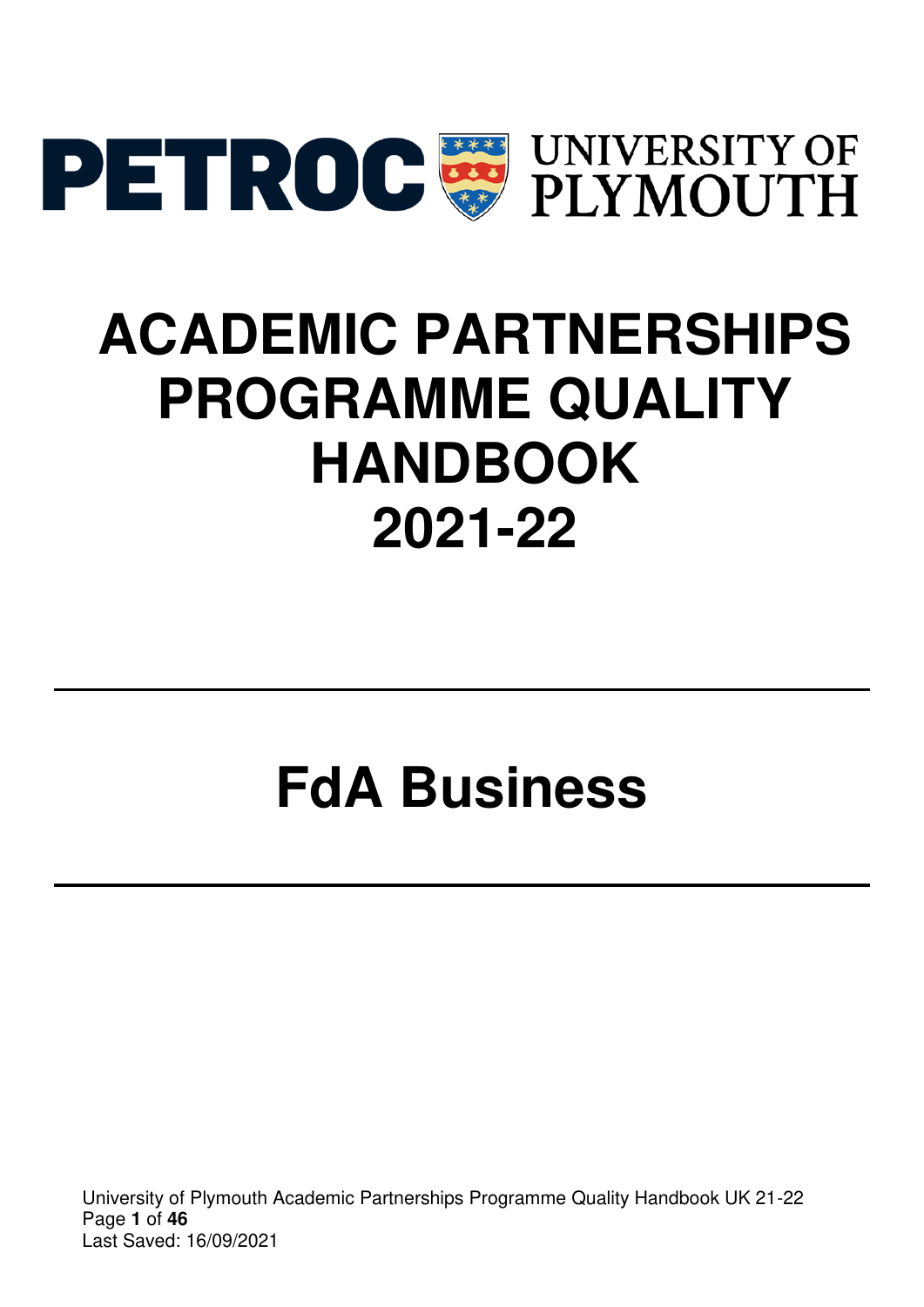## **Contents**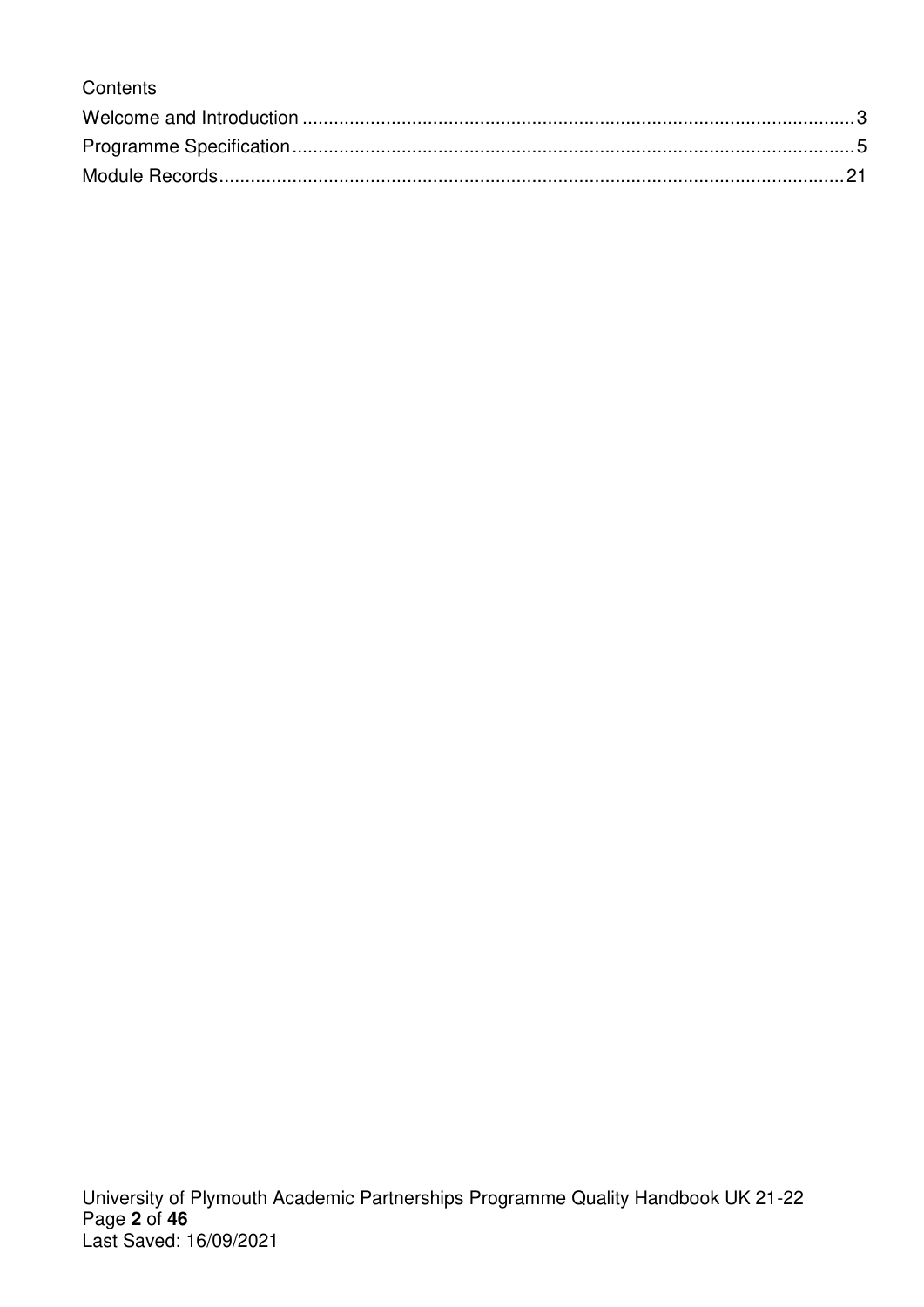# **Welcome and Introduction**

<span id="page-2-0"></span>Welcome to FdA Business delivered at Brannams Campus by Petroc.This programme has been designed to equip you with the skills and knowledge base required to work in your chosen business specialism or other graduate opportunities. It is also a platform from which you can undertake additional vocational and academic qualifications. Subjects include:

- Business Accounting The module introduces key aspects of accounting for decision making purposes. The aim is for students to gain an understanding of the management of finance within an organisation.
- Economics for Business The module introduces students to the national and European business environment and considers a range of economic factors that affect decision making.
- Marketing Fundamentals This module introduces basic principles of marketing and their application in a business context. Students will investigate the principles that underpin the marketing process and how they apply in a business.
- Organisational Behaviour The module will use a range of theories and managerial approaches to analyse and explain human behaviour at work. The aim of this module is to provide students with an understanding of how organisation's manage employees to achieve a range of managerial objectives
- Developing Graduate Skills in Business The module seeks to encourage enthusiasm for life-long learning; and to facilitate productive reflection on previous learning experiences and future plans. The module is designed to enable students to demonstrate that they have all the qualities and transferable skills necessary to produce appropriate academic work and for future employment.
- Law for Business This module introduces the legal system and frameworks in which businesses operate, before looking in depth at the impacts of contract law, employment law and consumer protection and what businesses are required to provide for employees and consumers.
- Human Resource Management This module will provide learners with the principles and theories of human resource management. The module will focus on the employer need for a flexible workforce and the importance of training and staff development.
- Corporate Strategy and Risk- This module introduces the theory and practice of strategic planning. The emphasis is on the application of a range of planning models.

University of Plymouth Academic Partnerships Programme Quality Handbook UK 21-22 Page **3** of **46** Last Saved: 16/09/2021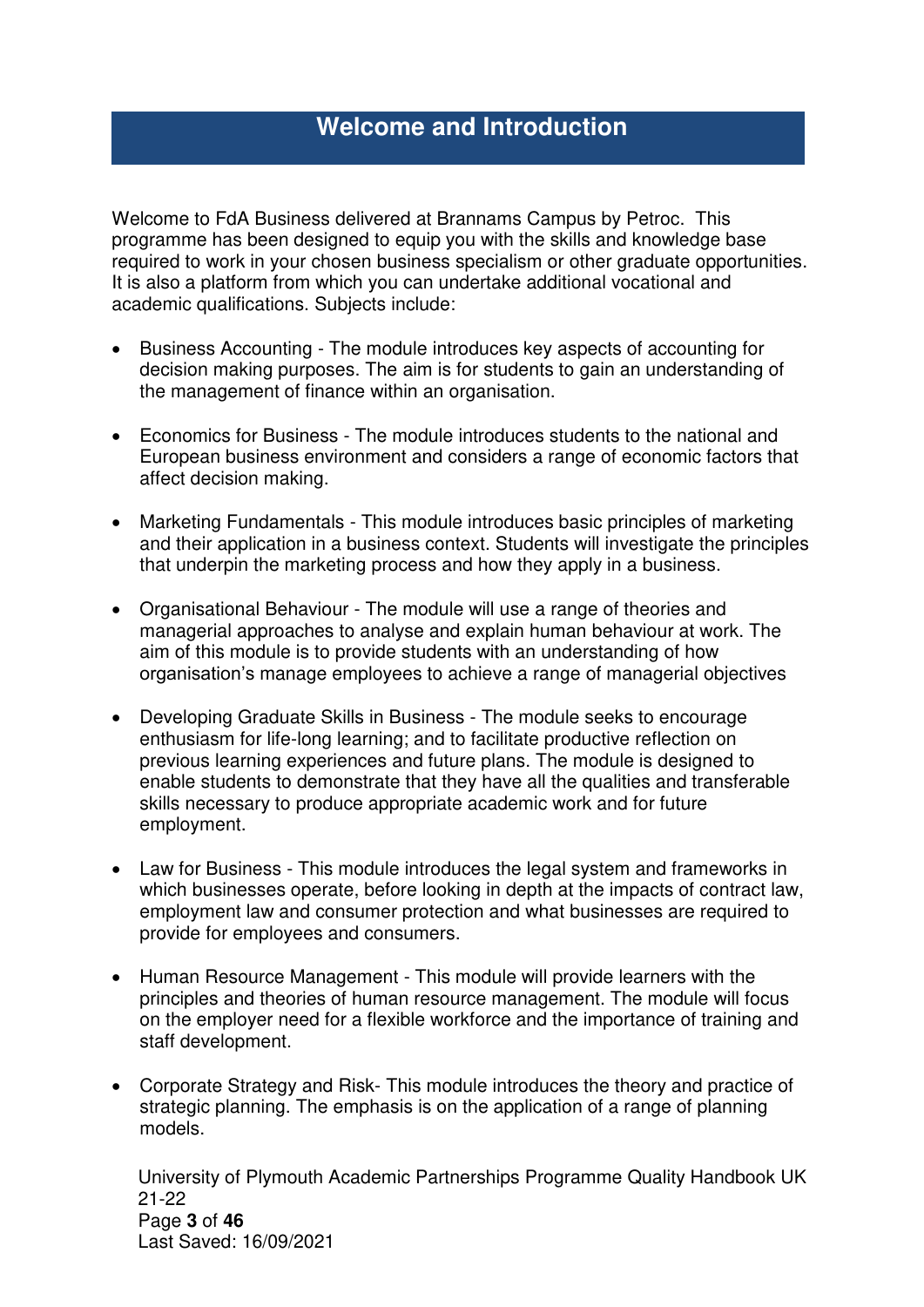- Research Methods This module introduces students to formal methods of advanced research, and allows the completion of a research project. The principles of research covered in this module will adequately prepare students for level 6 dissertation work.
- Enterprise and Innovation The module will cover a range of business startup concerns including initial business ideas, researching a market, finance and legal requirements.
- Financial Management This module is designed to develop an understanding of the sources of finance and costing information required by a business and the issues facing managers when making decisions regarding financial resources. Students will be expected to evaluate the role of the stock exchange in the provision of finance and analyse investment appraisal techniques when investing in capital expenditure.
- Sustainability in Business This module will provide students with an introduction into sustainability in a business context. Students will study the concepts of environmental, economic and social sustainability and how this benefits businesses and consumers. The module will make use of case studies to highlight how this has been successfully achieved, and also highlight the impacts of businesses not abiding by these principles.

This Programme Quality handbook contains important information including:

- The approved programme specification
- Module records

Note: The information in this handbook should be read in conjunction with the current edition of:

- Your University Student Institution Handbook which contains student support based information on issues such as finance and studying at HE available at:
- [https://my.petroc.ac.uk/moodle/moodle\\_3/course/view.php?id=3059](https://my.petroc.ac.uk/moodle/moodle_3/course/view.php?id=3059) • Your Module Guide available at:
- [https://my.petroc.ac.uk/moodle/moodle\\_3/course/view.php?id=687](https://my.petroc.ac.uk/moodle/moodle_3/course/view.php?id=687)
- Your University of Plymouth Student Handbook available at: <https://www.plymouth.ac.uk/your-university/governance/student-handbook>

University of Plymouth Academic Partnerships Programme Quality Handbook UK 21-22 Page **4** of **46** Last Saved: 16/09/2021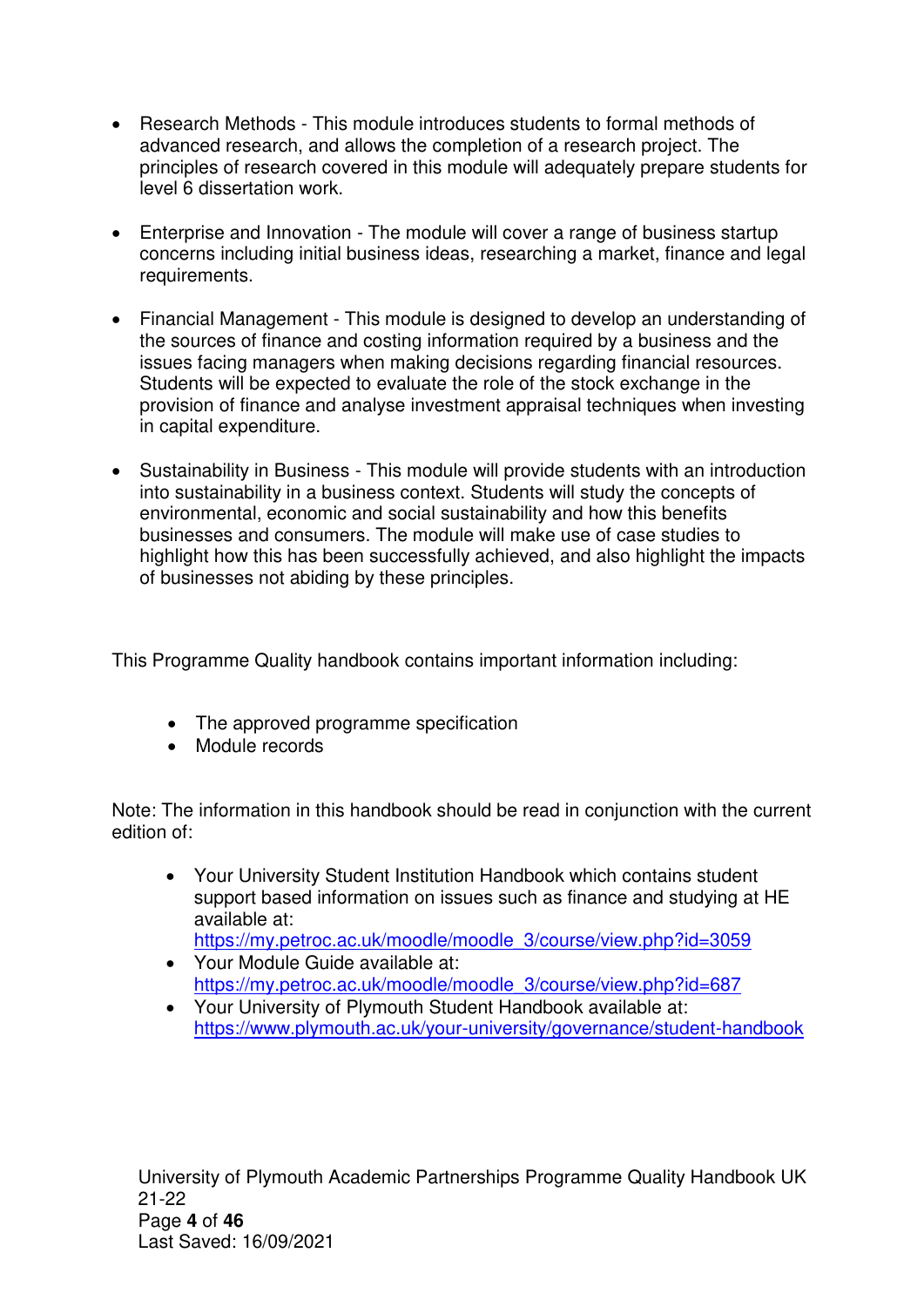# **Programme Specification**

# <span id="page-4-0"></span>• Programme Details

| <b>Awarding Institution:</b>                         | University of Plymouth              |
|------------------------------------------------------|-------------------------------------|
| <b>Partner Institution and</b><br>delivery site (s): | Petroc<br>North Devon Campus        |
| <b>Accrediting Body:</b>                             | N/A                                 |
| <b>Language of Study:</b>                            | English <sup>1</sup>                |
| <b>Mode of Study:</b>                                | Full time and Part time             |
| <b>Final Award:</b>                                  | <b>FdA</b>                          |
| <b>Intermediate Award:</b>                           |                                     |
| <b>Programme Title:</b>                              | <b>FdA Business</b>                 |
| <b>UCAS Code:</b>                                    | N <sub>101</sub>                    |
| <b>JACS Code:</b>                                    | N <sub>100</sub>                    |
| <b>Benchmarks:</b>                                   | <b>Business and Management 2015</b> |
| <b>Date of Programme</b><br><b>Approval:</b>         | April 2016                          |

# • **Brief Description of the Programme**

This text is definitively approved at programme approval and therefore may be directly used for promotion of the programme without the need for further confirmation (approx. 200-250 words):

This program has been designed to equip students with the skills and knowledge base required to work in a chosen business specialism or other graduate opportunity.

• **Details of Accreditation by a Professional/Statutory Body (if appropriate)** 

N/A

University of Plymouth Academic Partnerships Programme Quality Handbook UK 21-22 Page **5** of **46** Last Saved: 16/09/2021  $\overline{a}$ <sup>1</sup> Unless otherwise approved through Plymouth University's Academic Development and Partnerships Committee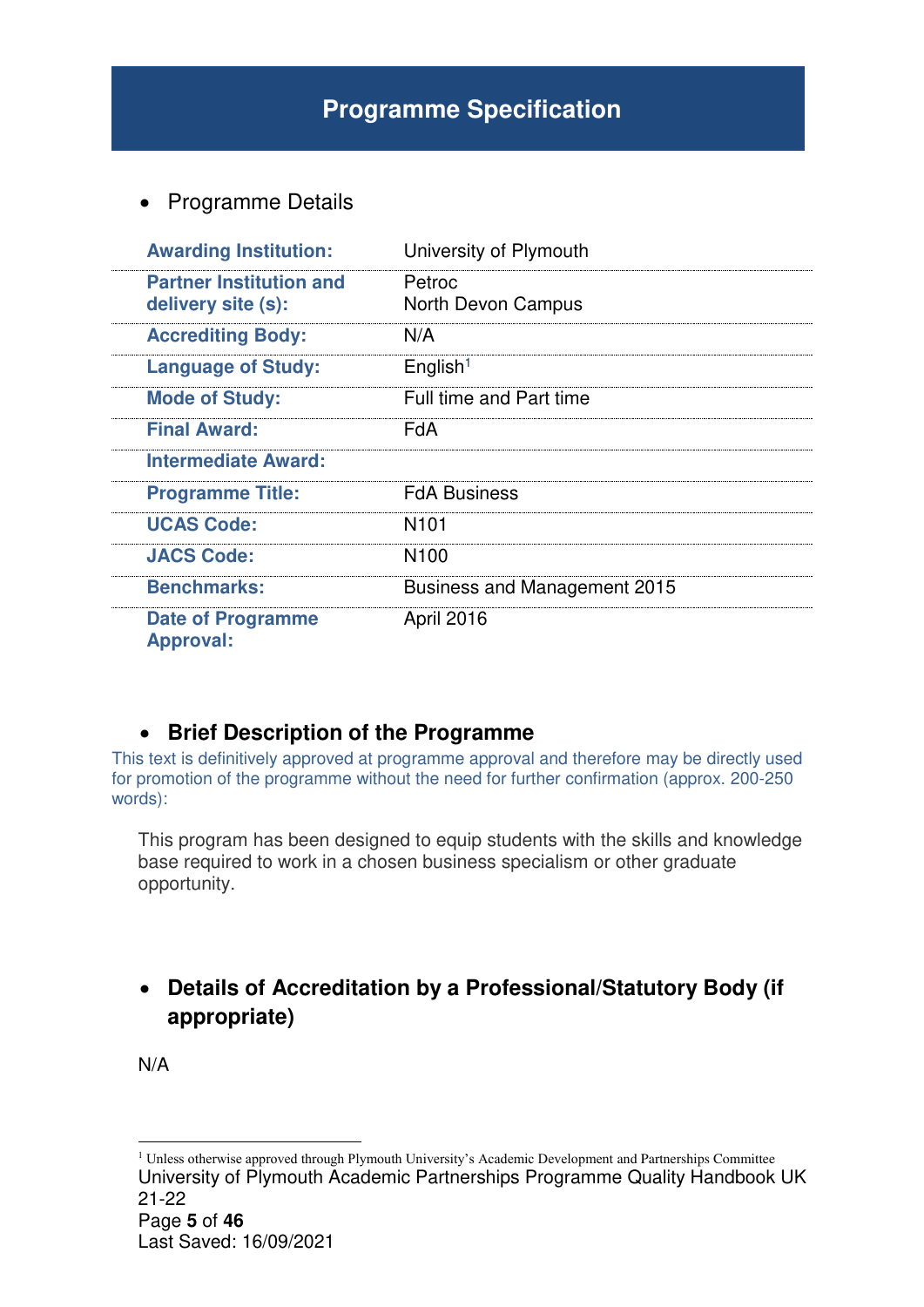# • **Exceptions to Plymouth University Regulations**

*(Note: Plymouth University's Academic Regulations are available on the extranet: [https://www.plymouth.ac.uk/student-life/academic-regulations\)](https://www.plymouth.ac.uk/student-life/academic-regulations)*  **None** 

## • **Programme Aims**

### The programme will deliver:

1. An understanding of organisations, their management, the economy and the business environment.

2. A range of cognitive and intellectual skills together with competencies specific to business and management.

3. Enhancement of a wide range of skills and attributes which equip graduates to become effective global citizens.

4. Preparation for and development of a career in business and a platform for further study.

5. A range of personal and interpersonal skills including problem solving, research, creativity and digital literacy.

# • **Programme Intended Learning Outcomes (ILO)**

### By the end of this programme the student will be able to:

1. Appreciate the internal and external business environment in which business operates.

2. Identify the skills and techniques relevant to the management of people,

operations and other resources, effective decision making and performance.

3. Analyse a range of current issues including; sustainability, corporate responsibility, ethics, globalisation, innovation and enterprise

4. Select and manage information, research, investigate and evaluate evidence using appropriate research methods and use the findings to support conclusions and recommendations.

5. Interact and work effectively in a group in order to achieve an objective.

6. Communicate effectively in writing and orally using a range of methods and write reports for commercial and academic audiences.

7. Reflect upon and evaluate own actions and performance with a view to enhancing self-management and devising plans for enhancing personal and career development.

University of Plymouth Academic Partnerships Programme Quality Handbook UK 21-22 Page **6** of **46** Last Saved: 16/09/2021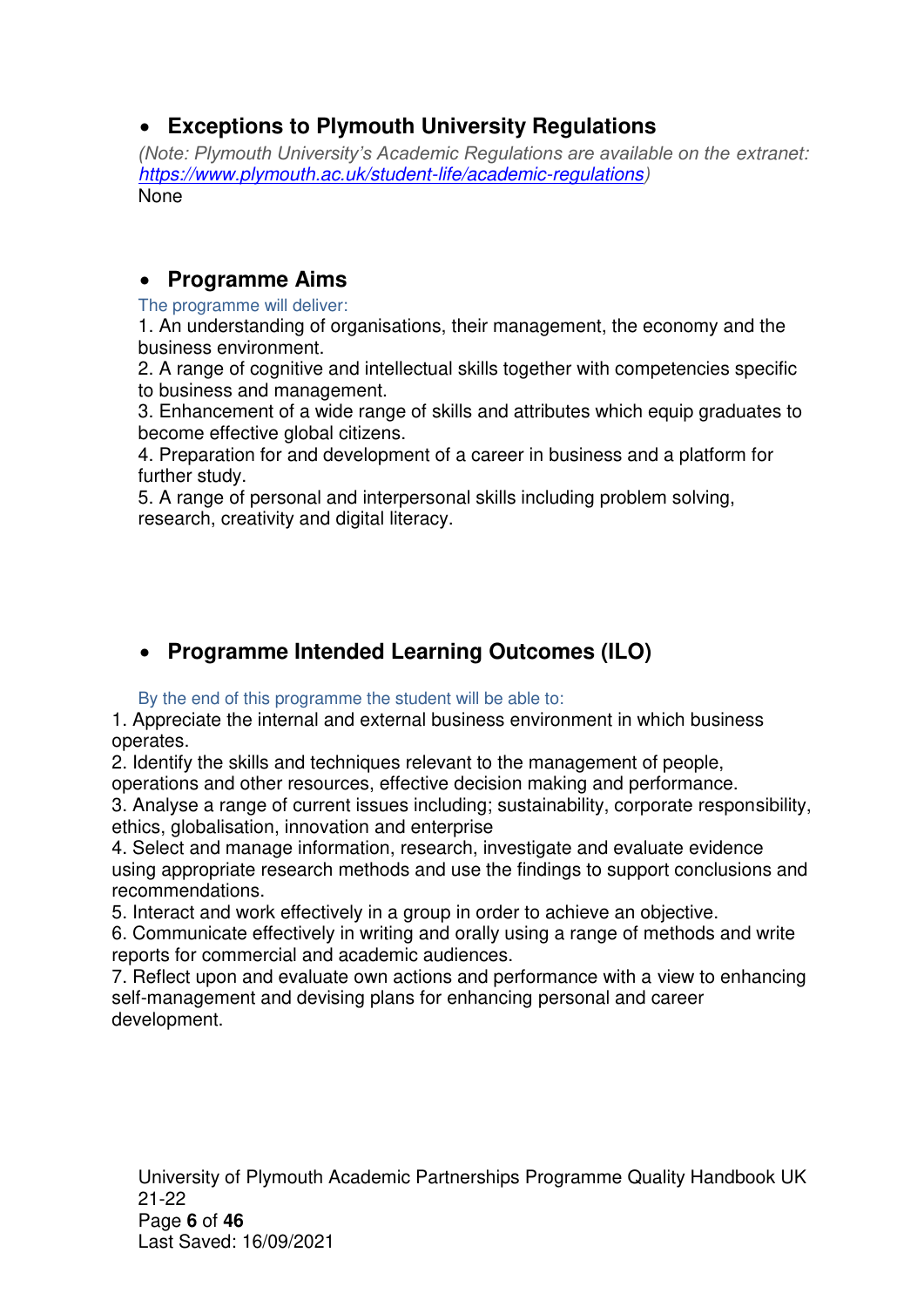# • **Distinctive Features**

This text is definitively approved at programme approval and therefore may be directly used for promotion of the programme without the need for further confirmation:

- Employability. This degree is designed to produce graduates who have the theoretical underpinning, practical orientation and skillset required for employment in the business environment.
- Practical focus. The programme is designed to ensure that students are given the opportunity to undertake a range of practical and work based activity and learning, encompassing role plays, simulations, real projects and consultancy.
- Enterprise and Sustainability are themes introduced in the second year of the programme.
- Knowledge and Understanding. Develop a broad understanding of the complex, diverse and holistic nature of business activity in all sectors.
- Personal development. The skillset embedded in the programme seeks to enhance participants' personal development by improved self-awareness, and continuous development of the requisite business and study skills.
- Mentoring and Support. Throughout the programme we provide a supportive community and environment in which to learn. Students are supported in their study by subject tutors and they also receive individual support for their academic and personal development from their personal tutor.

# • **Progression Route(s)**

Approved 'progression route(s)' are those where successful achievement in this programme enables direct alignment to join a stage of another programme. This is an approach employed primarily for Foundation Degree students to 'top-up' to complete a Bachelor degree, but may be employed for other award types.

This is in part an automated admissions criterion and therefore progression may be impacted on by availability of a position on the progression award; however, progression opportunity, if not available in the first year of application, is guaranteed within 3-years. Progression arrangements with institutions other than Plymouth University carry an increased element of risk. It is necessary for the delivering partner institution to obtain formal agreement from that institution to guarantee progression for existing students on the programme. For progression to Plymouth University, should there be the need to withdraw the progression route programme(s) then either this will be delayed to provide progression or appropriate solutions will be found. This arrangement is guaranteed for existing students that complete their programme of study with no suspensions or repeat years and who wish to progress immediately to the University.

BA (Hons) Professional Development (Business and Management) Stage 3 – Petroc

BA (Hons) Business Stage 3 – Plymouth

BA (Hons) Human Resource Management Stage 3 – Plymouth

BA (Hons) International Trade and Operations Management Stage 3 – Plymouth BSc (Hons) Management Practice Stage 3 – Plymouth

University of Plymouth Academic Partnerships Programme Quality Handbook UK 21-22

Page **7** of **46** Last Saved: 16/09/2021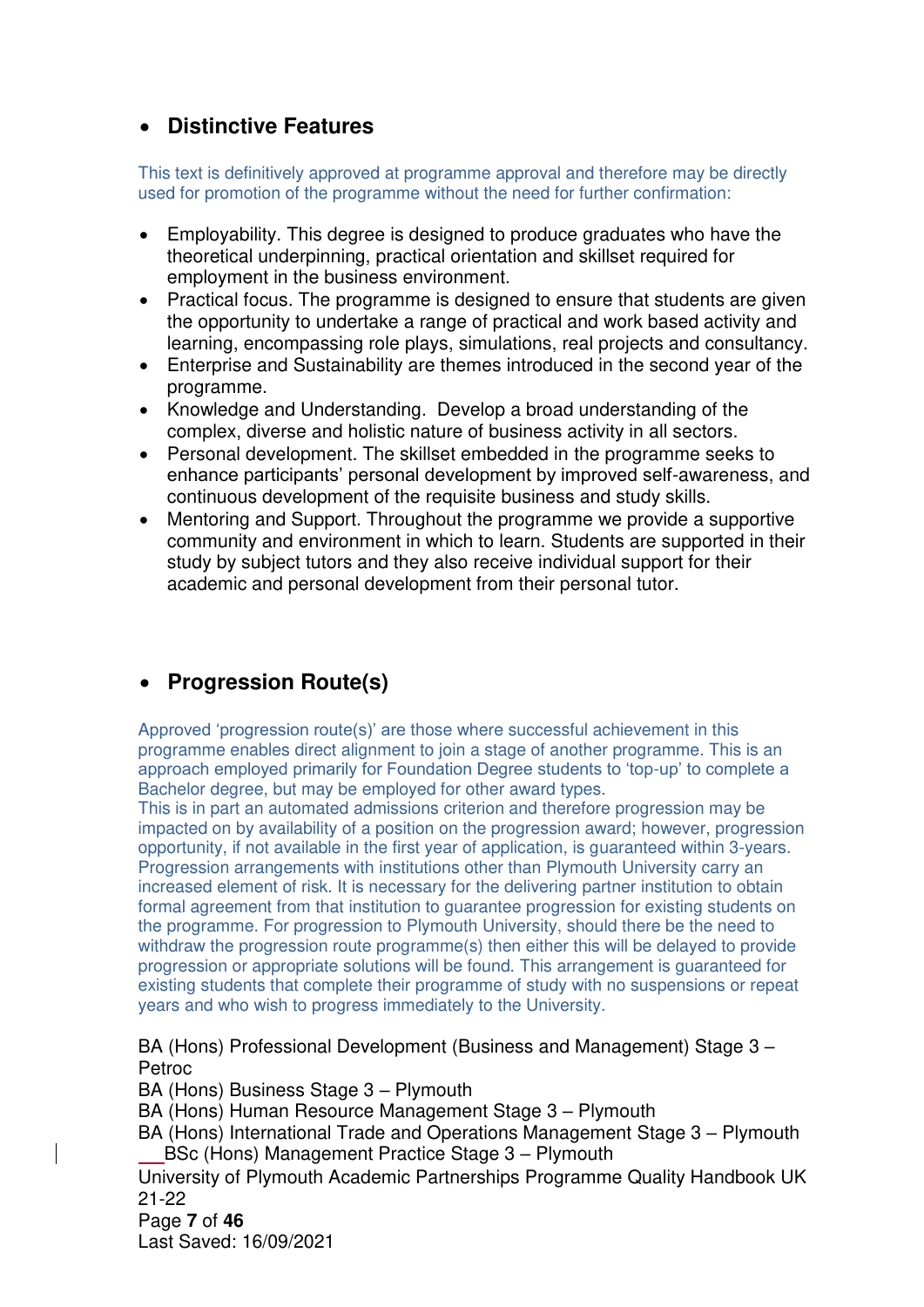University of Plymouth Academic Partnerships Programme Quality Handbook UK 21-22 Page **8** of **46** Last Saved: 16/09/2021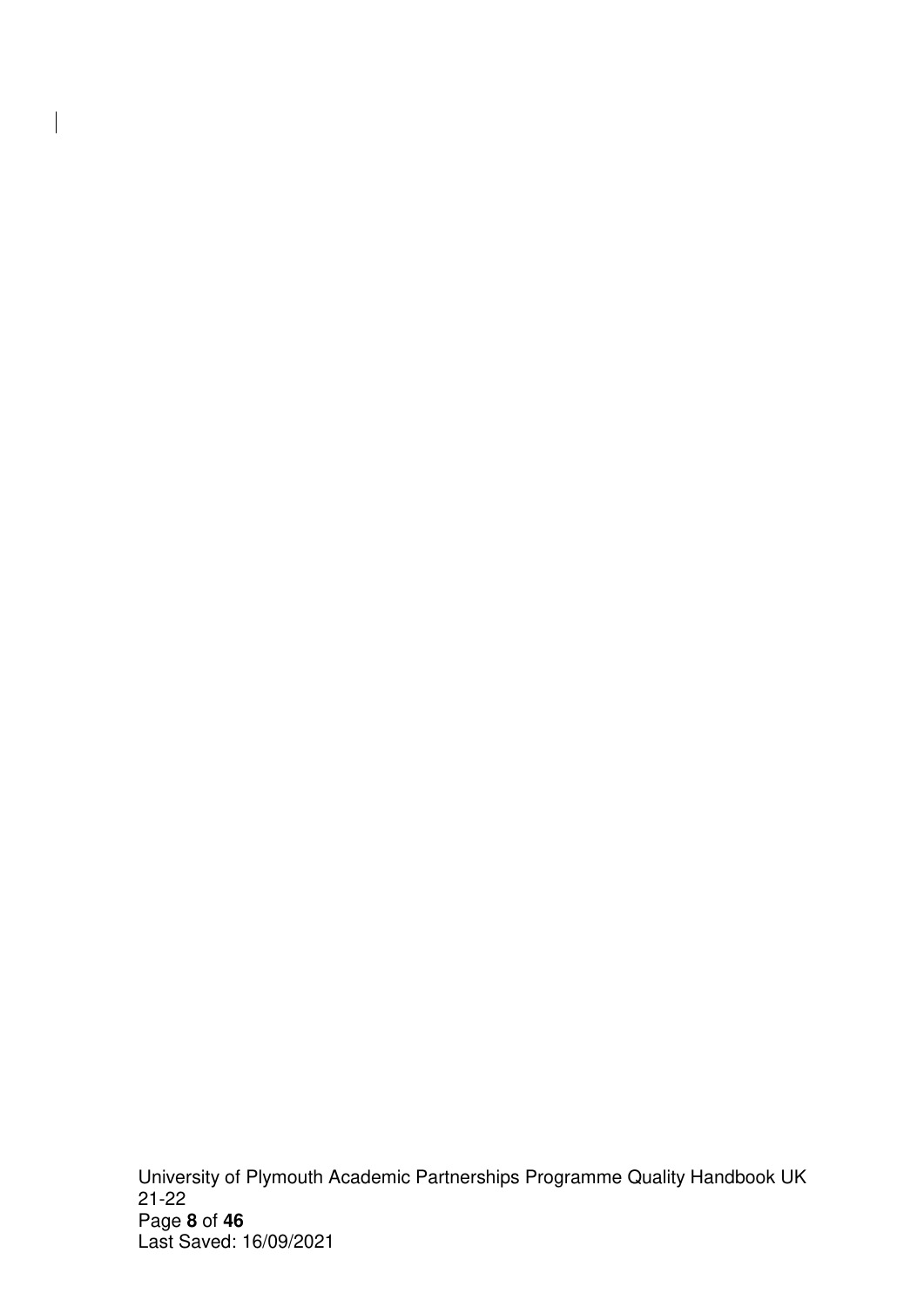# • **Admissions Criteria**

| <b>Qualification(s) Required for Entry to</b><br>this Programme:                                                                                                                                                                                                                                      | <b>Details:</b>                                                                                                                                                                                                                                                                                                     |
|-------------------------------------------------------------------------------------------------------------------------------------------------------------------------------------------------------------------------------------------------------------------------------------------------------|---------------------------------------------------------------------------------------------------------------------------------------------------------------------------------------------------------------------------------------------------------------------------------------------------------------------|
| Level 2:<br>1. Key Skills requirement / Higher Level<br><b>Diploma:</b><br>and/or                                                                                                                                                                                                                     | English and Maths Functional Skills level 2<br>combined with GCSEs                                                                                                                                                                                                                                                  |
| 2. GCSEs required at Grade C or above:                                                                                                                                                                                                                                                                | English and Maths C or above                                                                                                                                                                                                                                                                                        |
| Level 3: at least one of the following:<br>3. AS/A Levels<br>4. Advanced Level Diploma:<br>5. BTEC National Certificate/Diploma:<br>6. VDA: AGNVQ, AVCE, AVS:<br>7. Access to HE or Year 0 provision:<br>8. International Baccalaureate:<br>9. Irish / Scottish Highers / Advanced<br><b>Highers:</b> | <b>56 UCAS Points</b>                                                                                                                                                                                                                                                                                               |
| <b>Work Experience:</b>                                                                                                                                                                                                                                                                               | Considered on individual merit                                                                                                                                                                                                                                                                                      |
| <b>Other HE qualifications / non-</b><br>standard awards or experiences:                                                                                                                                                                                                                              | Candidates are encouraged to apply if<br>they feel they can benefit from the<br>programme. Candidates with non-standard<br>entry qualifications will be considered on<br>the basis of relevant work experience and<br>attainment of transferable skills, which<br>demonstrate an ability to study at this<br>level. |
| <b>APEL / APCL<sup>2</sup> possibilities:</b>                                                                                                                                                                                                                                                         | Given the wide experience of potential<br>applicants to this course, applications for<br>Accreditation of Prior Learning (APL) and<br>Accreditation of Prior Experiential Learning<br>(APEL) are welcomed in accordance with<br>University of Plymouth Admissions Policy                                            |
| <b>Interview / Portfolio requirements:</b>                                                                                                                                                                                                                                                            | Interview required                                                                                                                                                                                                                                                                                                  |
| <b>Independent Safeguarding Agency</b><br>(ISA) / Disclosure and Barring Service<br>(DBS) clearance required:                                                                                                                                                                                         | <b>No</b>                                                                                                                                                                                                                                                                                                           |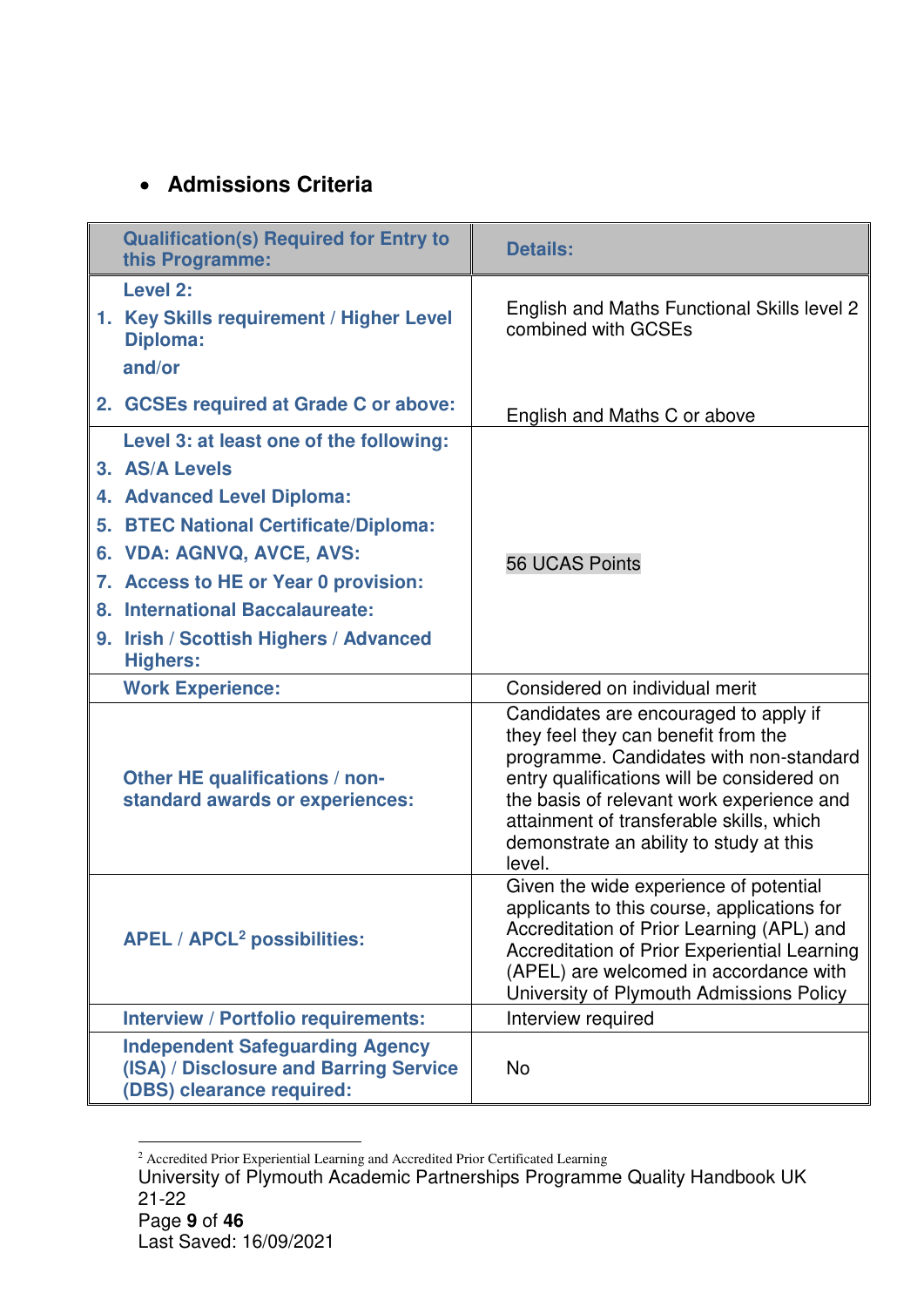# • **Academic Standards and Quality Enhancement**

The Programme Leader/Manager (or other descriptor) leads the Programme Committee in the following of Plymouth University's annual programme monitoring process (APM), as titled at the time of approval. APM culminates in the production, maintenance and employment of a programme level Action Plan, which evidences appropriate management of the programme in terms of quality and standards. Any formally agreed change to this process will continue to be followed by the Programme Leader/Manager (or other descriptor) and their Programme Committee.

Elements of this process include engaging with stakeholders. For this definitive document it is important to define:

Subject External Examiner(s): All modules are parented by this programme and therefore covered by this programme's external examiner. A number of these modules are shared with the FdA in Business and Management, Business with Computing and Business and Events.

Additional stakeholders specific to this programme: Students, graduates, employers and academic communities etc.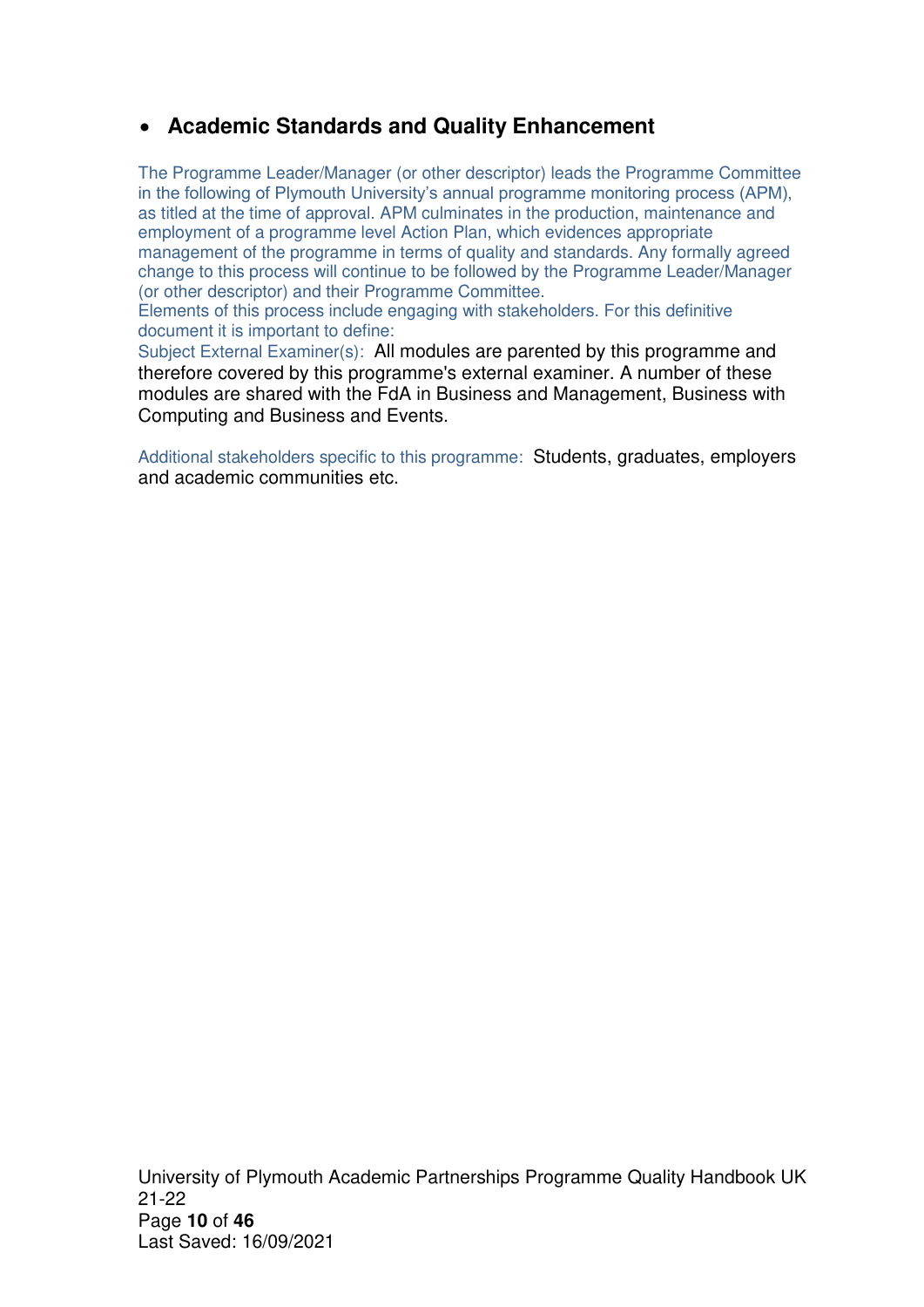#### **Programme Structure**

|                                       | <b>FHEQ Level: 4 For: FdA Business</b> |                                              |                      |                                                 |  |  |  |
|---------------------------------------|----------------------------------------|----------------------------------------------|----------------------|-------------------------------------------------|--|--|--|
| <b>F/T Route</b><br>Year <sup>3</sup> | <b>P/T Route</b><br>Year <sup>11</sup> | <b>Core or Option</b><br>Module <sup>4</sup> | Credits <sup>5</sup> | Module <sup>6</sup>                             |  |  |  |
|                                       |                                        | Core                                         | 20                   | <b>PETR1042 Economics for Business</b>          |  |  |  |
|                                       |                                        | Core                                         | 20                   | PETR1004 Organisational Behaviour               |  |  |  |
|                                       |                                        | Core                                         | 20                   | PETR1005 Marketing Fundamentals                 |  |  |  |
|                                       |                                        | Core                                         | 20                   | PETR1006 Developing Graduate Skills in Business |  |  |  |
|                                       |                                        | Core                                         | 20                   | PETR1043 Business Accounting                    |  |  |  |
|                                       |                                        | Core                                         | 20                   | PETR1003 Law for Business                       |  |  |  |

|                                       | <b>FHEQ Level: 5 For: FdA Business</b> |                                              |                      |                                      |  |  |  |
|---------------------------------------|----------------------------------------|----------------------------------------------|----------------------|--------------------------------------|--|--|--|
| <b>F/T Route</b><br>Year <sup>7</sup> | <b>P/T Route</b><br>Year <sup>11</sup> | <b>Core or Option</b><br>Module <sup>8</sup> | Credits <sup>9</sup> | Module <sup>10</sup>                 |  |  |  |
|                                       |                                        | Core                                         | 20                   | PETR2052 Human Resource Management   |  |  |  |
|                                       |                                        | Core                                         | 20                   | PETR2003 Sustainability in Business  |  |  |  |
|                                       |                                        | Core                                         | 20                   | PETR2053 Research Methods            |  |  |  |
|                                       |                                        | Core                                         | 20                   | PETR2054 Corporate Strategy and Risk |  |  |  |
|                                       |                                        | Core                                         | 20                   | PETR2004 Enterprise and Innovation   |  |  |  |
|                                       |                                        | Core                                         | 20                   | PETR2005 Financial Management        |  |  |  |

10 Enter: the module code and its title

University of Plymouth Academic Partnerships Programme Quality Handbook UK 21-22 Page **11** of **46** Last Saved: 16/09/2021

 $\overline{a}$  $3$  Enter: "1, 2, 3, 4 or No F/T (or P/T) Route"

<sup>&</sup>lt;sup>4</sup> Enter: "Core, Option Any Mix, Option Choice A, Option Choice B, Option Choice C, Option Choice D or Option Choice E (please ensure options are identified in a linked fashion)" <sup>5</sup> Enter: "10 Autumn, 10 Spring, 20, 30 or 40 (10 credit modules are an exception to Plymouth University regulations)"

<sup>6</sup> Enter: the module code and its title

<sup>7</sup> Enter: "1, 2, 3, 4 or No F/T (or P/T) Route"

<sup>&</sup>lt;sup>8</sup> Enter: "Core, Option Any Mix, Option Choice A, Option Choice B, Option Choice C, Option Choice D or Option Choice E (please ensure options are identified in a linked fashion)" <sup>9</sup> Enter: "10 Autumn, 10 Spring, 20, 30 or 40 (10 credit modules are an exception to Plymouth University regulations)"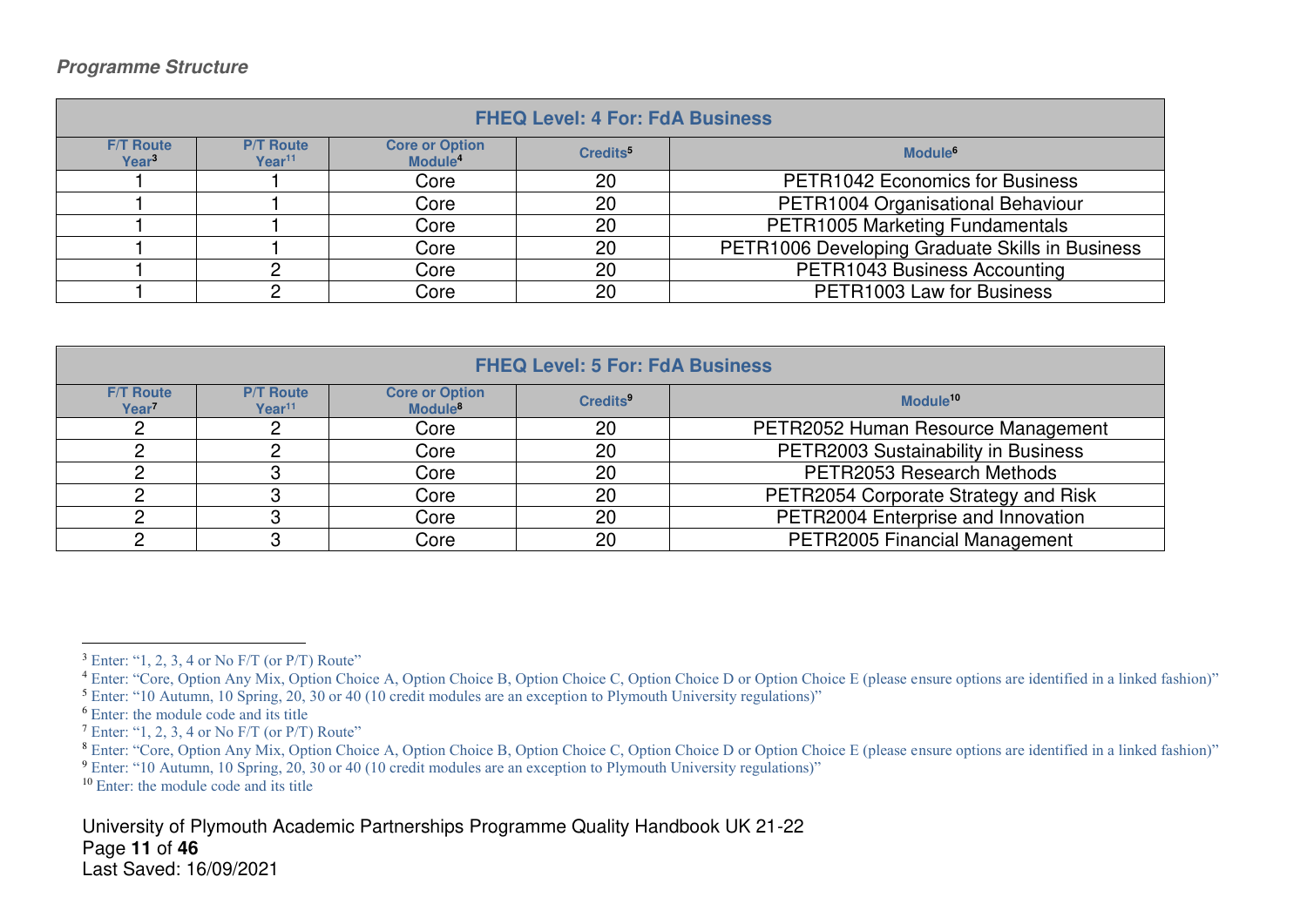# • **Explanation and Mapping of Learning Outcomes, Teaching & Learning and Assessment<sup>11</sup>**

Developing graduate attributes and skills, at any level of HE, is dependent on the clarity of strategies and methods for identifying the attributes and skills relevant to the programme and where and how these are operationalized. The interrelated factors of Teaching, Learning and Assessment and how these are inclusive in nature, are fundamentally significant to these strategies and methods, as are where and how these are specifically distributed within the programme.

Ordered by graduate attributes and skills, the following table provides a map of the above, plus an exposition to describe and explain the ideas and strategy of each. Therefore, subsequent to the initial completion for approval, maintenance of this table as and when programme structure changes occur is also important:

|                                                                                                                                                                                                                                                                                      | <b>FHEQ level: 4</b>                                                |                            |                                                                      |                                                 |                                                 |
|--------------------------------------------------------------------------------------------------------------------------------------------------------------------------------------------------------------------------------------------------------------------------------------|---------------------------------------------------------------------|----------------------------|----------------------------------------------------------------------|-------------------------------------------------|-------------------------------------------------|
| <b>Definitions of Graduate Attributes</b><br>and Skills Relevant to this<br><b>Programme</b>                                                                                                                                                                                         | <b>Teaching and</b><br><b>Learning Strategy /</b><br><b>Methods</b> | <b>Prog</b><br><b>Aims</b> | <b>Prog</b><br><b>intended</b><br><b>Learning</b><br><b>Outcomes</b> | <b>Range of</b><br><b>Assessme</b><br>nts       | <b>Related</b><br><b>Core</b><br><b>Modules</b> |
| Knowledge / Understanding:<br>For this programme the following has been<br>guided by the QAA Benchmark Statement in<br>Business and Management 2015 $(3.4 - 3.7)$<br>By the end of this level of this programme<br>the students will be able to demonstrate for<br>a threshold pass: |                                                                     |                            |                                                                      |                                                 |                                                 |
| Markets: the development, access<br>and operation of markets for<br>resources, goods and services.<br>Marketing and sales: different<br>approaches for segmentation,<br>targeting, positioning generating                                                                            | Primary:<br>Lectures and tutorials<br>Secondary/Supplementary:      |                            | 1,2                                                                  | Report, case<br>study,<br>presentation,<br>test | <b>PETR1043</b><br>PETR1004<br><b>PETR1005</b>  |

<sup>&</sup>lt;sup>11</sup> For programmes containing more than one FHEQ level of study, i.e. a bachelor programme with levels 4, 5 & 6, a separate map must be provided for each level. The table should be copied and pasted to enable this.

University of Plymouth Academic Partnerships Programme Quality Handbook UK 21-22

 $\overline{a}$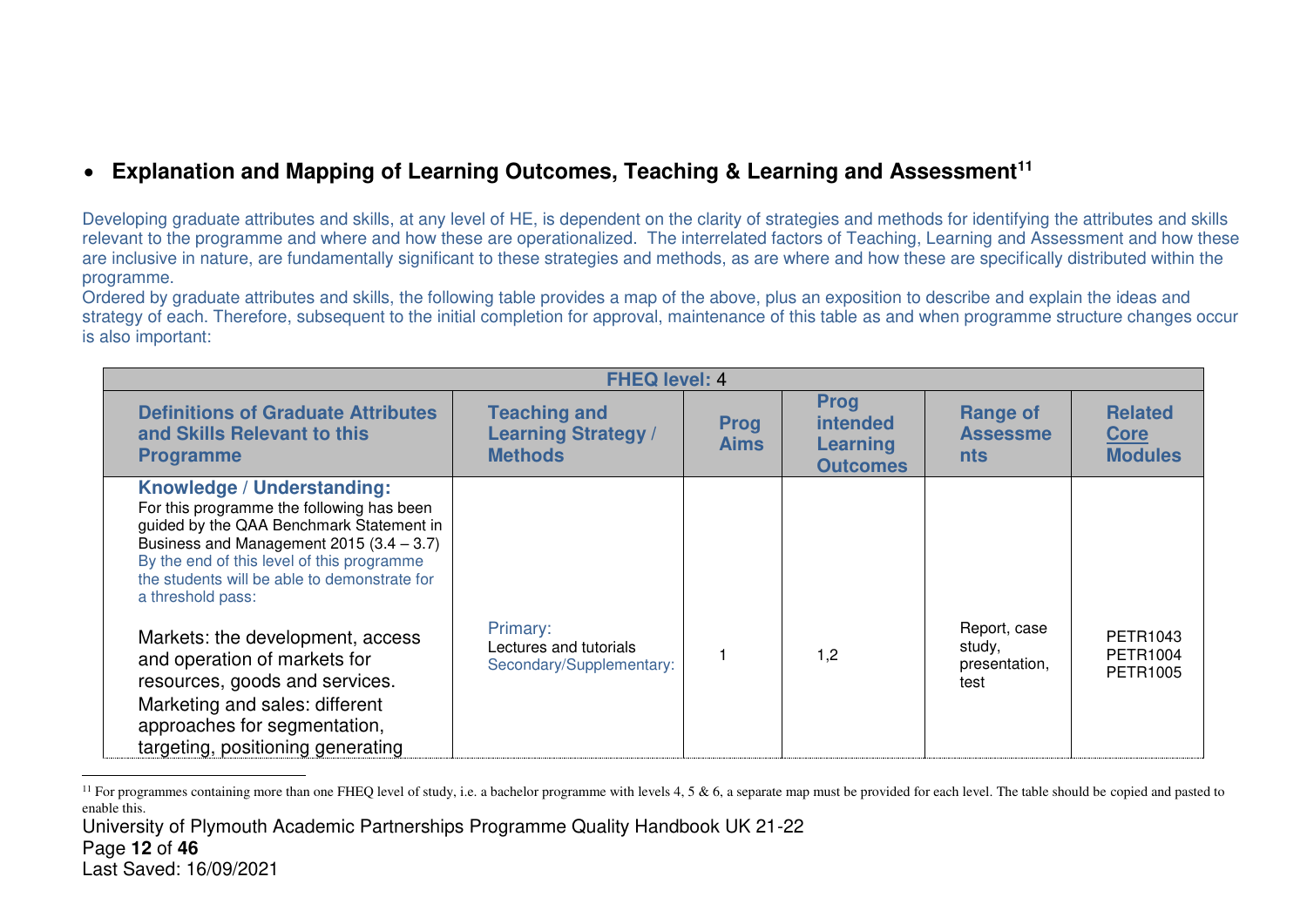| sales and the need for innovation in<br>product and service design.                                                                                                                                                                                                                                                                                                                                                                                                                                                                                                   |  |  |  |
|-----------------------------------------------------------------------------------------------------------------------------------------------------------------------------------------------------------------------------------------------------------------------------------------------------------------------------------------------------------------------------------------------------------------------------------------------------------------------------------------------------------------------------------------------------------------------|--|--|--|
| Customers: management of<br>customer expectations, relationships<br>and development of service<br>excellence.                                                                                                                                                                                                                                                                                                                                                                                                                                                         |  |  |  |
| Finance: the sources, uses and<br>management of finance and the use<br>of accounting and other information<br>systems for planning, control,<br>decision making and managing<br>financial risk.                                                                                                                                                                                                                                                                                                                                                                       |  |  |  |
| People: leadership, management<br>and development of people and<br>organisations including the<br>implications of the legal context.                                                                                                                                                                                                                                                                                                                                                                                                                                  |  |  |  |
| Organisational behaviour: design,<br>development of organisations,<br>including cross-cultural issues,<br>change, diversity and values.                                                                                                                                                                                                                                                                                                                                                                                                                               |  |  |  |
| An explanation for embedding Knowledge and Understanding through Teaching & Learning and Assessment at this level of the programme:<br>All modules will embed knowledge and understanding to enable students to reach the threshold standards to pass. Various methods of teaching will be<br>used accompanied by a range of different assessments with Learning Outcomes designed to ascertain the level of knowledge and understanding of the<br>students. Knowledge and understanding will be delivered by lectures, presentations and guest speaker presentations |  |  |  |
| <b>Cognitive and Intellectual Skills:</b>                                                                                                                                                                                                                                                                                                                                                                                                                                                                                                                             |  |  |  |
| For this programme the following has been<br>guided by the QAA Benchmark Statement in<br>Business and Management 2015 (3.9)                                                                                                                                                                                                                                                                                                                                                                                                                                           |  |  |  |

University of Plymouth Academic Partnerships Programme Quality Handbook UK 21-22 Page **13** of **46** Last Saved: 16/09/2021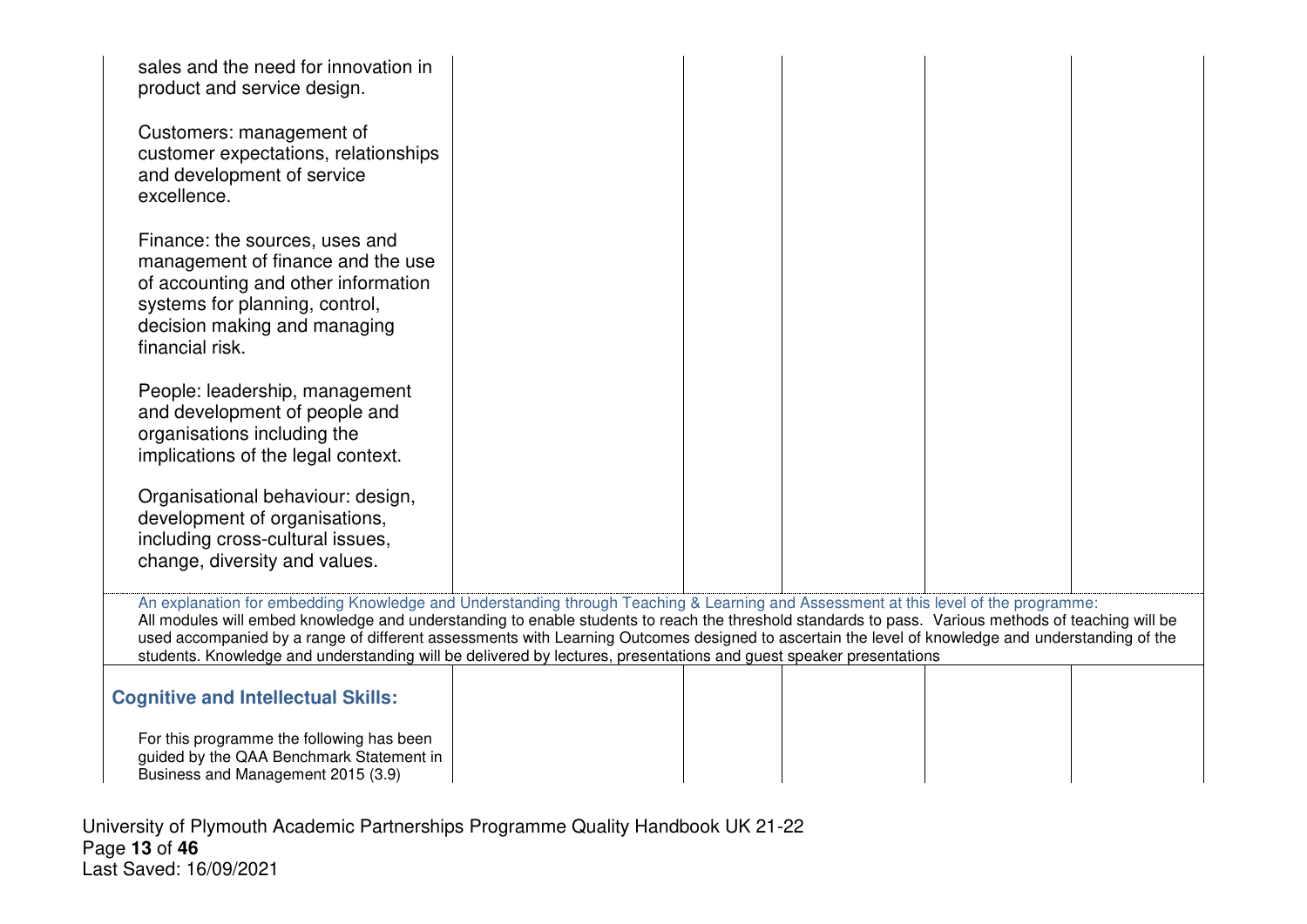| By the end of this level of this programme<br>the students will be able to demonstrate for<br>a threshold pass:<br>People management: to include<br>communications, team building,<br>leadership and motivating others.                                                                                                                                                                                                                                                                                                                                                                                                                              | Primary:<br>Lectures and tutorials<br>Secondary/Supplementary: | $\overline{2}$ | $\overline{4}$ | Report, case<br>study,<br>presentation,<br>test | PETR1004<br>PETR1042<br><b>PETR1043</b><br>PETR1005 |
|------------------------------------------------------------------------------------------------------------------------------------------------------------------------------------------------------------------------------------------------------------------------------------------------------------------------------------------------------------------------------------------------------------------------------------------------------------------------------------------------------------------------------------------------------------------------------------------------------------------------------------------------------|----------------------------------------------------------------|----------------|----------------|-------------------------------------------------|-----------------------------------------------------|
| Problem solving and critical analysis:<br>analysing facts and circumstances to<br>determine the cause of a problem<br>and identifying and selecting<br>appropriate solutions.                                                                                                                                                                                                                                                                                                                                                                                                                                                                        |                                                                |                |                |                                                 |                                                     |
| Commercial acumen: based on an<br>awareness of the key drivers for<br>business success, causes of failure<br>and the importance of providing<br>customer satisfaction and building<br>customer loyalty.                                                                                                                                                                                                                                                                                                                                                                                                                                              |                                                                |                |                |                                                 |                                                     |
| An explanation for embedding Cognitive and Intellectual Skills through Teaching & Learning and Assessment at this level of the programme:<br>Cognitive and intellectual skills will be underpinning to all modules. Students will be required to access information about aspects of business from<br>different types of sources and will be encouraged to communicate their findings in different contexts. Furthermore, the support and development of<br>Cognitive and intellectual skills will be facilitated in lectures and presentations as well as through the use of assessments, which will include: essays,<br>reports and presentations. |                                                                |                |                |                                                 |                                                     |
| <b>Key Transferable Skills:</b><br>For this programme the following has been<br>guided by the QAA Benchmark Statement in<br>Business and Management 2015 (3.9)<br>By the end of this level of this programme<br>the students will be able to demonstrate for<br>a threshold pass:<br>Ability to work with people from a<br>range of cultures.                                                                                                                                                                                                                                                                                                        | Primary:<br>Lectures and tutorials<br>Secondary/Supplementary: | 3              | 5,6            | Report, case<br>study,<br>presentation,<br>test | PETR1004<br>PETR1005<br><b>PETR1006</b>             |

University of Plymouth Academic Partnerships Programme Quality Handbook UK 21-22 Page **14** of **46** Last Saved: 16/09/2021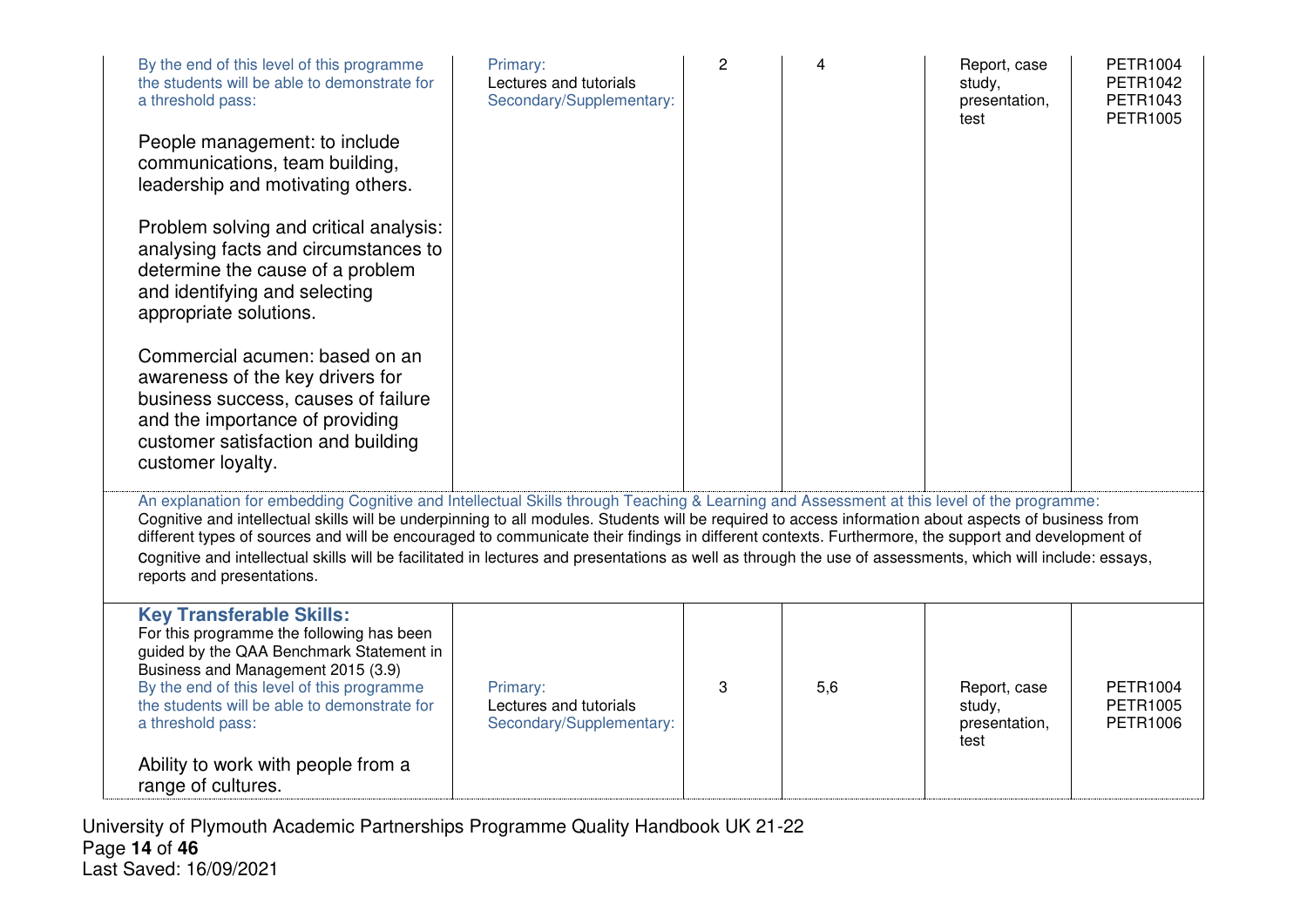| Articulating and effectively explaining<br>information.                                                                                                                                                                                                                                                                                                                                                                                                                                                                                                                                                                                               |                                                                |   |   |                          |                 |
|-------------------------------------------------------------------------------------------------------------------------------------------------------------------------------------------------------------------------------------------------------------------------------------------------------------------------------------------------------------------------------------------------------------------------------------------------------------------------------------------------------------------------------------------------------------------------------------------------------------------------------------------------------|----------------------------------------------------------------|---|---|--------------------------|-----------------|
| Building and maintaining<br>relationships.                                                                                                                                                                                                                                                                                                                                                                                                                                                                                                                                                                                                            |                                                                |   |   |                          |                 |
| An explanation for embedding Key Transferable Skills through Teaching & Learning and Assessment at this level of the programme:<br>The programme of study is specifically designed to ensure students will be equipped with skills that will certainly be transferable to the work place. Each<br>module taught will embed transferable skills through teaching, learning and assessment in some measure (specifically PETR1006 Developing Graduate<br>Skills). For example, students will need to demonstrate that they are able to solve problems, organise themselves, work to deadlines, make decisions,<br>research and communicate effectively. |                                                                |   |   |                          |                 |
| <b>Employment Related Skills:</b>                                                                                                                                                                                                                                                                                                                                                                                                                                                                                                                                                                                                                     |                                                                |   |   |                          |                 |
| For this programme the following has been<br>guided by the QAA Benchmark Statement in<br>Business and Management 2015 (3.9)                                                                                                                                                                                                                                                                                                                                                                                                                                                                                                                           |                                                                |   |   |                          |                 |
| By the end of this level of this programme<br>the students will be able to demonstrate for<br>a threshold pass:                                                                                                                                                                                                                                                                                                                                                                                                                                                                                                                                       | Primary:<br>Lectures and tutorials<br>Secondary/Supplementary: | 4 | 7 | Portfolio,<br>reflection | <b>PETR1006</b> |
| Self-management: a readiness to<br>accept responsibility and flexibility, to<br>be resilient, self-starting and<br>appropriately assertive, to plan,<br>organise and manage time.                                                                                                                                                                                                                                                                                                                                                                                                                                                                     |                                                                |   |   |                          |                 |
| Self reflection: self-analysis and an<br>awareness/sensitivity to diversity in<br>terms of people and cultures. This<br>includes a continuing appetite for<br>development.                                                                                                                                                                                                                                                                                                                                                                                                                                                                            |                                                                |   |   |                          |                 |
| An explanation for embedding Employment Related Skills through Teaching & Learning and Assessment at this level of the programme:<br>The programme is intended to embed a variety of employment related skills. Within the context of business these skills could include: the development of<br>practical and analytical skills; being able to present information effectively and being able to contextualise theory in to practice. PETR1006 Developing<br>Graduate Skills requires the students to engage within the workplace and / or local employers in order to provide evidence for the assessed learning<br>outcomes.                       |                                                                |   |   |                          |                 |

University of Plymouth Academic Partnerships Programme Quality Handbook UK 21-22 Page **15** of **46** Last Saved: 16/09/2021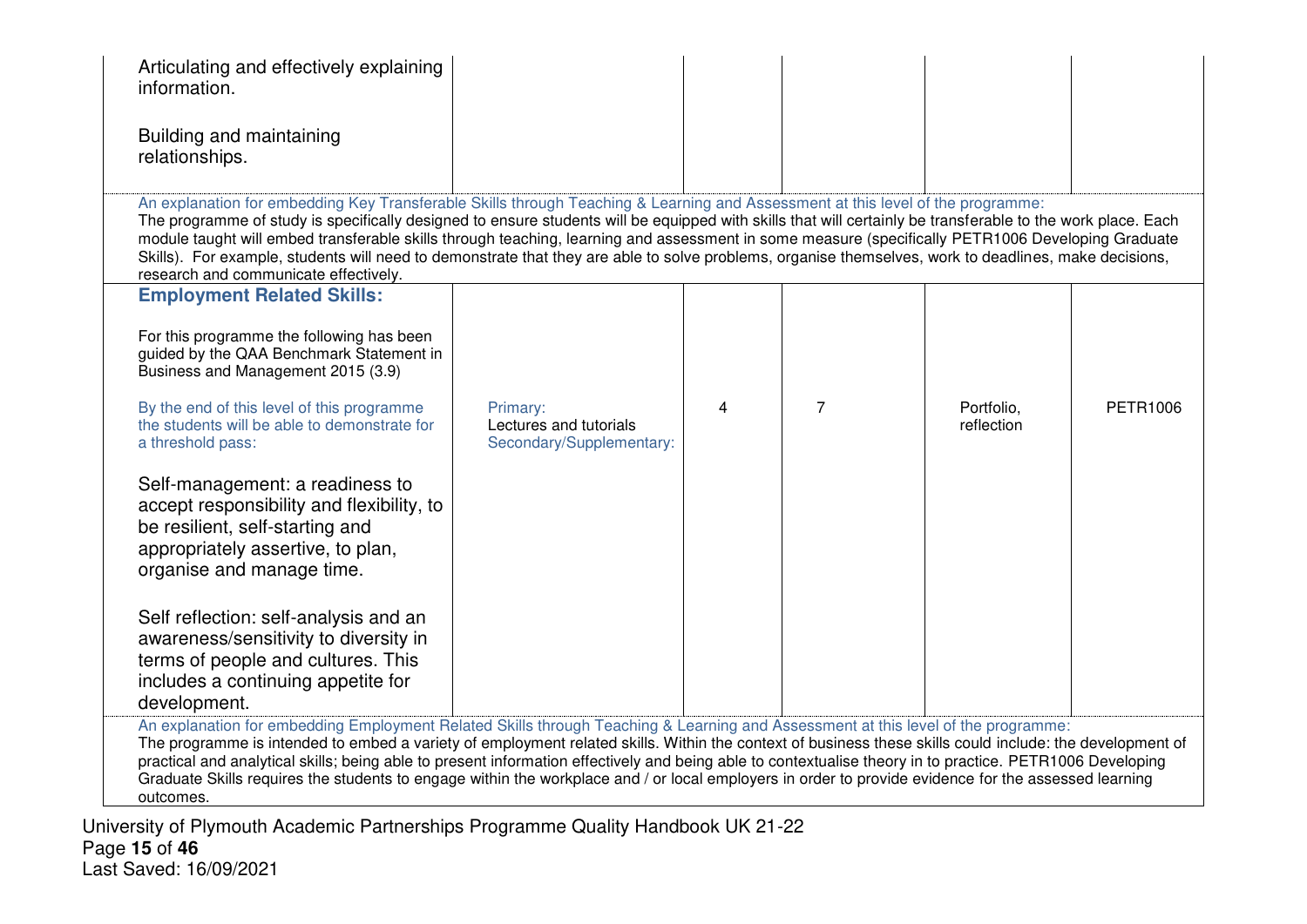| <b>Practical Skills:</b>                                                                                                                                                                                                                                                                                                                                                                                                                                                                           |                                                                     |                            |                                                                    |                                       |                                                 |
|----------------------------------------------------------------------------------------------------------------------------------------------------------------------------------------------------------------------------------------------------------------------------------------------------------------------------------------------------------------------------------------------------------------------------------------------------------------------------------------------------|---------------------------------------------------------------------|----------------------------|--------------------------------------------------------------------|---------------------------------------|-------------------------------------------------|
| For this programme the following has been<br>guided by the QAA Benchmark Statement in<br>Business and Management 2015 (3.9)<br>By the end of this level of this programme<br>the students will be able to demonstrate for<br>a threshold pass:                                                                                                                                                                                                                                                     | Primary:<br>Lectures and tutorials<br>Secondary/Supplementary:      | 5                          | 6                                                                  | Reports, Case<br><b>Studies</b>       | All modules                                     |
| Communication and listening<br>including the ability to produce clear,<br>structured business communications<br>in a variety of media.                                                                                                                                                                                                                                                                                                                                                             |                                                                     |                            |                                                                    |                                       | <b>PETR1043</b><br><b>PETR1042</b>              |
| Numeracy: the use of quantitative<br>skills to manipulate data, evaluate,<br>estimate and model business<br>problems, functions and<br>phenomena.                                                                                                                                                                                                                                                                                                                                                  |                                                                     |                            |                                                                    |                                       |                                                 |
| An explanation for embedding Practical Skills through Teaching & Learning and Assessment at this level of the programme:<br>The range of practical techniques that will be taught, supported and developed, will include collection of data, analysis and interpretation of results, an<br>awareness of reflective practice. Teaching methods with include presentations, seminars and assessment will be primarily through coursework (e.g.<br>reports, presentations and reflective statements). |                                                                     |                            |                                                                    |                                       |                                                 |
|                                                                                                                                                                                                                                                                                                                                                                                                                                                                                                    | <b>FHEQ level: 5</b>                                                |                            |                                                                    |                                       |                                                 |
| <b>Definitions of Graduate Attributes</b><br>and Skills Relevant to this<br><b>Programme</b>                                                                                                                                                                                                                                                                                                                                                                                                       | <b>Teaching and</b><br><b>Learning Strategy /</b><br><b>Methods</b> | <b>Prog</b><br><b>Aims</b> | <b>Prog</b><br>intende<br>d<br>Learni<br>ng<br><b>Outco</b><br>mes | <b>Range of</b><br><b>Assessments</b> | <b>Related</b><br><b>Core</b><br><b>Modules</b> |
| Knowledge / Understanding:<br>For this programme the following has been<br>guided by the QAA Benchmark Statement in<br>Business and Management 2015 (3.4 - 3.7)                                                                                                                                                                                                                                                                                                                                    |                                                                     |                            |                                                                    |                                       |                                                 |

University of Plymouth Academic Partnerships Programme Quality Handbook UK 21-22 Page **16** of **46** Last Saved: 16/09/2021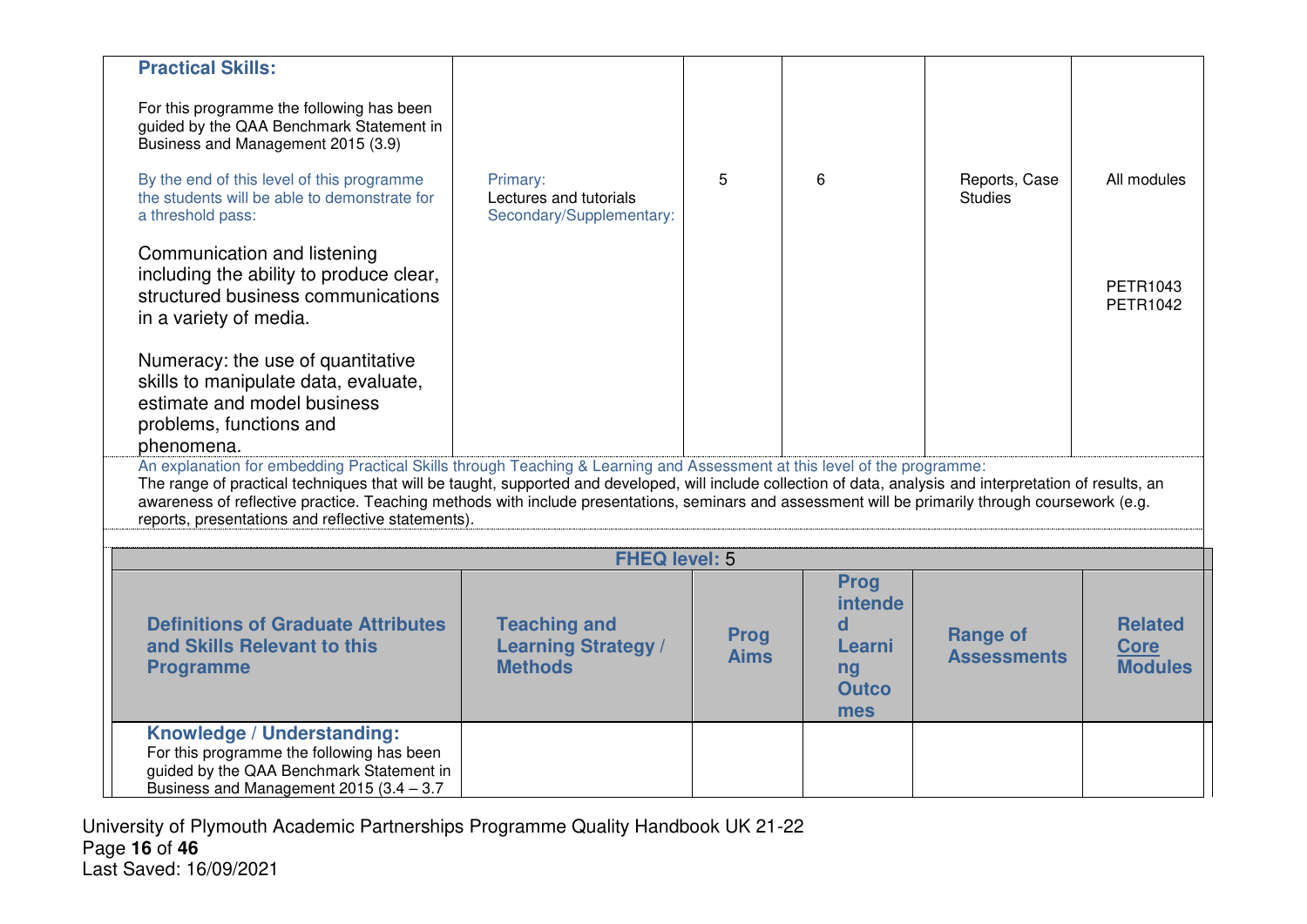| By the end of this level of this programme<br>the students will be able to demonstrate for<br>a threshold pass:<br>Business policy and strategy: the<br>development of appropriate policies<br>and strategies within a changing<br>environment to meet stakeholder<br>interests, and the use of risk<br>management techniques and<br>business continuity planning to help<br>maximise achievement of strategic<br>objectives.<br>Business innovation and enterprise<br>development: taking innovative<br>business ideas to create new<br>products, services or organisations<br>including the identification of<br>Intellectual Property and<br>appreciation of its value. | Primary:<br>Lectures and tutorials<br>Secondary/Supplementary: | 1 | 2,3 | Report, case<br>study,<br>presentation, test | <b>PETR2002</b><br><b>PETR2004</b><br><b>PETR2003</b> |
|----------------------------------------------------------------------------------------------------------------------------------------------------------------------------------------------------------------------------------------------------------------------------------------------------------------------------------------------------------------------------------------------------------------------------------------------------------------------------------------------------------------------------------------------------------------------------------------------------------------------------------------------------------------------------|----------------------------------------------------------------|---|-----|----------------------------------------------|-------------------------------------------------------|
| Social responsibility: the need for<br>individuals and organisations to<br>manage responsibly and behave<br>ethically in relation to social, cultural,<br>economic and environmental issues.                                                                                                                                                                                                                                                                                                                                                                                                                                                                               |                                                                |   |     |                                              |                                                       |
|                                                                                                                                                                                                                                                                                                                                                                                                                                                                                                                                                                                                                                                                            |                                                                |   |     |                                              |                                                       |
| An explanation for embedding Knowledge and Understanding through Teaching & Learning and Assessment at this level of the programme:<br>All modules will embed knowledge and understanding to enable students to reach the threshold standards to pass. Various methods of teaching will be                                                                                                                                                                                                                                                                                                                                                                                 |                                                                |   |     |                                              |                                                       |
| used accompanied by a range of different assessments with Learning Outcomes designed to ascertain the level of knowledge and understanding of the                                                                                                                                                                                                                                                                                                                                                                                                                                                                                                                          |                                                                |   |     |                                              |                                                       |
| students. Knowledge and understanding will be delivered by lectures, presentations and guest speaker presentations.                                                                                                                                                                                                                                                                                                                                                                                                                                                                                                                                                        |                                                                |   |     |                                              |                                                       |
| <b>Cognitive and Intellectual Skills:</b>                                                                                                                                                                                                                                                                                                                                                                                                                                                                                                                                                                                                                                  |                                                                |   |     |                                              |                                                       |
|                                                                                                                                                                                                                                                                                                                                                                                                                                                                                                                                                                                                                                                                            |                                                                |   |     |                                              |                                                       |
| For this programme the following has been                                                                                                                                                                                                                                                                                                                                                                                                                                                                                                                                                                                                                                  |                                                                |   |     |                                              |                                                       |
| guided by the QAA Benchmark Statement in                                                                                                                                                                                                                                                                                                                                                                                                                                                                                                                                                                                                                                   |                                                                |   |     |                                              |                                                       |
| Business and Management 2015 (3.9)                                                                                                                                                                                                                                                                                                                                                                                                                                                                                                                                                                                                                                         |                                                                |   |     |                                              |                                                       |

University of Plymouth Academic Partnerships Programme Quality Handbook UK 21-22 Page **17** of **46** Last Saved: 16/09/2021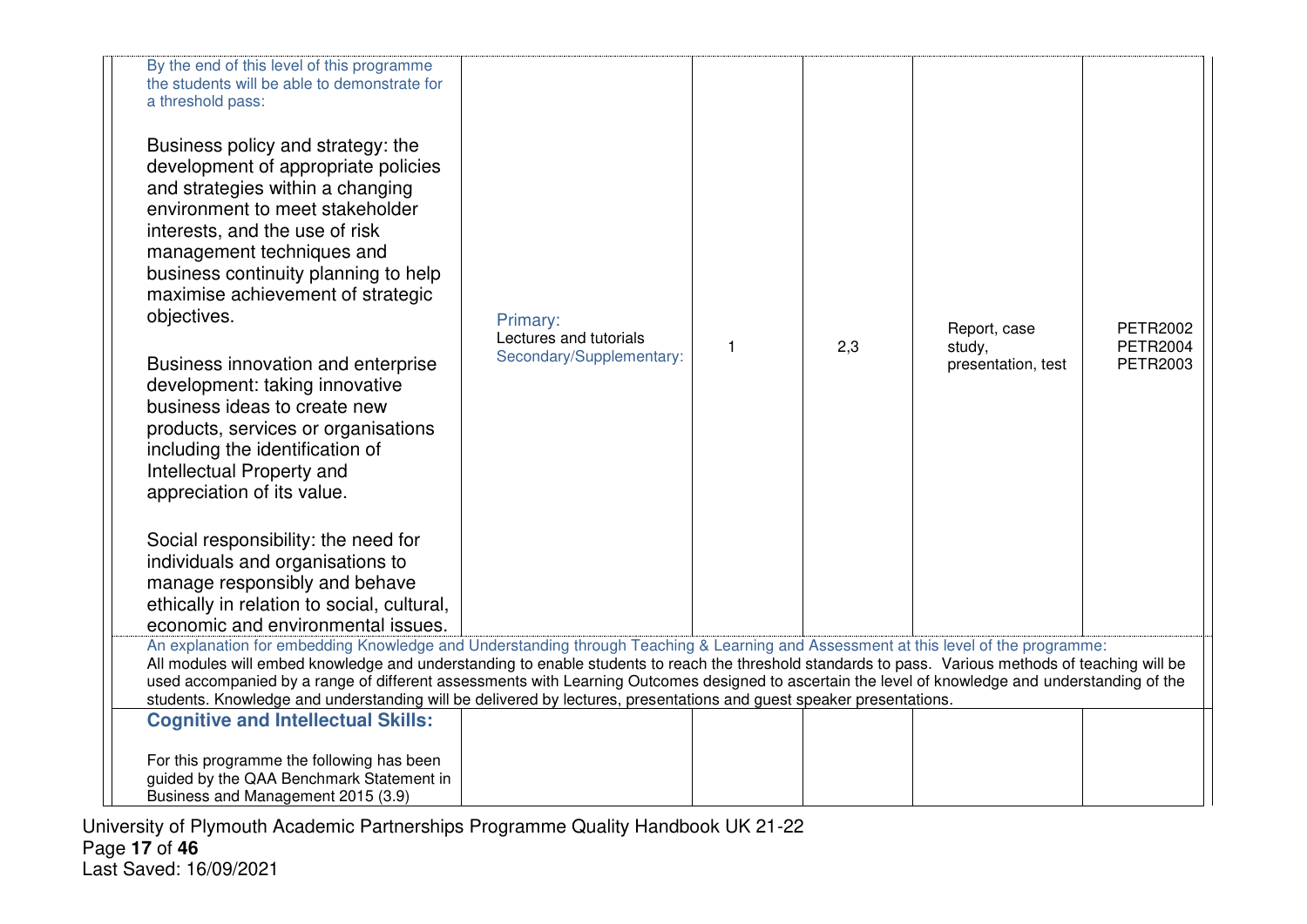| By the end of this level of this programme<br>the students will be able to demonstrate for<br>a threshold pass:<br>Research: the ability to analyse and<br>evaluate a range of business data,<br>sources of information and<br>appropriate methodologies, which<br>includes the need for strong digital<br>literacy, and to use that research for<br>evidence-based decision-making.                                                                                                                                                                                                                                                                 | Primary:<br>Lectures and tutorials<br>Secondary/Supplementary: | 2 | Report, case<br>study,<br>presentation, test | <b>PETR2053</b><br><b>PETR2005</b> |
|------------------------------------------------------------------------------------------------------------------------------------------------------------------------------------------------------------------------------------------------------------------------------------------------------------------------------------------------------------------------------------------------------------------------------------------------------------------------------------------------------------------------------------------------------------------------------------------------------------------------------------------------------|----------------------------------------------------------------|---|----------------------------------------------|------------------------------------|
| Networking: an awareness of the<br>interpersonal skills of effective<br>listening, negotiating, persuasion<br>and presentation and their use in<br>generating business contacts.                                                                                                                                                                                                                                                                                                                                                                                                                                                                     |                                                                |   |                                              | <b>PETR2002</b>                    |
| Innovation, creativity and enterprise:<br>the ability to act entrepreneurially to<br>generate, develop and communicate<br>ideas, manage and exploit<br>intellectual property, gain support,<br>and deliver successful outcomes.                                                                                                                                                                                                                                                                                                                                                                                                                      |                                                                |   |                                              | <b>PETR2004</b>                    |
| An explanation for embedding Cognitive and Intellectual Skills through Teaching & Learning and Assessment at this level of the programme:<br>Cognitive and intellectual skills will be underpinning to all modules. Students will be required to access information about aspects of business from<br>different types of sources and will be encouraged to communicate their findings in different contexts. Furthermore, the support and development of<br>Cognitive and intellectual skills will be facilitated in lectures and presentations as well as through the use of assessments, which will include: essays,<br>reports and presentations. |                                                                |   |                                              |                                    |
| <b>Key Transferable Skills:</b><br>For this programme the following has been<br>guided by the QAA Benchmark Statement in<br>Business and Management 2015 (3.9)                                                                                                                                                                                                                                                                                                                                                                                                                                                                                       |                                                                |   |                                              |                                    |

University of Plymouth Academic Partnerships Programme Quality Handbook UK 21-22 Page **18** of **46** Last Saved: 16/09/2021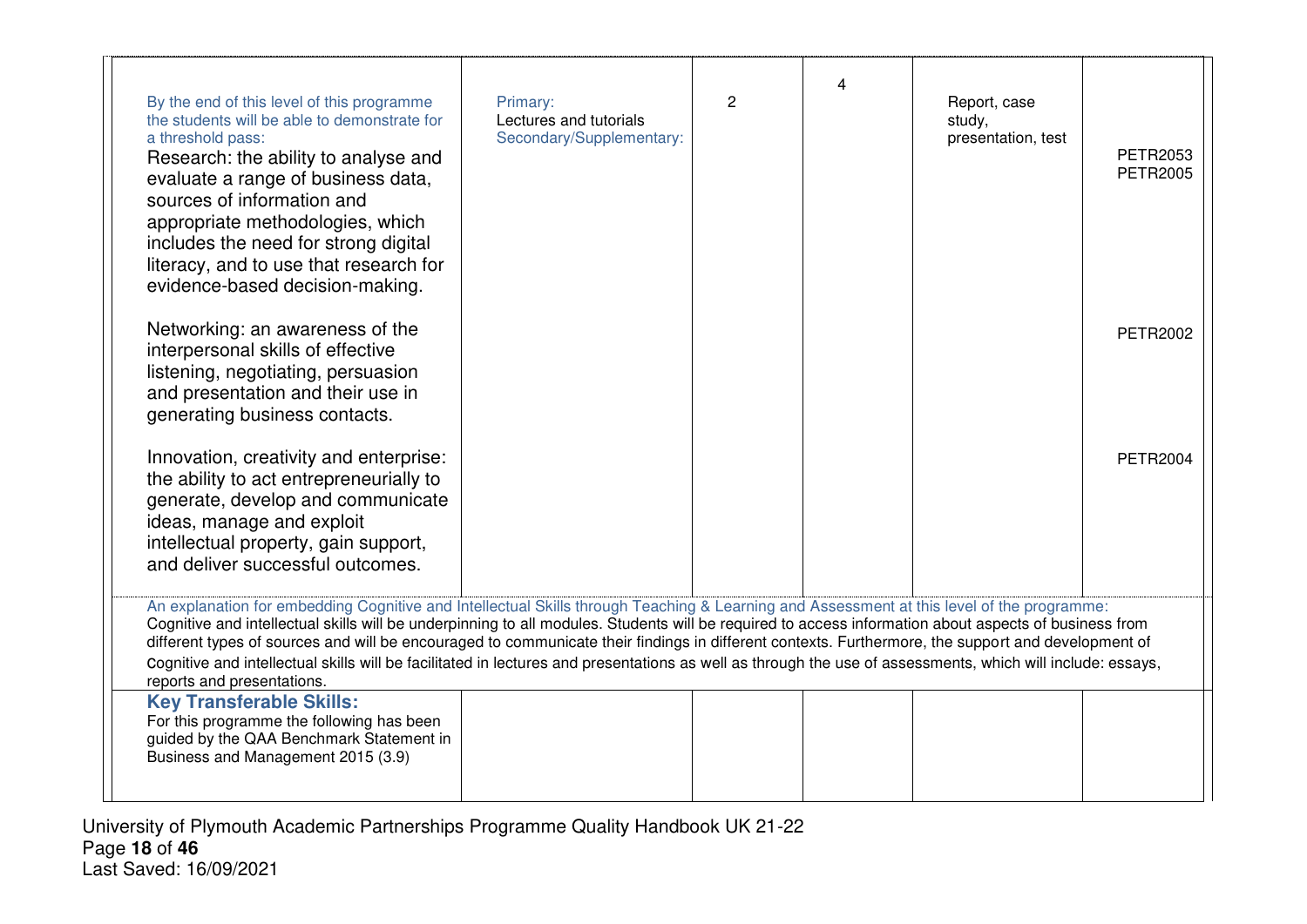| By the end of this level of this programme<br>the students will be able to demonstrate for<br>a threshold pass:<br>Conceptual and critical thinking,<br>analysis, synthesis and evaluation.<br>Ability to work with people from a                                                                                                                                                                                                                                                                                                                                                                                                                      | Primary:<br>Lectures and tutorials<br>Secondary/Supplementary: | 3 | 5,6            | Report, case<br>study,<br>presentation, test | All modules     |  |
|--------------------------------------------------------------------------------------------------------------------------------------------------------------------------------------------------------------------------------------------------------------------------------------------------------------------------------------------------------------------------------------------------------------------------------------------------------------------------------------------------------------------------------------------------------------------------------------------------------------------------------------------------------|----------------------------------------------------------------|---|----------------|----------------------------------------------|-----------------|--|
| range of cultures.<br>Articulating and effectively explaining<br>information.<br>Building and maintaining<br>relationships.                                                                                                                                                                                                                                                                                                                                                                                                                                                                                                                            |                                                                |   |                |                                              |                 |  |
| An explanation for embedding Key Transferable Skills through Teaching & Learning and Assessment at this level of the programme:<br>The programme of study is specifically designed to ensure students will be equipped with skills that will certainly be transferable to the work place. Each<br>module taught will embed transferable skills through teaching, learning and assessment in some measure (specifically PETR2002 Corporate Strategy and<br>Risk). For example, students will need to demonstrate that they are able to solve problems, organise themselves, work to deadlines, make decisions,<br>research and communicate effectively. |                                                                |   |                |                                              |                 |  |
| <b>Employment Related Skills:</b><br>For this programme the following has been<br>guided by the QAA Benchmark Statement in<br>Business and Management 2015 (3.9)<br>By the end of this level of this programme<br>the students will be able to demonstrate for<br>a threshold pass:                                                                                                                                                                                                                                                                                                                                                                    | Primary:<br>Lectures and tutorials<br>Secondary/Supplementary: |   | $\overline{7}$ | Portfolio,<br>reflection                     | <b>PETR2052</b> |  |
| Self-management: a readiness to<br>accept responsibility and flexibility, to<br>be resilient, self-starting and<br>appropriately assertive, to plan,<br>organise and manage time.                                                                                                                                                                                                                                                                                                                                                                                                                                                                      |                                                                |   |                |                                              | <b>PETR2002</b> |  |
| Self reflection: self-analysis and an<br>awareness/sensitivity to diversity in                                                                                                                                                                                                                                                                                                                                                                                                                                                                                                                                                                         |                                                                |   |                |                                              |                 |  |

University of Plymouth Academic Partnerships Programme Quality Handbook UK 21-22 Page **19** of **46** Last Saved: 16/09/2021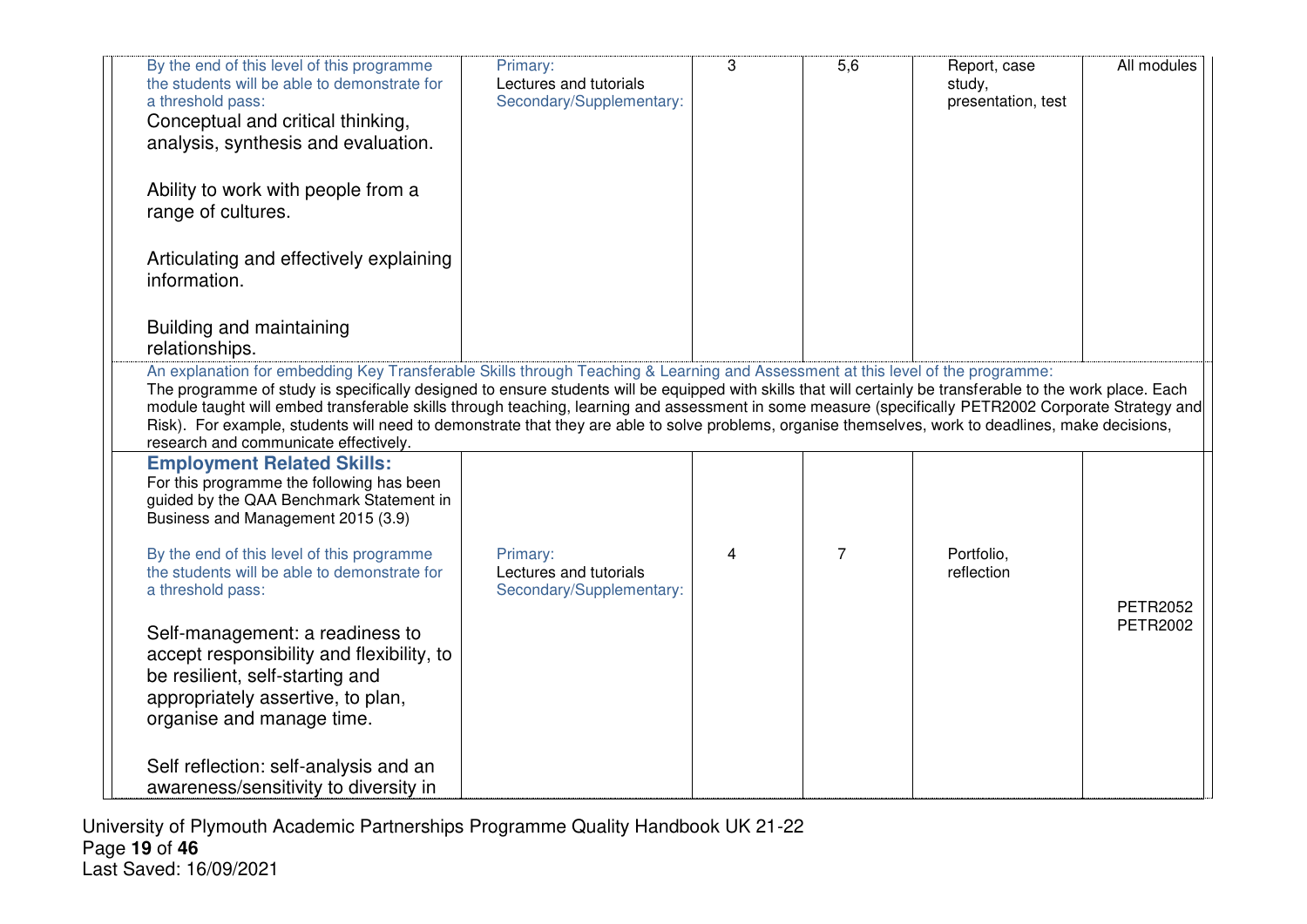| terms of people and cultures. This<br>includes a continuing appetite for<br>development.                                                                                                                                                                                                                                                                                                                                                                                                                                                                                                                                         |                                                                |   |   |                                 |                 |
|----------------------------------------------------------------------------------------------------------------------------------------------------------------------------------------------------------------------------------------------------------------------------------------------------------------------------------------------------------------------------------------------------------------------------------------------------------------------------------------------------------------------------------------------------------------------------------------------------------------------------------|----------------------------------------------------------------|---|---|---------------------------------|-----------------|
| An explanation for embedding Employment Related Skills through Teaching & Learning and Assessment at this level of the programme:<br>The programme is intended to embed a variety of employment related skills. Within the context of business these skills could include: the development of<br>practical and analytical skills; being able to present information effectively and being able to contextualise theory in to practice. PETR2002 Corporate<br>Strategy and Risk requires the students to engage within the workplace and / or local employers in order to provide evidence for the assessed learning<br>outcomes. |                                                                |   |   |                                 |                 |
| <b>Practical Skills:</b><br>For this programme the following has been<br>guided by the QAA Benchmark Statement in<br>Business and Management 2015 (3.9)                                                                                                                                                                                                                                                                                                                                                                                                                                                                          |                                                                |   |   |                                 |                 |
| By the end of this level of this programme<br>the students will be able to demonstrate for<br>a threshold pass:                                                                                                                                                                                                                                                                                                                                                                                                                                                                                                                  | Primary:<br>Lectures and tutorials<br>Secondary/Supplementary: | 5 | 6 | Reports, Case<br><b>Studies</b> | <b>PETR2005</b> |
| Numeracy: the use of quantitative<br>skills to manipulate data, evaluate,<br>estimate and model business<br>problems, functions and                                                                                                                                                                                                                                                                                                                                                                                                                                                                                              |                                                                |   |   |                                 | All modules     |
| phenomena.                                                                                                                                                                                                                                                                                                                                                                                                                                                                                                                                                                                                                       |                                                                |   |   |                                 |                 |
| Communication and listening<br>including the ability to produce clear,<br>structured business communications<br>in a variety of media.                                                                                                                                                                                                                                                                                                                                                                                                                                                                                           |                                                                |   |   |                                 |                 |
| An explanation for embedding Practical Skills through Teaching & Learning and Assessment at this level of the programme:<br>The range of practical techniques that will be taught, supported and developed, will include collection of data, analysis and interpretation of results, an<br>awareness of reflective practice. Teaching methods with include presentations, seminars and assessment will be primarily through coursework (e.g.<br>reports, presentations and reflective statements).                                                                                                                               |                                                                |   |   |                                 |                 |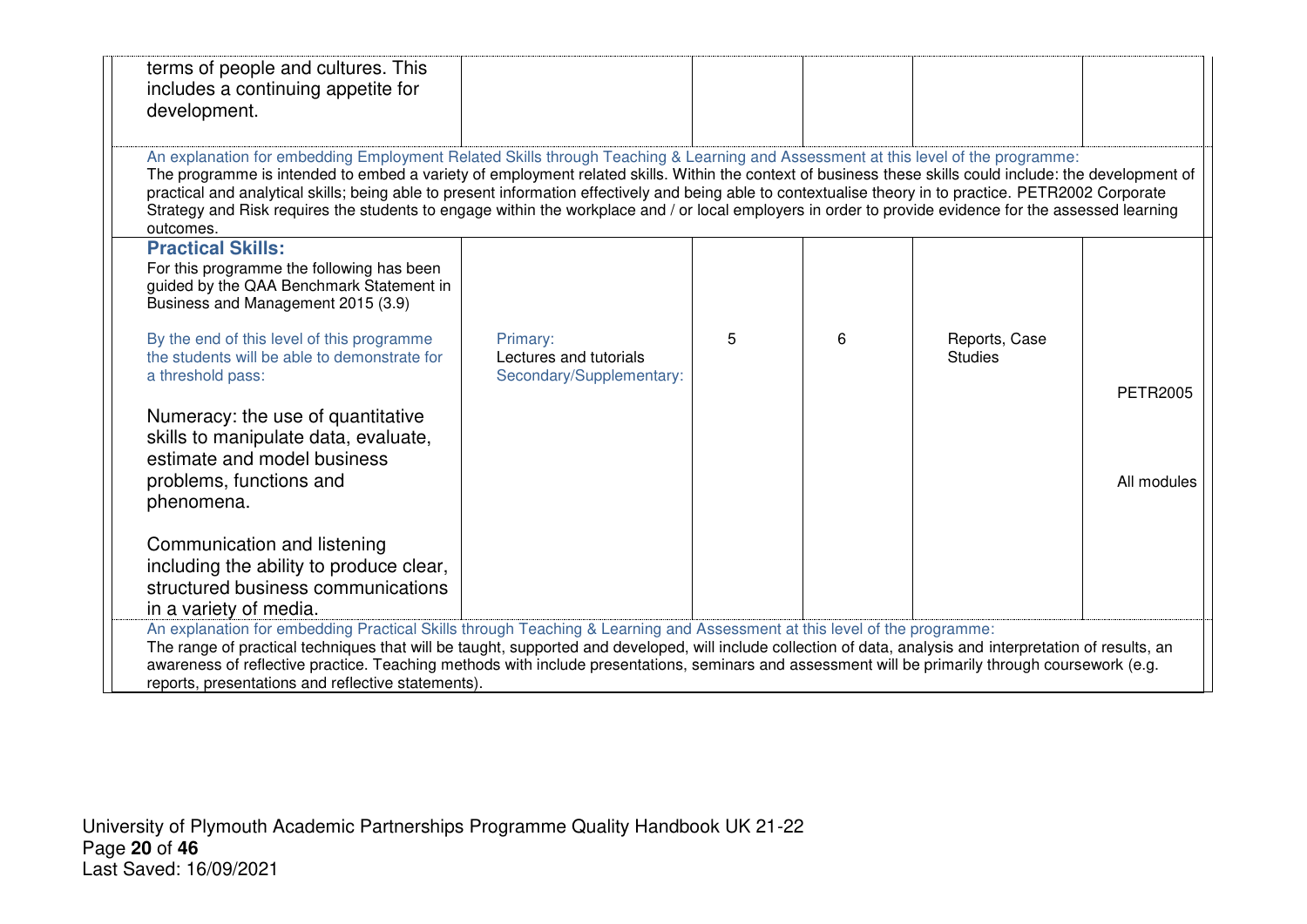# • **Work Based/Related Learning<sup>12</sup>**

WBL is an essential element of Foundation Degrees and therefore needs to be detailed here. However, for all types of HE programmes there should be an element of employability focus through, at least, Work Related Learning, and therefore the following is applicable for all:

| <b>FHEQ level: 4</b>                                                                                                                                                                                                                                                                                                                                           |                                      |                 |                      |                    |                     |  |
|----------------------------------------------------------------------------------------------------------------------------------------------------------------------------------------------------------------------------------------------------------------------------------------------------------------------------------------------------------------|--------------------------------------|-----------------|----------------------|--------------------|---------------------|--|
| <b>WBL/WRL</b>                                                                                                                                                                                                                                                                                                                                                 | <b>Logistics</b>                     | <b>Prog Aim</b> | <b>Prog Intended</b> | <b>Range of</b>    | <b>Related Core</b> |  |
| <b>Activity:</b>                                                                                                                                                                                                                                                                                                                                               |                                      |                 |                      | <b>Assessments</b> | <b>Module(s)</b>    |  |
| <b>Work Placement</b>                                                                                                                                                                                                                                                                                                                                          | One week<br>placement in<br>vear one |                 |                      | Reflection         | PETR1006            |  |
| An explanation of this map: Students will be encouraged to undertake a one week work placement in the second semester of year one. In the event that<br>they are unable to source a suitable placement the students will be required to reflect upon the development of work related and transferable skills<br>through an existing part time employment role. |                                      |                 |                      |                    |                     |  |

University of Plymouth Academic Partnerships Programme Quality Handbook UK 21-22 Page **21** of **46** Last Saved: 16/09/2021

 $\overline{a}$ <sup>12</sup> The provided table includes only a single line. This will need replicating for each WBL/WRL activity (I,e, placements / real-world industry provided problems to solve / visits / trade shows etc). Additionally, the table should be replicated for each stage of the programme for clarity.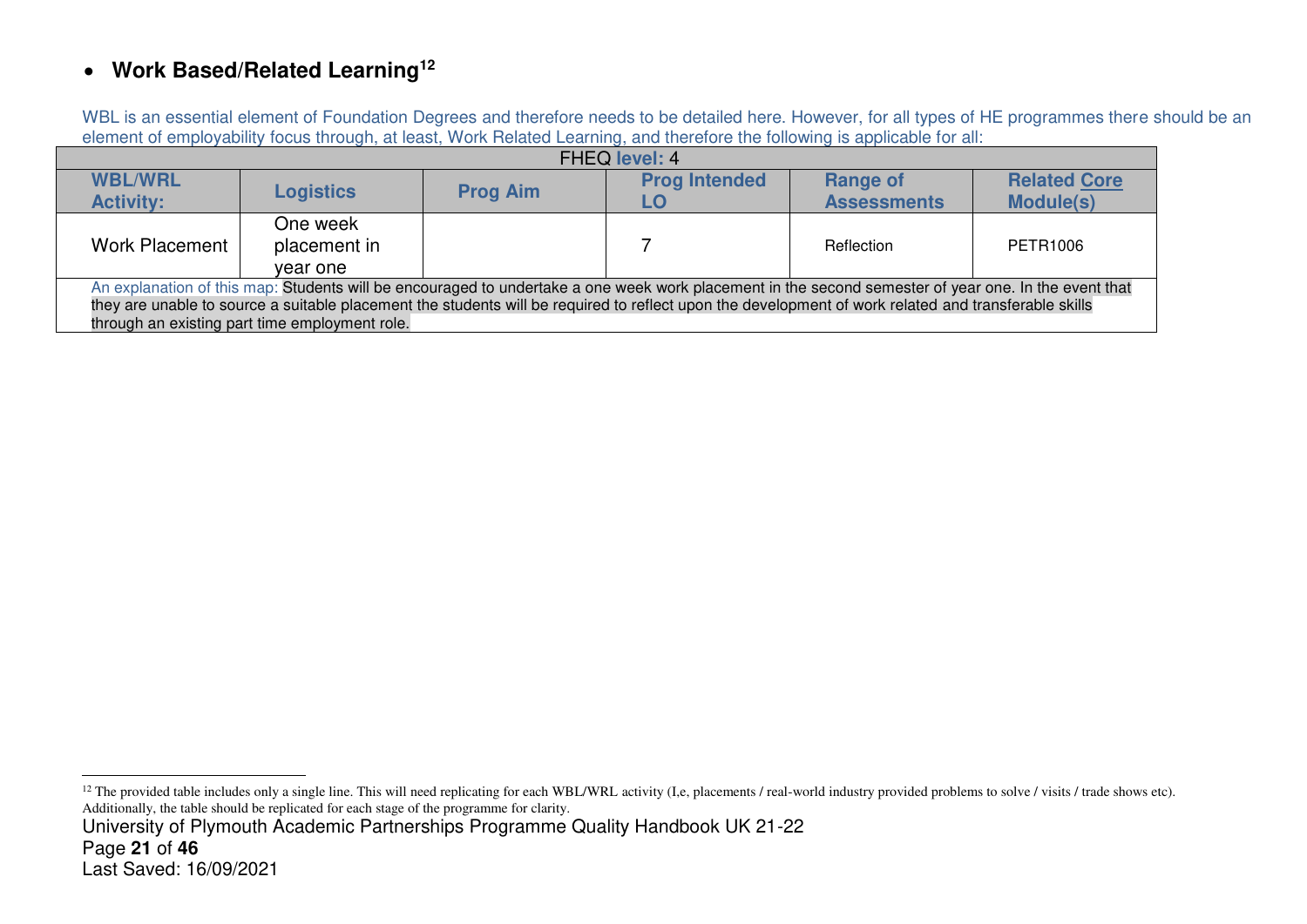# <span id="page-21-0"></span>**Module Records**

**SECTION A: DEFINITIVE MODULE RECORD. Proposed changes must be submitted via Faculty Quality Procedures for approval and issue of new module code.**

| <b>I MODULE CODE:</b>       | PETR <sub>1042</sub> | <b>MODULE TITLE:</b>       | <b>Economics for Business</b> |
|-----------------------------|----------------------|----------------------------|-------------------------------|
|                             |                      |                            |                               |
| <b>CREDITS: 20</b>          | <b>FHEQ Level: 4</b> |                            | <b>JACS CODE: N100</b>        |
|                             |                      |                            |                               |
| <b>PRE-REQUISITES: NONE</b> |                      | <b>CO-REQUISITES: NONE</b> | <b>COMPENSATABLE: YES</b>     |

#### **SHORT MODULE DESCRIPTOR:** *(max 425 characters)*

The module introduces students to the principles of microeconomics and macroeconomics in a regional, national and global context. Students will be expected to analyse the impact of supply and demand, identify a range of market structures and discuss a range of macroeconomic variables that impact upon the UK and global markets.

| <b>ELEMENTS OF ASSESSMENT Use HESA KIS definitions]</b> |       |                               |       |                  |                |  |
|---------------------------------------------------------|-------|-------------------------------|-------|------------------|----------------|--|
| <b>WRITTEN EXAMINATION</b>                              |       | <b>COURSEWORK</b>             |       | <b>PRACTICAL</b> |                |  |
| <b>E1</b> (Examination)                                 | 50%   | <b>C1</b> (Coursework)<br>50% |       | P1 (Practical)   | % or Pass/Fail |  |
|                                                         |       |                               |       |                  |                |  |
| <b>E2</b> (Clinical                                     | 0%    | A1 (Generic                   | $0\%$ |                  |                |  |
| Examination)                                            |       | Assessment)                   |       |                  |                |  |
| [1 (Test)                                               | $0\%$ |                               |       |                  |                |  |

#### **SUBJECT ASSESSMENT PANEL Group to which module should be linked:** Business, Health and Education

**Professional body minimum pass mark requirement:** N/A

#### **MODULE AIMS:**

The aim of this module is for students to be able to investigate issues concerning the interaction of business organisations and the environment they face, in particular directing focus on the economic environment in a national context.

**ASSESSED LEARNING OUTCOMES:** (additional guidance below)

- At the end of the module the learner will be expected to be able to:
	- 1. Explain the relationship between market forces and organisational responses
	- 2. Explain the spectrum of competition and analyse the impact upon market competitiveness.
	- 3. Explain the major features of an economic system
	- 4. Discuss the impact of a range of macroeconomic variables on organisations

| <b>DATE OF APPROVAL:</b>                                                                       | 04/2016 | <b>FACULTY/OFFICE:</b> | <b>Academic Partnerships</b> |  |  |
|------------------------------------------------------------------------------------------------|---------|------------------------|------------------------------|--|--|
| <b>DATE OF IMPLEMENTATION:</b>                                                                 | 09/2016 | <b>SCHOOL/PARTNER:</b> | Petroc                       |  |  |
| <b>DATE(S) OF APPROVED</b><br><b>CHANGE:</b>                                                   |         | <b>TERM/SEMESTER:</b>  | Semester 2 - SP              |  |  |
| Additional notes (for office use only): For delivering institution's HE Operations or Academic |         |                        |                              |  |  |
| Partnerships use if required                                                                   |         |                        |                              |  |  |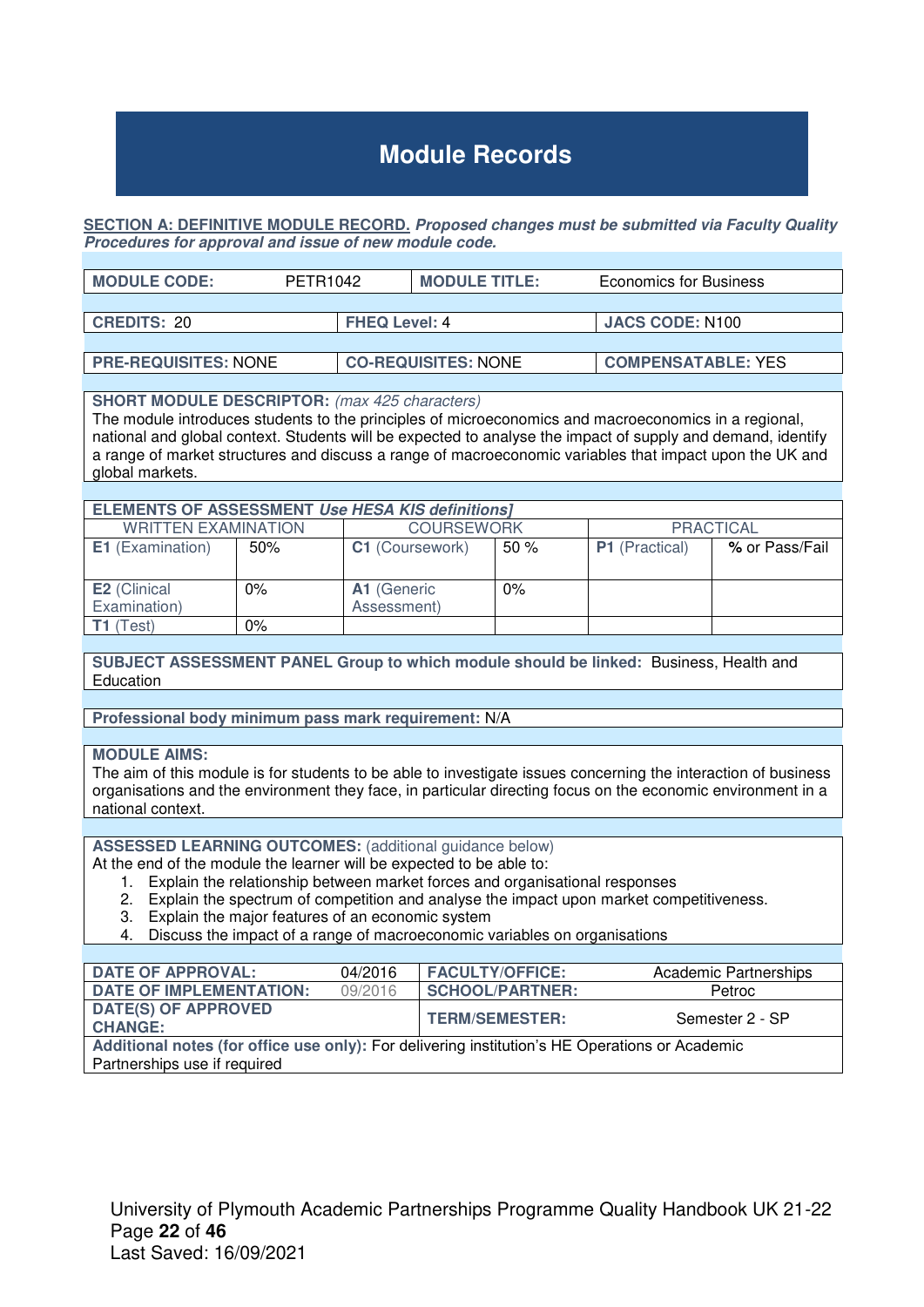**Items in this section must be considered annually and amended as appropriate, in conjunction with the Module Review Process. Some parts of this page may be used in the KIS return and published on the extranet as a guide for prospective students. Further details for current students should be** 

**provided in module guidance notes. NATIONAL COST CENTRE: 129** 

**MODULE LEADER: Elizabeth-Ann Lewis | OTHER MODULE STAFF: None** 

**SUMMARY OF MODULE CONTENT**

Local & National Economy – types of economic system, role of state, Government policy. External Market factors – market forces, market types, organisational responses to market situation.

| SUMMARY OF TEACHING AND LEARNING [Use HESA KIS definitions] |              |                                                                                                                                                                                                                                                                                                                             |  |
|-------------------------------------------------------------|--------------|-----------------------------------------------------------------------------------------------------------------------------------------------------------------------------------------------------------------------------------------------------------------------------------------------------------------------------|--|
| <b>Scheduled Activities</b>                                 | <b>Hours</b> | <b>Comments/Additional Information</b>                                                                                                                                                                                                                                                                                      |  |
| Lectures                                                    | 48           | Teaching and learning will be delivered through a series<br>of interactive sessions that encourage learner<br>participation and engagement in the topics discussed. A<br>scheme of work will be provided in induction week which<br>details the scheduled teaching and learning approach<br>within this module.             |  |
| Self Directed                                               | 152          | Undergraduates will be required to read around the<br>subject using academic books and appropriate<br>journals/texts related to the subject of economics.<br>Students will also be expected to research and write the<br>summative assessments for the module and revise for the<br>examination within this allocated time. |  |
| <b>Total</b>                                                | 200          | (NB: 1 credit = 10 hours or learning; 10 credits = $100$<br>hours, etc)                                                                                                                                                                                                                                                     |  |

| Category     | <b>Elem</b><br>ent | <b>Component Name</b>             | <b>Component</b><br>Weighting    | <b>Comments include</b><br>links to learning<br>objectives |
|--------------|--------------------|-----------------------------------|----------------------------------|------------------------------------------------------------|
| Written exam | $E_{-}$            | Examination (1 hour 30<br>mins)   | 100%<br>Total = $100\%$          | $LO3$ and 4                                                |
|              | $T_{\perp}$        |                                   | $\frac{1}{2}$<br>Total = $100\%$ |                                                            |
| Coursework   | C <sub>1</sub>     | Case study report (2500<br>words) | 100%<br>Total = $100\%$          | LO1 and 2                                                  |
| Practical    | P                  |                                   | $\frac{1}{2}$<br>Total = $100\%$ |                                                            |

| <b>Updated by:</b>                    | Date:      | Approved by:   | Date:      |  |  |
|---------------------------------------|------------|----------------|------------|--|--|
| Andrew Peacham                        | 15/05/2020 | Andrew Peacham | 15/05/2020 |  |  |
| <b>Pecommended Texts and Courses:</b> |            |                |            |  |  |

**Recommended Texts and Sources:** 

Case, K., Fair, R. and Oster, S. (2012) *Principles of economics*. 10th edn. Essex: Pearson Education

O'Sullivan, A., Sheffrin, S. and Perez, S. (2014) *Economics: Principles, applications and tools.* 8th International edn. London: Pearson Education

Sloman, J. and Sutcliffe, M. (2000) *[Economics](https://oncampus.petroc.ac.uk/olibcgi/w21.sh?oid=31980&rs=20986&hitno=13)*. 4<sup>th</sup> edn. Harlow: Prentice Hall.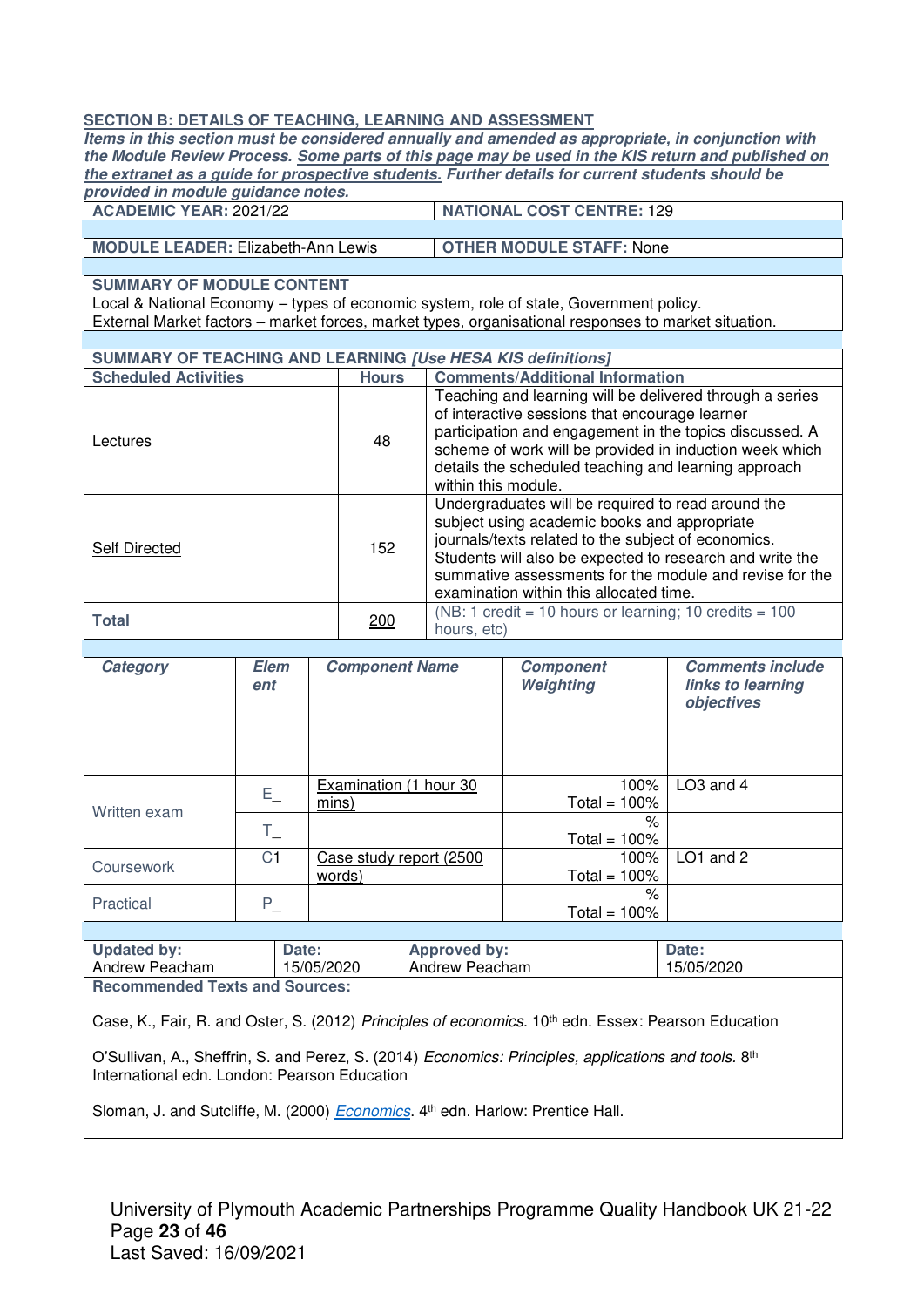| <b>MODULE CODE:</b>         | PETR1043                   | <b>MODULE TITLE:</b> | <b>Business Accounting</b> |
|-----------------------------|----------------------------|----------------------|----------------------------|
|                             |                            |                      |                            |
| <b>CREDITS: 20</b>          | <b>FHEQ Level: 4</b>       |                      | <b>JACS CODE: N100</b>     |
|                             |                            |                      |                            |
| <b>PRE-REQUISITES: NONE</b> | <b>CO-REQUISITES: NONE</b> |                      | <b>COMPENSATABLE: YES</b>  |

#### **SHORT MODULE DESCRIPTOR:** *(max 425 characters)*

The module introduces students to key aspects of financial and management accounting in order to be able to use financial information for decision making purposes. Students will be expected to construct financial statements, analyse the accounting regulatory process and analyse the financial performance of a business using ratio analysis, budgeting and investment appraisal.

| <b>ELEMENTS OF ASSESSMENT [Use HESA KIS definitions]</b> |       |                            |     |                       |                |  |
|----------------------------------------------------------|-------|----------------------------|-----|-----------------------|----------------|--|
| <b>WRITTEN EXAMINATION</b>                               |       | <b>COURSEWORK</b>          |     | <b>PRACTICAL</b>      |                |  |
| <b>E1</b> (Examination)                                  | 40%   | <b>C1</b> (Coursework)     | 60% | P1<br>(Practic<br>al) | % or Pass/Fail |  |
| <b>E2</b> (Clinical<br>Examination)                      | 0%    | A1 (Generic<br>Assessment) | 0%  |                       |                |  |
| $T1$ (Test)                                              | $0\%$ |                            |     |                       |                |  |

#### **SUBJECT ASSESSMENT PANEL Group to which module should be linked:** Business, Health and Education

**Professional body minimum pass mark requirement:** N/A

#### **MODULE AIMS:**

The aim of this module is for students to gain an understanding of the management of finance within a business organisation. They will learn how to interpret and use financial information for decision making purposes and be able to use the basic financial techniques in relation to costing, budgeting, pricing and investments.

**ASSESSED LEARNING OUTCOMES:** (additional guidance below)

- At the end of the module the learner will be expected to be able to:
- 1. Construct financial statements and explain their role in the financial decision making process.
- 2. Analyse the accounting regulatory process including the application of concepts and conventions.
- 3. Analyse financial performance using financial ratio analysis.
- 4. Make decisions relating to costs and identify a range of budgeting techniques.
- 5. Use investment appraisal techniques to assess the viability of a project

| <b>DATE OF APPROVAL:</b>                                                                                                       | 04/2016                         | <b>FACULTY/OFFICE:</b> | <b>Academic Partnerships</b> |  |  |
|--------------------------------------------------------------------------------------------------------------------------------|---------------------------------|------------------------|------------------------------|--|--|
| <b>DATE OF IMPLEMENTATION:</b>                                                                                                 | 09/2016                         | <b>SCHOOL/PARTNER:</b> | Petroc                       |  |  |
| <b>DATE(S) OF APPROVED</b><br><b>CHANGE:</b>                                                                                   | Click here<br>to enter<br>date. | <b>TERM/SEMESTER:</b>  | Semester 1 (AU)              |  |  |
| Additional notes (for office use only): For delivering institution's HE Operations or Academic<br>Partnerships use if required |                                 |                        |                              |  |  |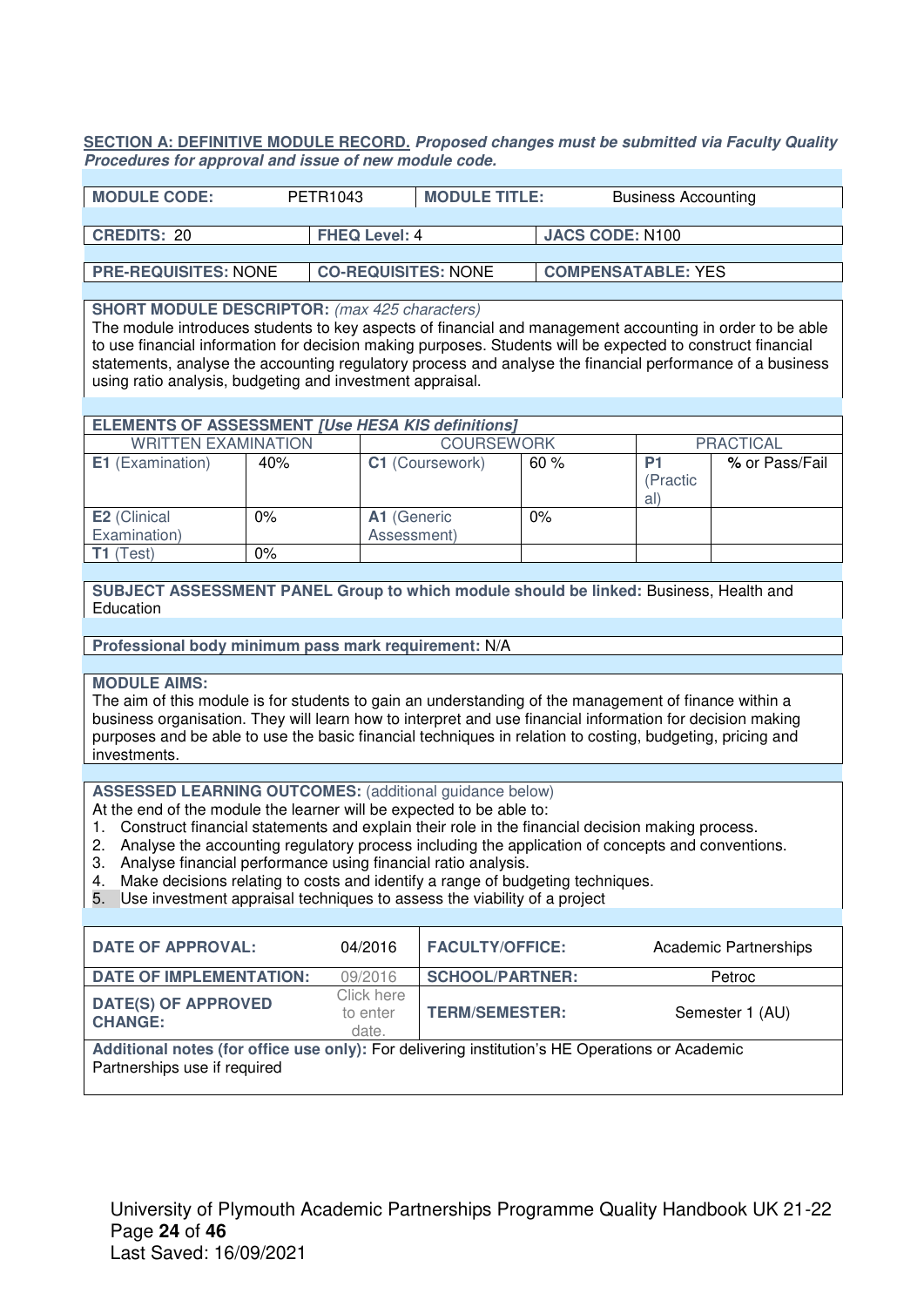**Items in this section must be considered annually and amended as appropriate, in conjunction with the Module Review Process. Some parts of this page may be used in the KIS return and published on the extranet as a guide for prospective students. Further details for current students should be** 

**provided in module guidance notes.**

**NATIONAL COST CENTRE: 133** 

#### **MODULE LEADER:** Katie Ladley **OTHER MODULE STAFF:** None

**SUMMARY OF MODULE CONTENT**

- Sources of finance sources, choosing sources, implications of choice of source
- Finance as a resource cost of finance, flow of finance, decision making, assets and liabilities
- Financial performance financial statements, analysing performance using ratios, comparisons between financial statements
- Financial decisions costing & budgeting, pricing, investment & project appraisal

|                             | SUMMARY OF TEACHING AND LEARNING [Use HESA KIS definitions] |                                                                                                                                                                                                                                                                                                                                             |  |  |  |
|-----------------------------|-------------------------------------------------------------|---------------------------------------------------------------------------------------------------------------------------------------------------------------------------------------------------------------------------------------------------------------------------------------------------------------------------------------------|--|--|--|
| <b>Scheduled Activities</b> | <b>Hours</b>                                                | <b>Comments/Additional Information</b>                                                                                                                                                                                                                                                                                                      |  |  |  |
| Lectures                    | 48                                                          | Teaching and learning will be delivered through a series of interactive<br>sessions that encourage learner participation and engagement in the<br>topics discussed. A scheme of work will be provided in induction week<br>which details the scheduled teaching and learning approach within this<br>module.                                |  |  |  |
| <b>Self Directed</b>        | 152                                                         | Undergraduates will be required to read around the subject using<br>academic books and appropriate journals/texts related to the subject of<br>finance for business students. Students will also be expected to<br>research and write the summative assessment for the module and revise<br>for the examination within this allocated time. |  |  |  |
| <b>Total</b>                | 200                                                         | (NB: 1 credit = 10 hours or learning; 10 credits = 100 hours, etc)                                                                                                                                                                                                                                                                          |  |  |  |

| Category     | <b>Element</b> | <b>Component Name</b>           | <b>Component</b><br>Weighting | <b>Comments include links to</b><br>learning objectives |
|--------------|----------------|---------------------------------|-------------------------------|---------------------------------------------------------|
| Written exam | Е_             | Examination (1 hour<br>30 mins) | 100%<br>Total = $100\%$       | $LO4$ and 5                                             |
|              |                |                                 | $\%$<br>Total = $100\%$       |                                                         |
| Coursework   | C <sub>1</sub> | Report (2500 words)             | 100%<br>Total = $100\%$       | LO1, 2 and 3                                            |
| Practical    | $P_{-}$        |                                 | $\%$<br>Total = $100\%$       |                                                         |

| <b>Updated by:</b> | Date:      | <b>Approved by:</b> | <b>Date:</b> |
|--------------------|------------|---------------------|--------------|
| Megan Kavanagh     | 02/09/2021 | Stacey<br>Tanton    | 02/09/2021   |
|                    |            |                     |              |

**Recommended Texts and Sources** 

Atrill, P. and McLaney, E. (2008) *[Accounting and finance for non-specialists.](http://10.0.1.120:8888/olibcgi?session=75467565&infile=details.glu&loid=77725&rs=25989&hitno=1)* 6th edn. Harlow: Pearson Education (Also available as a Petroc ebook, and a Plymouth ebook)

Dyson, J. (2007) *[Accounting for non-accounting Students](http://10.0.1.120:8888/olibcgi?session=79191107&infile=details.glu&loid=66902&rs=84329&hitno=2)*. 7<sup>th</sup> edn. Harlow: Pearson Education (8th edn. (2010) available as a Petroc ebook, and a Plymouth ebook)

Gowthorpe, C. (2005) *[Financial accounting for non-specialists.](http://10.0.1.120:8888/olibcgi?session=40354782&infile=details.glu&loid=39218&rs=84327&hitno=1)* 2nd edn. London: Thompson Learning

Wood, F. and Sangster, A. (2008) *[Frank Wood's business accounting 1](https://oncampus.ndevon.ac.uk/olibcgi?session=90127746&infile=details.glu&loid=77745&rs=26006&hitno=1)*. 11th edn. Harlow: Pearson **Education** 

University of Plymouth Academic Partnerships Programme Quality Handbook UK 21-22 Page **25** of **46** Last Saved: 16/09/2021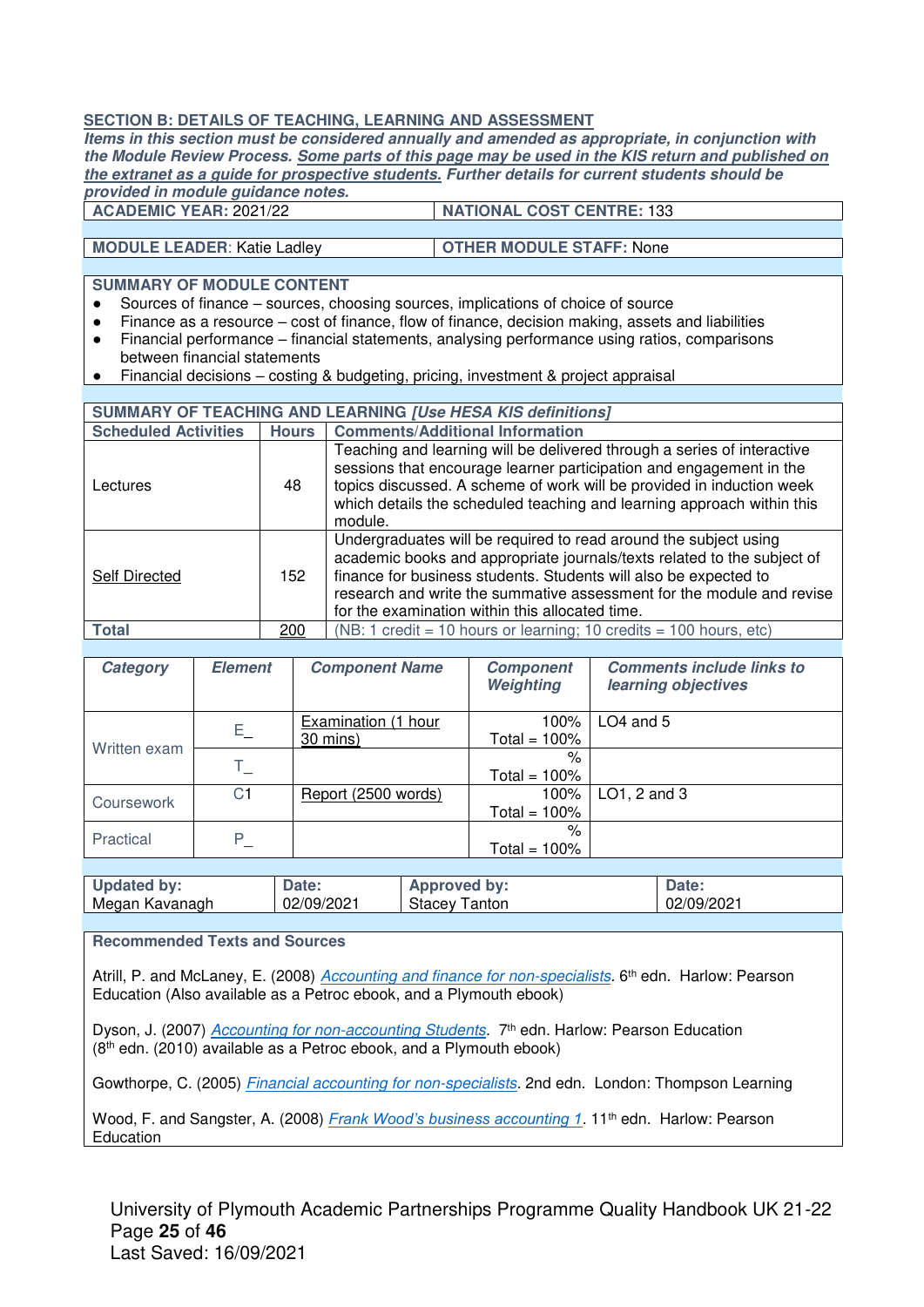| <b>MODULE CODE:</b>         | PETR1003                   | <b>MODULE TITLE:</b> | Law for Business          |
|-----------------------------|----------------------------|----------------------|---------------------------|
|                             |                            |                      |                           |
|                             |                            |                      |                           |
| <b>CREDITS: 20</b>          | <b>FHEQ Level: 4</b>       |                      | <b>JACS CODE: N100</b>    |
|                             |                            |                      |                           |
|                             |                            |                      |                           |
| <b>PRE-REQUISITES: None</b> | <b>CO-REQUISITES: None</b> |                      | <b>COMPENSATABLE: Yes</b> |
|                             |                            |                      |                           |
|                             |                            |                      |                           |

**SHORT MODULE DESCRIPTOR:** *(max 425 characters)*

This module gives an introduction to the legal system and frameworks in which businesses operate, before looking in depth at the impacts of contract law, employment law and consumer protection and what businesses are required to provide for employees and consumers.

| <b>ELEMENTS OF ASSESSMENT [Use HESA KIS definitions]</b>     |       |                        |         |                |                |  |  |
|--------------------------------------------------------------|-------|------------------------|---------|----------------|----------------|--|--|
| <b>WRITTEN EXAMINATION</b><br><b>COURSEWORK</b><br>PRACTICAL |       |                        |         |                |                |  |  |
| <b>E1</b> (Examination)                                      | $0\%$ | <b>C1</b> (Coursework) | 100 $%$ | P1 (Practical) | % or Pass/Fail |  |  |
| <b>E2</b> (Clinical                                          | $0\%$ | A1 (Generic            | $0\%$   |                |                |  |  |
| Examination)                                                 |       | Assessment)            |         |                |                |  |  |
| <b>T1</b> (Test)                                             | 0%    |                        |         |                |                |  |  |

**SUBJECT ASSESSMENT PANEL Group to which module should be linked:** Business, Health and **Education** 

**Professional body minimum pass mark requirement:** N/A

**MODULE AIMS:** 

To create an understanding of the legal structure's businesses operate within and provide an insight in to the specific aspects of law which impact on business operations and analysis of the role of law in the context of employment, personnel and employee relations.

**ASSESSED LEARNING OUTCOMES:** (additional guidance below)

At the end of the module the learner will be expected to be able to:

- 1. Describe the court structures and legal structures in which UK businesses operate.
- 2. Acquire a working knowledge of the legal rules and regulations which are relevant to consumer and commercial transactions.
- 3. Explain the law relating to employment both individually and collectively
- 4. Appreciate the rate of change of labour legislation

| <b>DATE OF APPROVAL:</b>                     | 04/2016                           | <b>FACULTY/OFFICE:</b> | <b>Academic Partnerships</b> |
|----------------------------------------------|-----------------------------------|------------------------|------------------------------|
| <b>DATE OF IMPLEMENTATION:</b>               | 09/2016                           | <b>SCHOOL/PARTNER:</b> | Petroc                       |
| <b>DATE(S) OF APPROVED</b><br><b>CHANGE:</b> | Click here<br>to enter a<br>date. | <b>TERM/SEMESTER:</b>  | Semester 2 (SP)              |
|                                              |                                   |                        |                              |

**Additional notes (for office use only):** For delivering institution's HE Operations or Academic Partnerships use if required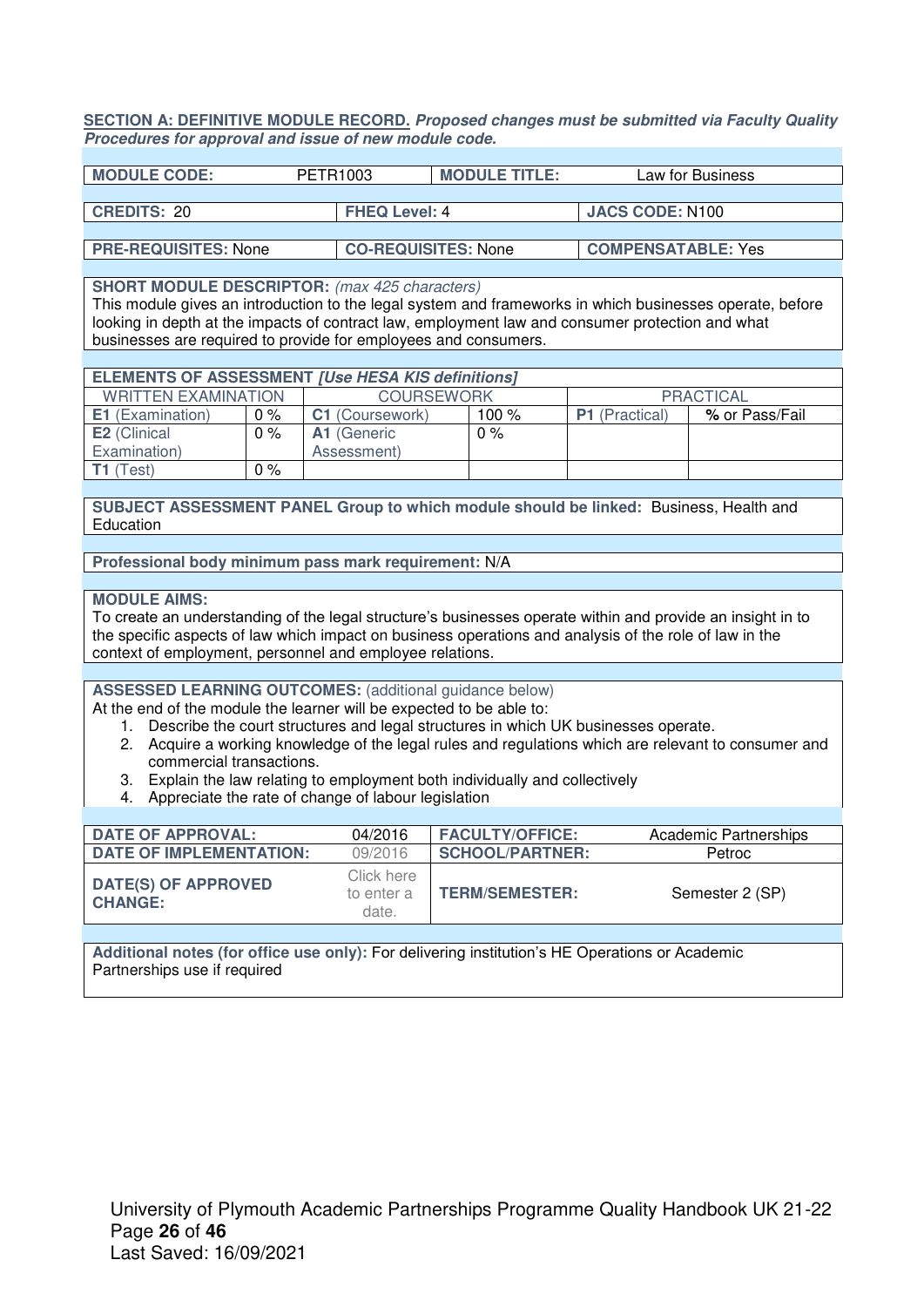**Items in this section must be considered annually and amended as appropriate, in conjunction with the Module Review Process. Some parts of this page may be used in the KIS return and published on the extranet as a guide for prospective students. Further details for current students should be** 

**provided in module guidance notes.**

**NATIONAL COST CENTRE: 130** 

#### **MODULE LEADER:** Carolyn White **OTHER MODULE STAFF:** None

**SUMMARY OF MODULE CONTENT**

- The court structures of the United Kingdom.
- The formation of a contract. The contents of a contract, conditions and warranties, innominate terms, exemption clauses**.**
- Vitiating factors, including mistake, misrepresentation, coercion, illegality and voidness.
- Discharge of contract, including remedies for breach**.** Employee status and contracts of employment including restraint of trade clauses.
- Discrimination in employment, equal opportunities policies, and equal pay. Individual rights art work, maternity rights.
- Dismissals, redundancy and transfer, maternity rights, part-time rights
- Trade Union law including collective redundancies and transfer of undertaking
- The law relating to health and safety at work.
- The role of ACAS and jurisdiction and powers of industrial tribunals.

| SUMMARY OF TEACHING AND LEARNING [Use HESA KIS definitions] |       |                                                                                                                                                                                                                                                                                                              |  |  |
|-------------------------------------------------------------|-------|--------------------------------------------------------------------------------------------------------------------------------------------------------------------------------------------------------------------------------------------------------------------------------------------------------------|--|--|
| <b>Scheduled Activities</b>                                 | Hours | <b>Comments/Additional Information</b>                                                                                                                                                                                                                                                                       |  |  |
| Lectures                                                    | 48    | Teaching and learning will be delivered through a series of interactive<br>sessions that encourage learner participation and engagement in the<br>topics discussed. A scheme of work will be provided in induction week<br>which details the scheduled teaching and learning approach within this<br>module. |  |  |
| <b>Self Directed Study</b>                                  | 152   | Undergraduates will be required to read around the subject using<br>academic books and appropriate journals/texts related to the subject of<br>law for business students. Students will also be expected to research<br>and write the summative assessments which comprise two reports.                      |  |  |
| <b>Total</b>                                                | 200   | (NB: 1 credit = 10 hours or learning; 10 credits = 100 hours, etc)                                                                                                                                                                                                                                           |  |  |

| Category     | <b>Element</b> | <b>Component</b><br><b>Name</b> | <b>Component</b><br>Weighting | <b>Comments include links to</b><br>learning objectives |
|--------------|----------------|---------------------------------|-------------------------------|---------------------------------------------------------|
|              |                |                                 | Total = $100\%$               |                                                         |
| Written exam |                |                                 | Total = $100\%$               |                                                         |
|              | C <sub>1</sub> | Report (2500 words)             | 50%                           | LO1-2                                                   |
| Coursework   |                | Report (2500 words)             | 50%                           | $LO3-4$                                                 |
|              |                |                                 | Total = $100\%$               |                                                         |
| Practical    |                |                                 | Total = $100\%$               |                                                         |

| <b>Updated by:</b>                                                                             | Date:      | <b>Approved by:</b>                                                                                                                | Date:      |  |  |  |
|------------------------------------------------------------------------------------------------|------------|------------------------------------------------------------------------------------------------------------------------------------|------------|--|--|--|
| Andrew Peacham                                                                                 | 15/05/2020 | Andrew Peacham                                                                                                                     | 15/05/2020 |  |  |  |
| <b>Recommended Texts and Sources:</b>                                                          |            |                                                                                                                                    |            |  |  |  |
|                                                                                                |            | Kelly, D., Hayward, R. and Hammer, R. (2011) Business law. 6 <sup>th</sup> edn. Abingdon: Routledge                                |            |  |  |  |
|                                                                                                |            | Keenan, D. (2006) Smith & Keenan's law for business. 13th edn. Harlow: Pearson Education                                           |            |  |  |  |
|                                                                                                |            | Elliott, C. and Quinn, F. (2011) Contract law. 8 <sup>th</sup> edn. Harlow: Pearson Education (Petroc ebook) (7 <sup>th</sup> edn. |            |  |  |  |
| available in hard copy)                                                                        |            |                                                                                                                                    |            |  |  |  |
| Elliott, C. and Quinn, F. (2011) Tort law. 8 edn. Harlow: Pearson Education (Petroc ebook)     |            |                                                                                                                                    |            |  |  |  |
| (7 <sup>th</sup> edn. available in hard copy)                                                  |            |                                                                                                                                    |            |  |  |  |
| Lockton, D. (2011) <i>Employment law</i> . 8 <sup>th</sup> edn. Houndmills: Palgrave Macmillan |            |                                                                                                                                    |            |  |  |  |
|                                                                                                |            |                                                                                                                                    |            |  |  |  |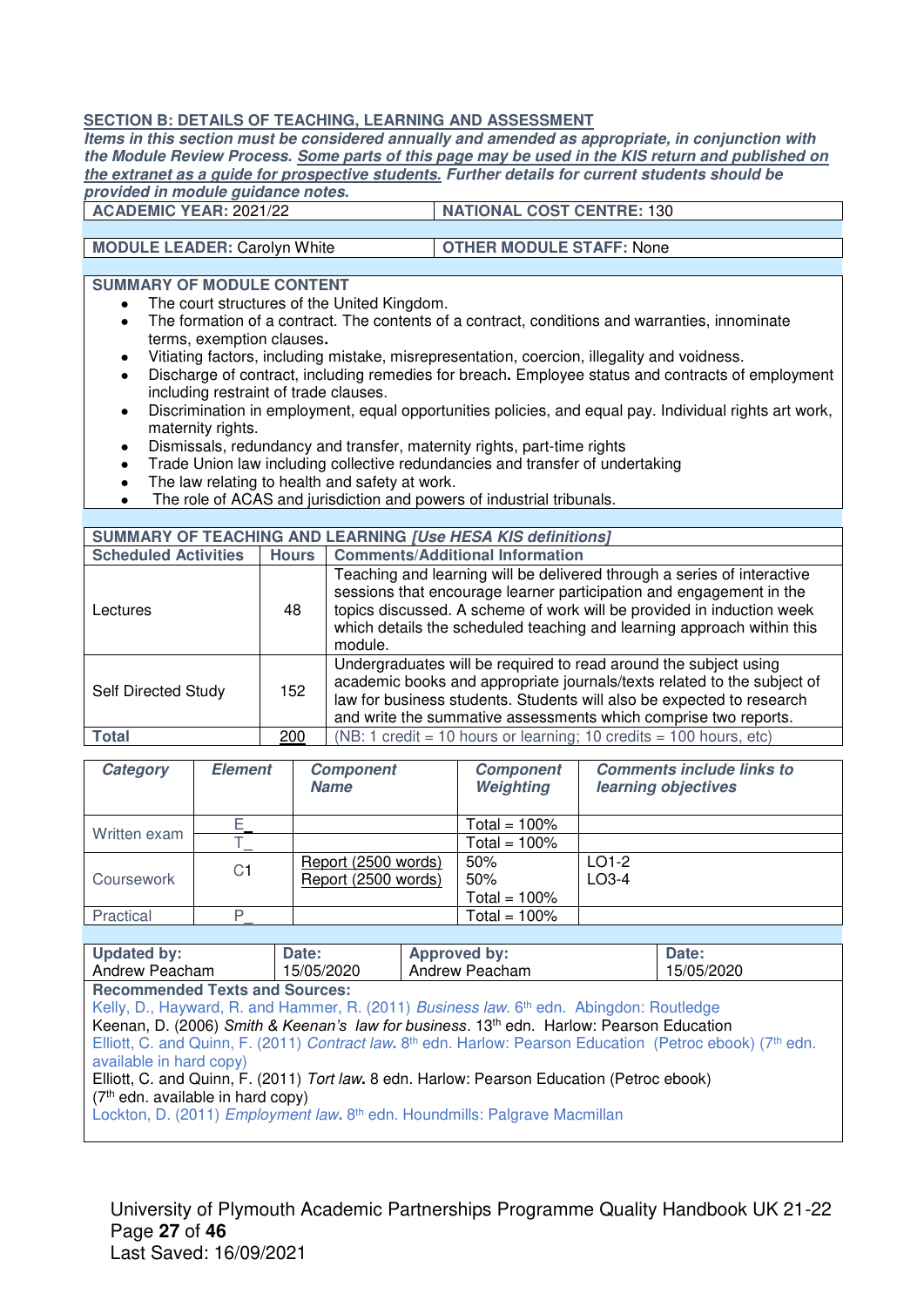| <b>MODULE CODE:</b><br>PETR1004 | <b>MODULE TITLE:</b>       | Organisational Behaviour  |
|---------------------------------|----------------------------|---------------------------|
|                                 |                            |                           |
| CREDITS: 20                     | <b>FHEQ Level: 4</b>       | <b>JACS CODE: N100</b>    |
|                                 |                            |                           |
| <b>PRE-REQUISITES: NONE</b>     | <b>CO-REQUISITES: NONE</b> | <b>COMPENSATABLE: YES</b> |

**SHORT MODULE DESCRIPTOR:** *(max 425 characters)*

This module considers how organisational behaviour and attitude influences the behaviour of individuals and groups at work. The module will use a range of theories and managerial approaches to analyse and explain human behaviour at work.

| <b>ELEMENTS OF ASSESSMENT [Use HESA KIS definitions]</b> |       |                   |          |                       |                |  |  |
|----------------------------------------------------------|-------|-------------------|----------|-----------------------|----------------|--|--|
| <b>WRITTEN EXAMINATION</b>                               |       | <b>COURSEWORK</b> |          | <b>PRACTICAL</b>      |                |  |  |
| <b>E1</b> (Examination)                                  | $0\%$ | С1                | 100 $\%$ | <b>P1</b> (Practical) | % or Pass/Fail |  |  |
|                                                          |       | (Coursework)      |          |                       |                |  |  |
| <b>E2</b> (Clinical                                      | $0\%$ | A1 (Generic       | $0\%$    |                       |                |  |  |
| Examination)                                             |       | Assessment)       |          |                       |                |  |  |
| $T1$ (Test)                                              | 0%    |                   |          |                       |                |  |  |

**SUBJECT ASSESSMENT PANEL Group to which module should be linked:** Business, Health and Education

**Professional body minimum pass mark requirement:** N/A

**MODULE AIMS:** 

The aim of this module is to provide students with an understanding of the theory of how organisations manage employees to achieve a range of managerial objectives. The intention being to consider organisational and employee behaviour from a theoretical perspective.

**ASSESSED LEARNING OUTCOMES:** (additional guidance below)

- At the end of the module the learner will be expected to be able to:
	- 1. Identify and explain the advantages / disadvantages of a range of organisational structures
	- 2. Identify a range of organisational cultures
	- 3. Identify a range of theoretical approaches to human motivation
	- 4. Analyse the significance of group behaviour at work
	- 5. Demonstrate an understanding of a range of management and leadership styles and explain when each might be most appropriate.

| <b>DATE OF APPROVAL:</b>                      | 04/2016 | <b>FACULTY/OFFICE:</b> | Academic Partnerships |
|-----------------------------------------------|---------|------------------------|-----------------------|
| <b>DATE OF IMPLEMENTATION:</b>                | 09/2016 | <b>SCHOOL/PARTNER:</b> | Petroc                |
| <b>CDATE(S) OF APPROVED</b><br><b>CHANGE:</b> |         | <b>TERM/SEMESTER:</b>  | All Year              |
|                                               |         |                        |                       |

**Additional notes (for office use only):** For delivering institution's HE Operations or Academic Partnerships use if required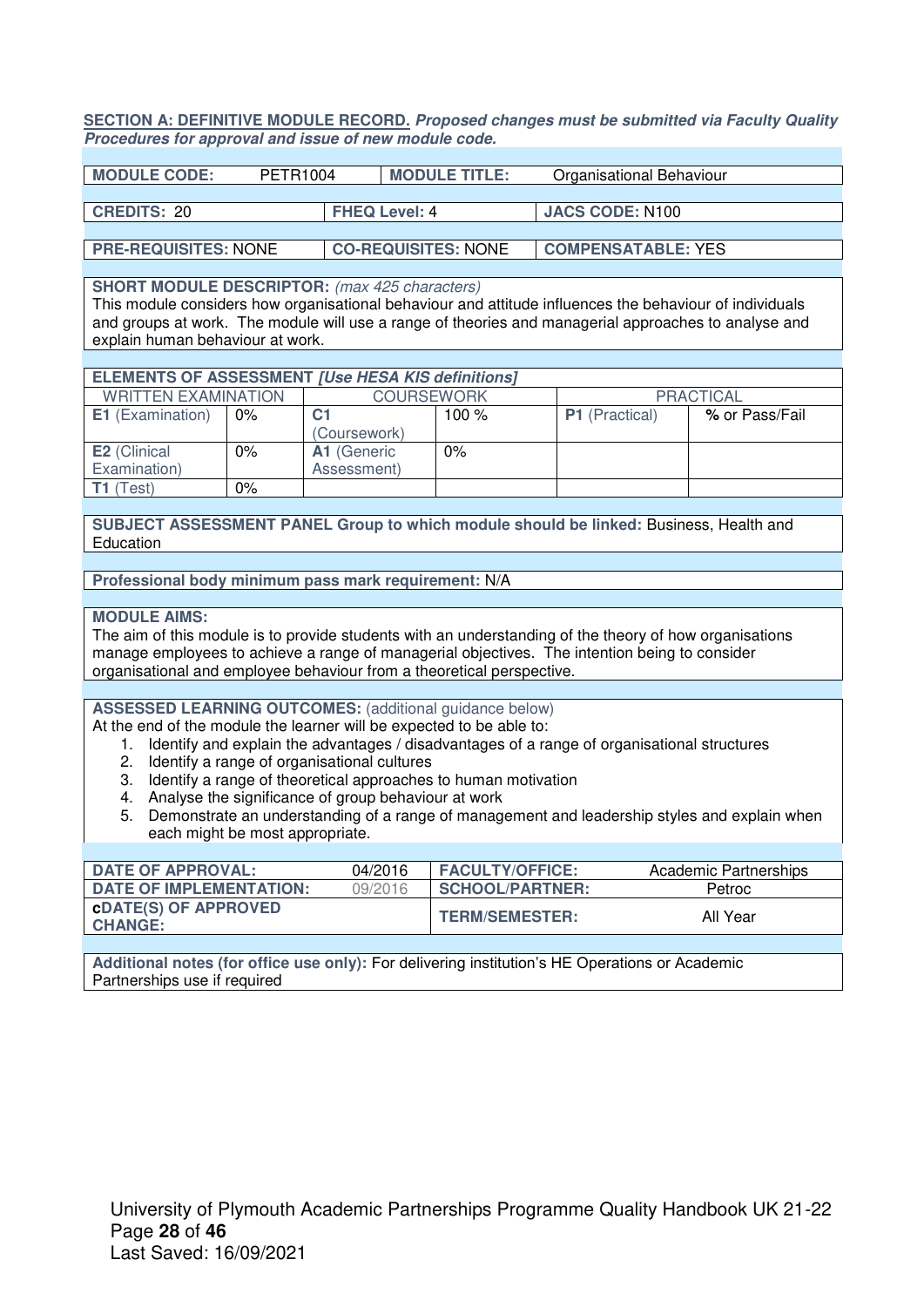**Items in this section must be considered annually and amended as appropriate, in conjunction with the Module Review Process. Some parts of this page may be used in the KIS return and published on the extranet as a guide for prospective students. Further details for current students should be** 

**provided in module guidance notes.**

**NATIONAL COST CENTRE: 133** 

**MODULE LEADER: Lee Norburn COTHER MODULE STAFF: None** 

**SUMMARY OF MODULE CONTENT**

- Organisational Aims, Objectives, Policies, Organisational Structure and Development
- Organisational Culture. Systems of Communication<br>• Managing Change
- **Managing Change**
- The Impact of Technology. Quality (Operations Management)
- Perception, Group Behaviour, Motivation, Leadership
- Business Ethics

| SUMMARY OF TEACHING AND LEARNING [Use HESA KIS definitions] |              |                                                                                                                                                                                                                                                                                                                                        |  |  |
|-------------------------------------------------------------|--------------|----------------------------------------------------------------------------------------------------------------------------------------------------------------------------------------------------------------------------------------------------------------------------------------------------------------------------------------|--|--|
| <b>Scheduled Activities</b>                                 | <b>Hours</b> | <b>Comments/Additional Information</b>                                                                                                                                                                                                                                                                                                 |  |  |
| Lectures                                                    | 48           | Teaching and learning will be delivered through a series of<br>interactive sessions that encourage learner participation and<br>engagement in the topics discussed. A scheme of work will be<br>provided in induction week which details the scheduled teaching<br>and learning approach within this module.                           |  |  |
| <b>Self Directed</b>                                        | 152          | Undergraduates will be required to read around the subject using<br>academic books and appropriate journals/texts related to the<br>subject of organisational behaviour, management and leadership.<br>Students will also be expected to research and write the<br>summative assessments for the module which comprise two<br>reports. |  |  |
| <b>Total</b>                                                | 200          | (NB: 1 credit = 10 hours or learning; 10 credits = 100 hours, etc)                                                                                                                                                                                                                                                                     |  |  |

| Category     | <b>Element</b> | <b>Component Name</b>                                       | <b>Component</b><br>Weighting | <b>Comments include</b><br>links to learning<br>objectives |
|--------------|----------------|-------------------------------------------------------------|-------------------------------|------------------------------------------------------------|
| Written exam | $E_{\perp}$    |                                                             | $0\%$<br>Total = $100\%$      |                                                            |
|              | $T_{\perp}$    |                                                             | $\%$<br>Total = $100\%$       |                                                            |
| Coursework   | C <sub>1</sub> | Report (2500 words)<br>Essay and reflection<br>(2000 words) | 50%<br>50%<br>Total = $100\%$ | LO1, 2 and 3<br>$LO4$ and 5                                |
| Practical    | $P_{-}$        |                                                             | $\%$<br>Total = $100\%$       |                                                            |

| <b>Updated by:</b>                                                                                                | Date:      | <b>Approved by:</b> | Date:      |  |  |
|-------------------------------------------------------------------------------------------------------------------|------------|---------------------|------------|--|--|
| Andrew Peacham                                                                                                    | 28/08/2019 | Andrew Peacham      | 28/08/2019 |  |  |
| <b>Recommended Texts and Sources:</b>                                                                             |            |                     |            |  |  |
|                                                                                                                   |            |                     |            |  |  |
| Huczynski, A. and Buchanan, D. (2013) Organizational behaviour 8th edn. Harlow: Pearson Education                 |            |                     |            |  |  |
|                                                                                                                   |            |                     |            |  |  |
| Mullins, L. and Christie, G. (2010) Management and organisational behaviour. 9 <sup>th</sup> edn. Harlow: Pearson |            |                     |            |  |  |
| Education (Petroc ebook. 8 <sup>th</sup> edition available in hard copy)                                          |            |                     |            |  |  |

University of Plymouth Academic Partnerships Programme Quality Handbook UK 21-22 Page **29** of **46** Last Saved: 16/09/2021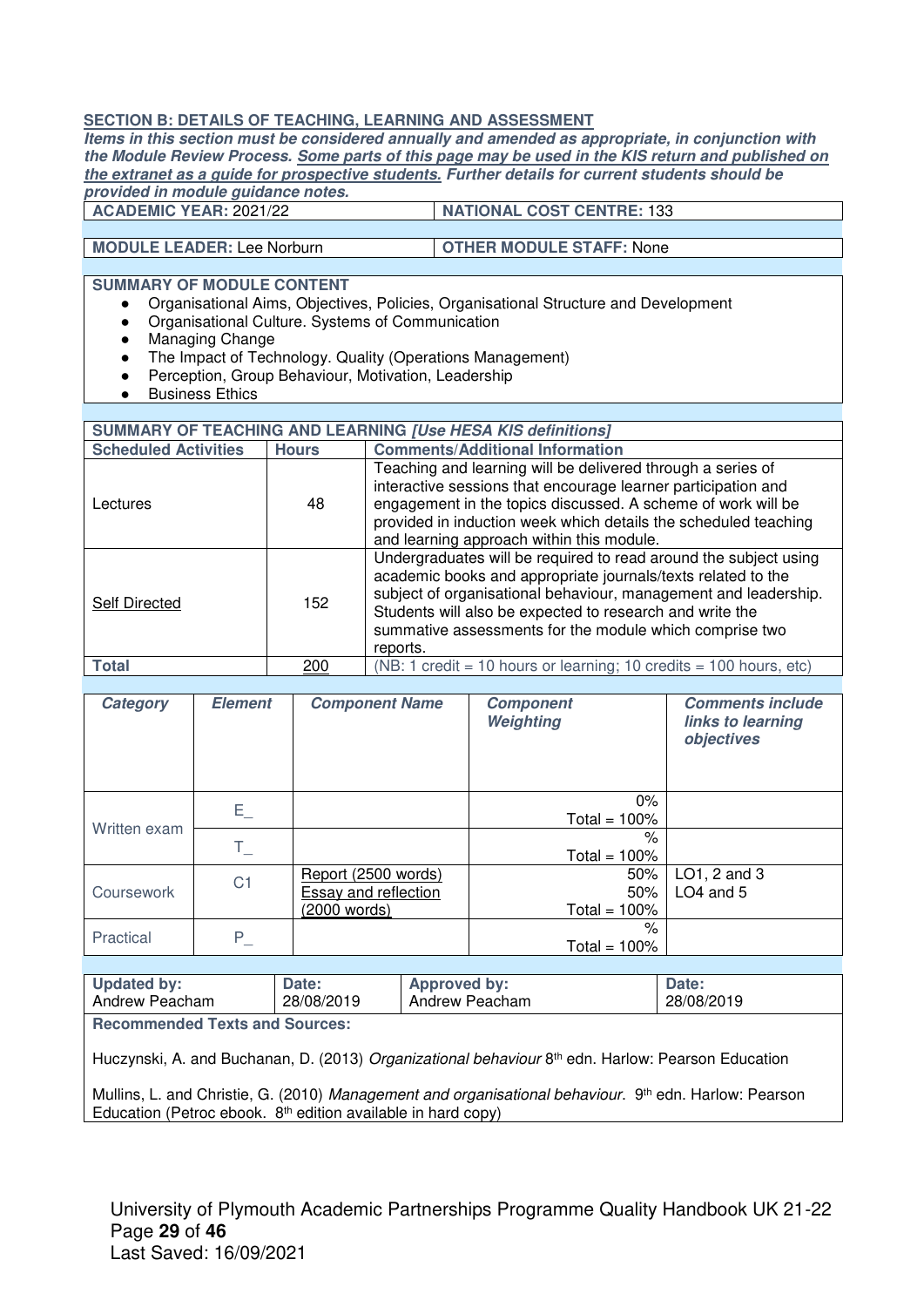| <b>MODULE CODE:</b>         | <b>PETR1005</b>      | <b>MODULE TITLE:</b>       | <b>Marketing Fundamentals</b> |  |
|-----------------------------|----------------------|----------------------------|-------------------------------|--|
|                             |                      |                            |                               |  |
| <b>CREDITS: 20</b>          | <b>FHEQ Level: 4</b> |                            | <b>JACS CODE: N100</b>        |  |
|                             |                      |                            |                               |  |
| <b>PRE-REQUISITES: None</b> |                      | <b>CO-REQUISITES: None</b> | <b>COMPENSATABLE: Yes</b>     |  |
|                             |                      |                            |                               |  |

**SHORT MODULE DESCRIPTOR:** *(max 425 characters)*

This module introduces new marketing students to the fascinating world of modern marketing. It will analyse the major trends and forces impacting marketing and focus on how customer value and engagement is created in the digital and social age.

|                            | <b>ELEMENTS OF ASSESSMENT [Use HESA KIS definitions]</b> |                   |      |                  |       |  |  |
|----------------------------|----------------------------------------------------------|-------------------|------|------------------|-------|--|--|
| <b>WRITTEN EXAMINATION</b> |                                                          | <b>COURSEWORK</b> |      | <b>PRACTICAL</b> |       |  |  |
| <b>E1</b> (Examination)    | $0\%$                                                    | C <sub>1</sub>    | 100% | P1(Practical)    | $0\%$ |  |  |
|                            |                                                          | (Coursework)      |      |                  |       |  |  |
| <b>E2</b> (Clinical        | $0\%$                                                    | A1(Generic        | 0%   |                  |       |  |  |
| Examination)               |                                                          | Assessment)       |      |                  |       |  |  |
| Test)                      | 0%                                                       |                   |      |                  |       |  |  |

**SUBJECT ASSESSMENT PANEL Group to which module should be linked:** Business, Health and Education

**Professional body minimum pass mark requirement:** N/A

#### **MODULE AIMS:**

For students to investigate the principles that underpin the marketing process and how customer value and engagement is created in the digital and social age.

**ASSESSED LEARNING OUTCOMES:** (additional guidance below)

At the end of the module the learner will be expected to be able to:

1.Define marketing and the marketing process for a product, service or event.

2.Appreciate the marketplace and customer value

3.Design a customer value-driven strategy and mix

4.Explain the role of digital technologies in marketing a product, service or event.

| <b>DATE OF APPROVAL:</b>                     | 04/2016                           | <b>FACULTY/OFFICE:</b> | Academic Partnerships |
|----------------------------------------------|-----------------------------------|------------------------|-----------------------|
| <b>DATE OF IMPLEMENTATION:</b>               | 09/2016                           | <b>SCHOOL/PARTNER:</b> | Petroc                |
| <b>DATE(S) OF APPROVED</b><br><b>CHANGE:</b> | Click here<br>to enter a<br>date. | <b>TERM/SEMESTER:</b>  | Semester 1 (AU)       |

**Additional notes (for office use only):** For delivering institution's HE Operations or Academic Partnerships use if required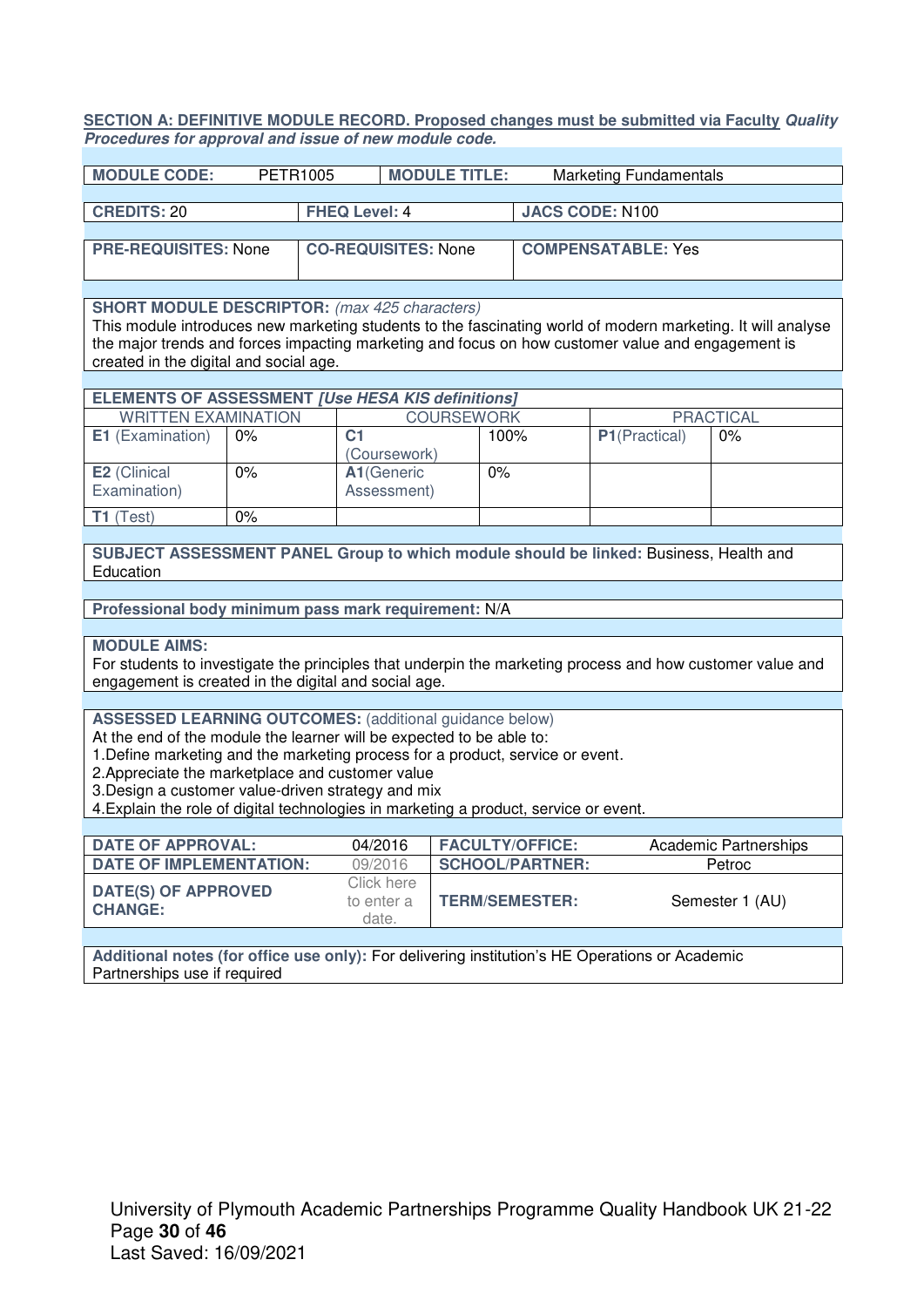**Items in this section must be considered annually and amended as appropriate, in conjunction with the Module Review Process. Some parts of this page may be used in the KIS return and published on the extranet as a guide for prospective students. Further details for current students should be provided in module guidance notes.**

**NATIONAL COST CENTRE: 133 MODULE LEADER:** Elizabeth-Ann Lewis **OTHER MODULE STAFF:** None

#### **SUMMARY OF MODULE CONTENT**

Top marketers share a common goal: putting the consumer at the heart of the marketing process. Today's marketing is all about creating customer value and engagement in a fast-changing, increasingly digital and social market place.

The changing nature of customer relationships with companies and brands is covered. Therefore, marketers now aim to create deep consumer involvement and a sense of community surrounding a brand—to make the brand a meaningful part of consumers' conversations and their lives. Today's new relationship-building tools include everything from web sites, blogs, in-person events, and video sharing to online communities and social networks such as Facebook, YouTube, Twitter, or a company's own social networking sites.

With the continuing trend toward two-way interactions between customers and brands, such topics as customer-managed relationships, crowd sourcing, integrated marketing communications and direct and online marketing are covered. Together with how marketers are blending the new digital and direct technologies with traditional media to create more targeted, personal, and interactive customer relationships.

| SUMMARY OF TEACHING AND LEARNING [Use HESA KIS definitions] |              |                                                                                                                                                                                                                                                                                                              |  |
|-------------------------------------------------------------|--------------|--------------------------------------------------------------------------------------------------------------------------------------------------------------------------------------------------------------------------------------------------------------------------------------------------------------|--|
| <b>Scheduled Activities</b>                                 | <b>Hours</b> | <b>Comments/Additional Information</b>                                                                                                                                                                                                                                                                       |  |
| Lectures                                                    | 48           | Teaching and learning will be delivered through a series of interactive<br>sessions that encourage learner participation and engagement in the<br>topics discussed. A scheme of work will be provided in induction week<br>which details the scheduled teaching and learning approach within this<br>module. |  |
| Self-Directed Study                                         | 152          | Undergraduates will be required to read around the subject using<br>academic books and appropriate journals/texts related to the subject of<br>marketing. Students will also be expected to research and write the<br>summative assessments for the module which comprise two reports.                       |  |
| <b>Total</b>                                                | 200          | (NB: 1 credit = 10 hours or learning; 10 credits = 100 hours, etc)                                                                                                                                                                                                                                           |  |

| Category     | <b>Element</b> | <b>Component</b>    | <b>Component</b> | <b>Comments include links to</b> |
|--------------|----------------|---------------------|------------------|----------------------------------|
|              |                | <b>Name</b>         | <b>Weighting</b> | learning objectives              |
|              |                |                     |                  |                                  |
|              |                |                     | Total = $0\%$    |                                  |
| Written exam |                |                     | Total = $0\%$    |                                  |
|              |                |                     |                  |                                  |
|              |                | Report (3000 words) | 70%              | LO 1,2 and 3                     |
| Coursework   | $C_{-}$        | Report (1500 words) | 30%              | LO <sub>4</sub>                  |
|              |                |                     | Total = $100\%$  |                                  |
| Practical    |                |                     | Total = $0\%$    |                                  |
|              |                |                     |                  |                                  |

| Updated by:    | Date:      | <b>Approved by:</b> | Date:      |
|----------------|------------|---------------------|------------|
| Andrew Peacham | 28/08/2019 | Andrew Peacham      | 28/08/2019 |

#### **Recommended Texts and Sources:**

KOTLER, P., et al (2013). *Principles of Marketing 6th European Edition*. Toronto, Pearson Prentice Hall. Jackson, N.A. (2013) Promoting and marketing events: theory and practice. Abingdon, Oxon: Routledge. Baran, R.J. and Galka, R.J. (2013) Customer relationship management: the foundation of contemporary marketing strategy. New York: Routledge.

University of Plymouth Academic Partnerships Programme Quality Handbook UK 21-22 Page **31** of **46** Last Saved: 16/09/2021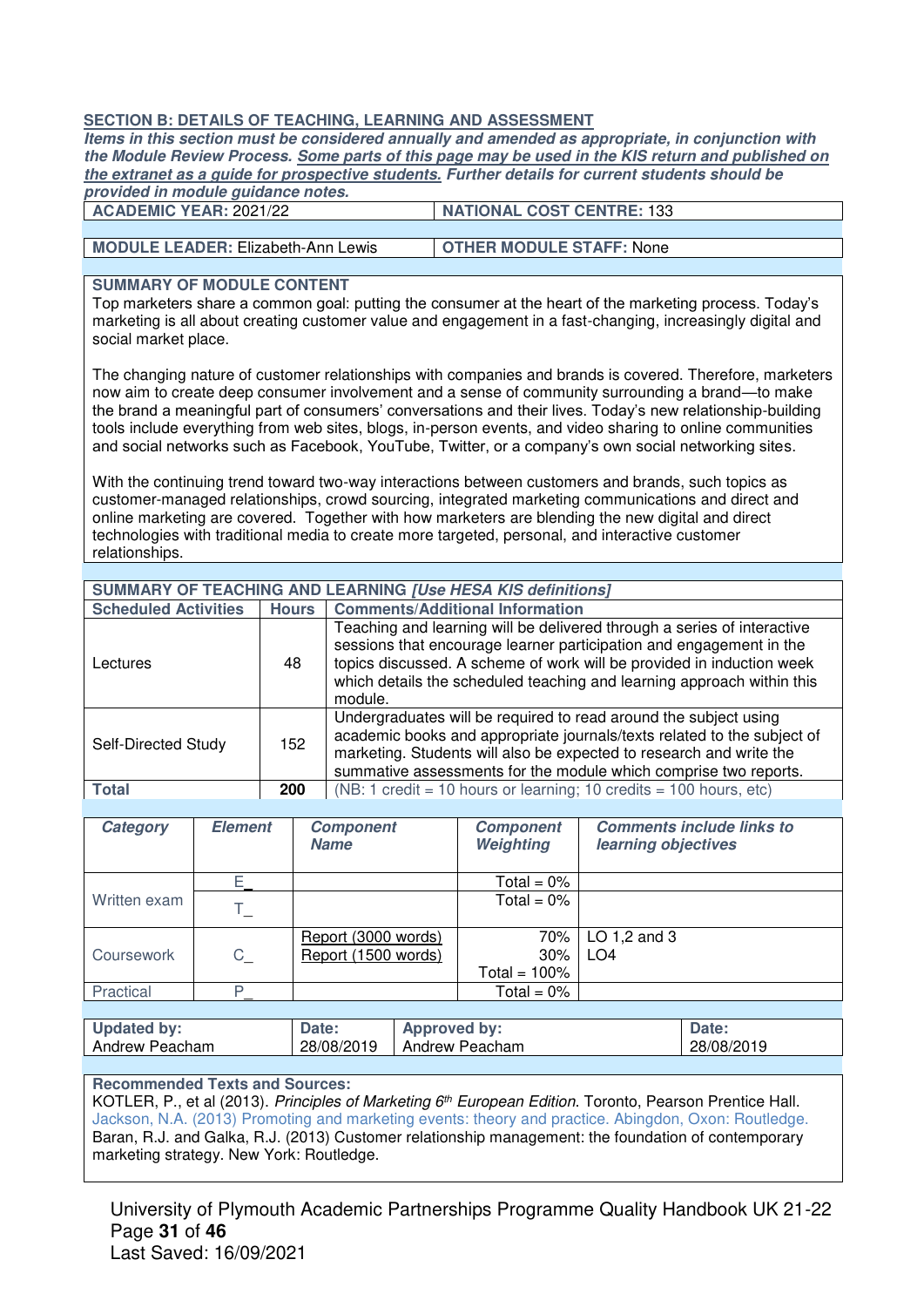| <b>MODULE CODE:</b><br>PETR1006 |  | <b>I MODULE TITLE:</b>     |  | Developing Graduate Skills in Business |
|---------------------------------|--|----------------------------|--|----------------------------------------|
|                                 |  |                            |  |                                        |
| <b>CREDITS: 20</b>              |  | <b>FHEQ Level: 4</b>       |  | <b>JACS CODE: N100</b>                 |
|                                 |  |                            |  |                                        |
| <b>PRE-REQUISITES: NONE</b>     |  | <b>CO-REQUISITES: NONE</b> |  | <b>COMPENSATABLE: YES</b>              |

**SHORT MODULE DESCRIPTOR:** *(max 425 characters)*

The module seeks to encourage enthusiasm for life-long learning; and to facilitate productive reflection on previous learning experiences and future plans. The module is designed to enable students to demonstrate that they have all the qualities and transferable skills necessary to produce appropriate academic work and for future employment.

| <b>ELEMENTS OF ASSESSMENT [Use HESA KIS definitions]</b> |    |                        |     |                       |     |  |
|----------------------------------------------------------|----|------------------------|-----|-----------------------|-----|--|
| <b>WRITTEN EXAMINATION</b>                               |    | <b>COURSEWORK</b>      |     | <b>PRACTICAL</b>      |     |  |
| <b>E1</b> (Examination)                                  | 0% | <b>C1</b> (Coursework) | 75% | <b>P1</b> (Practical) | 25% |  |
| <b>E2</b> (Clinical                                      | 0% | A1 (Generic            | 0%  |                       |     |  |
| Examination)                                             |    | Assessment)            |     |                       |     |  |
| $T1$ (Test)                                              | 0% |                        |     |                       |     |  |

**SUBJECT ASSESSMENT PANEL Group to which module should be linked:** Business, Health and **Educations** 

**Professional body minimum pass mark requirement:** N/A

**MODULE AIMS:** 

- To engage students and improve their ability to work independently and as part of a team, using effective communication skills.
- Develop a comprehensive portfolio and put together an action plan that supports their career development and practice.
- Establish a strong knowledge and understanding of interviews and the exercises that may be encountered at an assessment centre.
- To support students in developing as autonomous learners at HE level.
- Students will engage with a range of career development opportunities and external speakers to learn about the everyday work environments in sectors recently entered by graduates from related programmes.

**ASSESSED LEARNING OUTCOMES:** (additional guidance below)

- At the end of the module the learner will be expected to be able to:
- 1. Reflect on their current skills and consider their own career development targets in the light of requirements for graduates in the workplace.
- 2. Appreciate the ethical, legal and governance frameworks in the work environment.
- 3. Reflect on how relevant theoretical perspectives have informed and enhanced students practical experience and/or knowledge within the subject area.
- 4. Demonstrate the ability to identify, present and evaluate information that is correctly referenced.

| <b>DATE OF APPROVAL:</b>                                                                       | 04/2016 | <b>FACULTY/OFFICE:</b> | Academic Partnerships |  |
|------------------------------------------------------------------------------------------------|---------|------------------------|-----------------------|--|
| <b>DATE OF IMPLEMENTATION:</b>                                                                 | 09/2016 | <b>SCHOOL/PARTNER:</b> | Petroc                |  |
| <b>DATE(S) OF APPROVED</b>                                                                     |         | <b>TERM/SEMESTER:</b>  | All Year              |  |
| <b>CHANGE:</b>                                                                                 |         |                        |                       |  |
| Additional notes (for office use only): For delivering institution's HE Operations or Academic |         |                        |                       |  |
| Partnerships use if required                                                                   |         |                        |                       |  |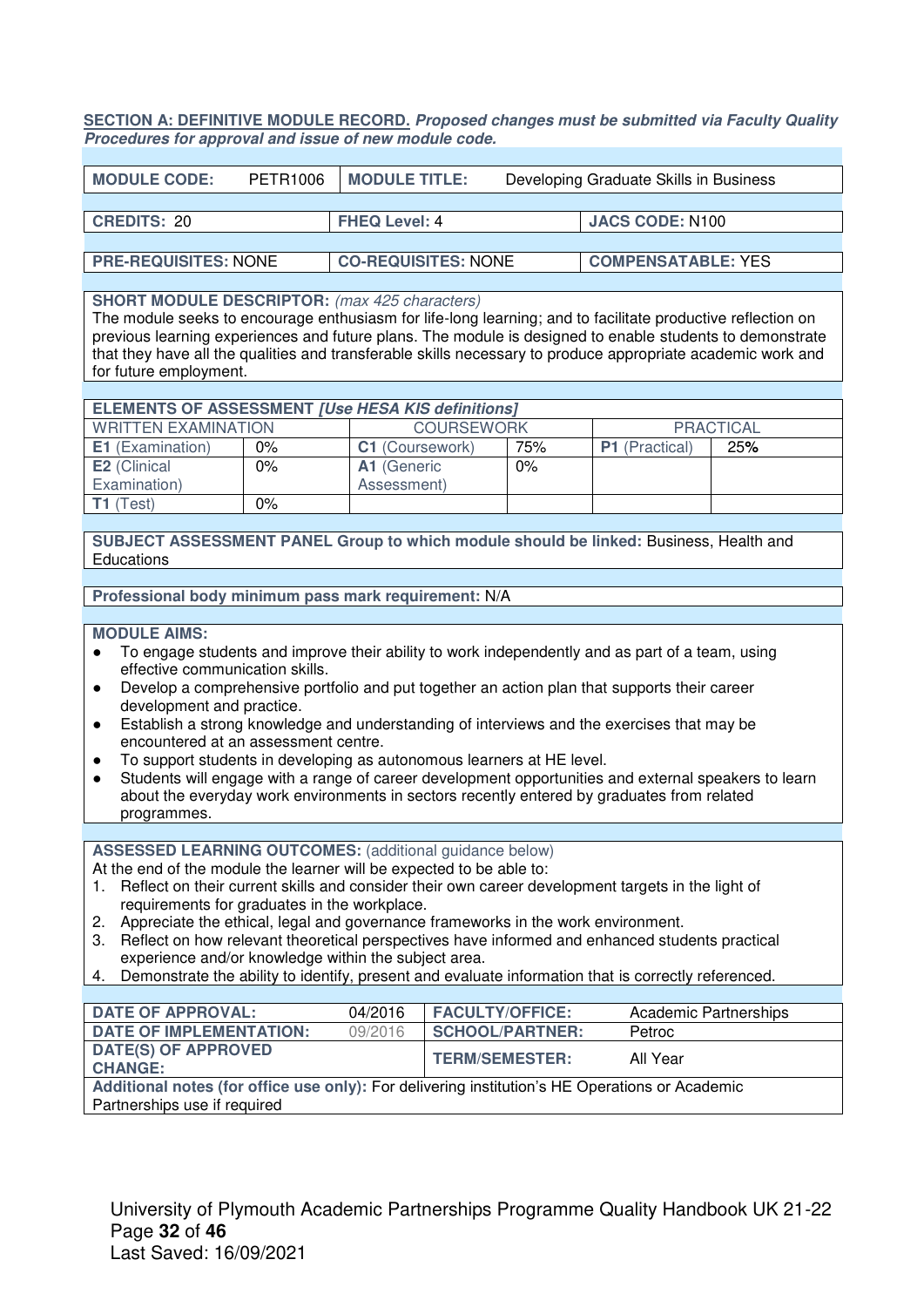**Items in this section must be considered annually and amended as appropriate, in conjunction with the Module Review Process. Some parts of this page may be used in the KIS return and published on the extranet as a guide for prospective students. Further details for current students should be** 

**provided in module guidance notes.**

**NATIONAL COST CENTRE: 133** 

**MODULE LEADER:** Nicola Shapland **OTHER MODULE STAFF:** 

#### **SUMMARY OF MODULE CONTENT**

Through a series of tutorials, and specialist referral if necessary, students will be introduced to:

- Academic literacy and research conventions in their chosen field;
	- The requirements of professional practice.
	- Relevant legal requirements on businesses.
	- Informed reflection, self-evaluation and personal action planning;
- Relevant ICT competences to support academic and professional practice;
- Information Literacy, including search strategies, identification and critical selection of quality scholarly information.
- Development of techniques of academic writing and oral presentation

|                             | SUMMARY OF TEACHING AND LEARNING [Use HESA KIS definitions] |                                                                                                                                                                                                                                                                                                                      |  |  |
|-----------------------------|-------------------------------------------------------------|----------------------------------------------------------------------------------------------------------------------------------------------------------------------------------------------------------------------------------------------------------------------------------------------------------------------|--|--|
| <b>Scheduled Activities</b> | <b>Hours</b>                                                | <b>Comments/Additional Information</b>                                                                                                                                                                                                                                                                               |  |  |
| Lectures                    | 48                                                          | Teaching and learning will be delivered through a series of<br>interactive sessions that encourage learner participation and<br>engagement in the topics discussed. A scheme of work will be<br>provided in induction week which details the scheduled teaching<br>and learning approach within this module.         |  |  |
| Self-Directed Study         | 152                                                         | Undergraduates will be required to read around the subject using<br>academic books and appropriate journals/texts, and apply them to<br>previous work placements/experience. Students will be expected to<br>source a suitable work placement/activity if they are not currently<br>engaged in full time employment. |  |  |
| <b>Total</b>                | 200                                                         | (NB: 1 credit = 10 hours or learning; 10 credits = 100 hours, etc)                                                                                                                                                                                                                                                   |  |  |

| Category                     | <b>Element</b>     | <b>Component Name</b> | <b>Component</b> | <b>Comments include links to</b> |
|------------------------------|--------------------|-----------------------|------------------|----------------------------------|
|                              |                    |                       | Weighting        | learning objectives              |
|                              |                    |                       |                  |                                  |
|                              |                    |                       | $\%$             |                                  |
| Written exam                 | $E_{\perp}$        |                       | Total = $100\%$  |                                  |
|                              |                    |                       | $\%$             |                                  |
|                              | $\mathsf{T}_\perp$ |                       | Total = $100\%$  |                                  |
|                              | C1                 |                       | 100%             |                                  |
| Coursework                   |                    | Reflection            | Total = $100\%$  | $LO$ 2,3,4                       |
|                              |                    | Presentation          | 100%             | LO <sub>1</sub>                  |
| Practical                    | $P_{-}$            |                       | Total = $100\%$  |                                  |
| <b>Updated by:</b><br>Date:  |                    | <b>Approved by:</b>   | Date:            |                                  |
| Andrew Peacham<br>15/05/2020 |                    | Andrew Peacham        | 15/05/2020       |                                  |

**Recommended Texts and Sources:** 

ROOK, S. (2013). *The Graduate Career Guidebook: Advice for Students and Graduates on Careers Options, Jobs, Volunteering, Applications, Interviews and Self-employment*, Palgrave Macmillan

TROUGHT, F. (2012). *Brilliant Employability Skills*, Pearson Education Limited.

DAY, T. 2013. *Success in Academic Writing*, Palgrave Macmillan.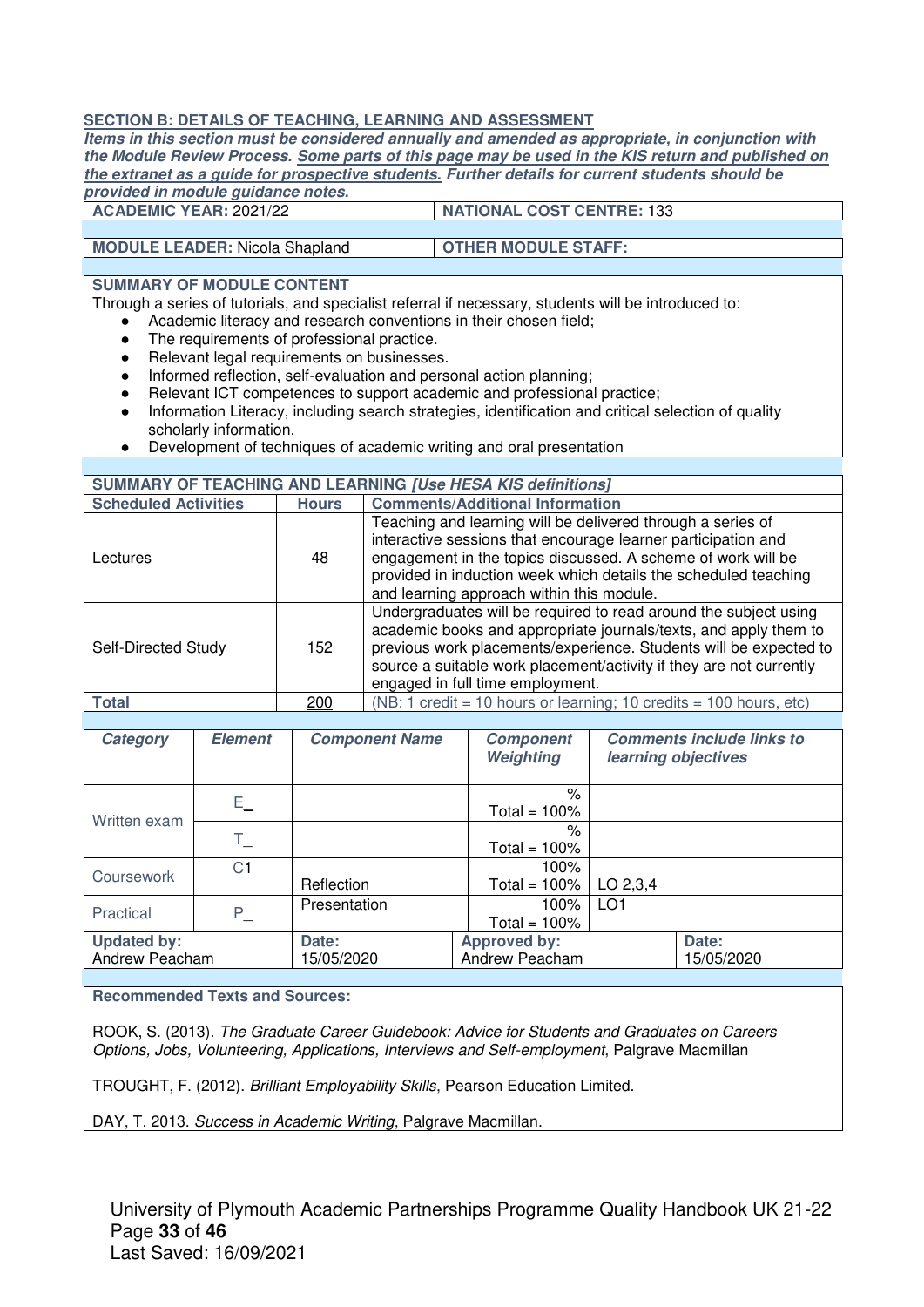| <b>MODULE CODE:</b>         | <b>PETR2052</b>            | <b>MODULE TITLE:</b> | Human Resource Management |
|-----------------------------|----------------------------|----------------------|---------------------------|
|                             |                            |                      |                           |
| <b>CREDITS: 20</b>          | <b>FHEQ Level: 5</b>       |                      | <b>JACS CODE: N200</b>    |
|                             |                            |                      |                           |
| <b>PRE-REQUISITES: NONE</b> | <b>CO-REQUISITES: NONE</b> |                      | <b>COMPENSATABLE: YES</b> |

**SHORT MODULE DESCRIPTOR:** *(max 425 characters)*

This module will provide learners with the principles and theories of human resource management. The module will focus on the employer need for a flexible workforce and the importance of training and staff development.

| <b>ELEMENTS OF ASSESSMENT [Use HESA KIS definitions]</b> |                                                 |                |                  |                |                           |  |
|----------------------------------------------------------|-------------------------------------------------|----------------|------------------|----------------|---------------------------|--|
|                                                          | <b>WRITTEN EXAMINATION</b><br><b>COURSEWORK</b> |                | <b>PRACTICAL</b> |                |                           |  |
| E1                                                       | $0\%$                                           | C <sub>1</sub> | 100%             | P1 (Practical) | % or Pass/Fail (delete as |  |
| (Examination)                                            |                                                 | (Coursework)   |                  |                | appropriate)              |  |
| <b>E2</b> (Clinical                                      | $0\%$                                           | A1 (Generic    | 0%               |                |                           |  |
| Examination)                                             |                                                 | Assessment)    |                  |                |                           |  |
| T1 (Test)                                                | 0%                                              |                |                  |                |                           |  |

**SUBJECT ASSESSMENT PANEL Group to which module should be linked:** Business, Health and Education

**Professional body minimum pass mark requirement:** N/A

**MODULE AIMS:** 

The aim of the module is for learners to understand how organisations recruit, select, appraise, train and develop staff to meet business need in an ever changing environment.

**ASSESSED LEARNING OUTCOMES:** (additional guidance below)

At the end of the module the learner will be expected to be able to:

- 1. Explain the objectives and process of human resource planning
- 2. Explain recruitment and selection procedures
- 3. Analyse the purpose of performance management systems
- 4. Analyse the process of training needs analysis
- 5. Evaluate the success of learning and development within organisations.

| <b>DATE OF APPROVAL:</b>                     | 04/2016                           | <b>FACULTY/OFFICE:</b> | Academic Partnerships |
|----------------------------------------------|-----------------------------------|------------------------|-----------------------|
| <b>DATE OF IMPLEMENTATION:</b>               | 09/2017                           | <b>SCHOOL/PARTNER:</b> | Petroc                |
| <b>DATE(S) OF APPROVED</b><br><b>CHANGE:</b> | Click here<br>to enter a<br>date. | <b>TERM/SEMESTER:</b>  | Semester 1 (AU)       |

**Additional notes (for office use only):** For delivering institution's HE Operations or Academic Partnerships use if required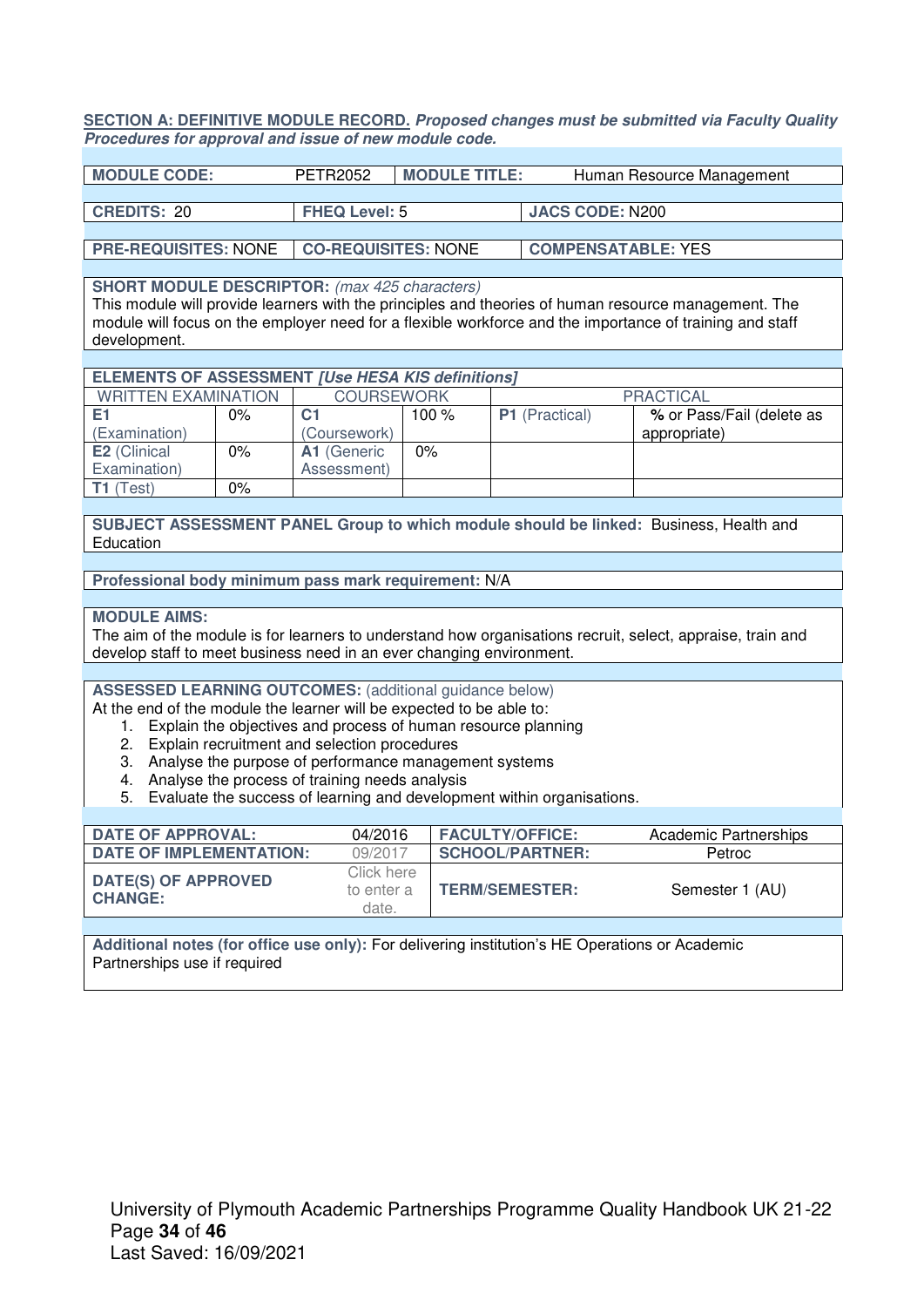**Items in this section must be considered annually and amended as appropriate, in conjunction with the Module Review Process. Some parts of this page may be used in the KIS return and published on the extranet as a guide for prospective students. Further details for current students should be** 

**provided in module guidance notes.**

**NATIONAL COST CENTRE: 133** 

**MODULE LEADER:** Lee Norburn **OTHER MODULE STAFF:** Chris Bowden

**SUMMARY OF MODULE CONTENT**

- The development of Human Resource Management
- Human Resource Planning. Job Design
- Recruitment and Selection
- Appraisal
- Employment Rights and Responsibilities
- Training policy and planning. Training needs analysis. Evaluation of training

| SUMMARY OF TEACHING AND LEARNING [Use HESA KIS definitions] |  |  |  |  |  |
|-------------------------------------------------------------|--|--|--|--|--|
|-------------------------------------------------------------|--|--|--|--|--|

| <b>Scheduled Activities</b> | <b>Hours</b> | <b>Comments/Additional Information</b>                                                                                                                                                                                                                                                                                                              |  |  |
|-----------------------------|--------------|-----------------------------------------------------------------------------------------------------------------------------------------------------------------------------------------------------------------------------------------------------------------------------------------------------------------------------------------------------|--|--|
| Lectures                    | 48           | Teaching and learning will be delivered through a series of interactive<br>sessions that encourage learner participation and engagement in the<br>topics discussed. A scheme of work will be provided in induction week<br>which details the scheduled teaching and learning approach within this<br>module.                                        |  |  |
| Self-Directed Study         | 152          | Undergraduates will be required to read around the subject using<br>academic books and appropriate journals/texts/websites such as acas<br>that are related to the subject of human resource management. Students<br>will also be expected to research and write the summative assessments<br>for the module which comprise a portfolio and report. |  |  |
| <b>Total</b>                | 200          | (NB: 1 credit = 10 hours or learning; 10 credits = 100 hours, etc)                                                                                                                                                                                                                                                                                  |  |  |

| Category     | <b>Element</b> | <b>Component</b><br><b>Name</b>                                          | <b>Component</b><br>Weighting | <b>Comments include links to</b><br>learning objectives |
|--------------|----------------|--------------------------------------------------------------------------|-------------------------------|---------------------------------------------------------|
| Written exam |                |                                                                          | Total = $100\%$               |                                                         |
|              |                |                                                                          | Total = $100\%$               |                                                         |
| Coursework   | C <sub>1</sub> | Report and<br>portfolio (2000<br>words)<br><b>Report (3000</b><br>words) | 50%<br>50%<br>Total = $100\%$ | LO 1 and 2<br>LO 3, 4 and 5                             |
| Practical    |                |                                                                          | Total = $100\%$               |                                                         |

| <b>Updated by:</b> | <b>Date:</b> | <b>Approved by:</b> | Date:      |  |  |
|--------------------|--------------|---------------------|------------|--|--|
| Megan Kavanagh     | 02/09/2021   | Tanton<br>Stacev    | 02/09/2021 |  |  |
| ____               |              |                     |            |  |  |

**Recommended Texts and Sources:** 

Torrington, D., Hall, L. and Taylor, S. (2011) *Human Resource Management.* 6 th edn. Harlow: Pearson Education

Beardwell, I., Holden, L. and Claydon, T. (2004) *Human Resource Management: A contemporary approach.*  4 th edn. Harlow: Pearson Education (8th edn. available as a Petroc ebook)

Bramley, P. (2003) *Evaluating training.* 2<sup>nd</sup> edn. London: Chartered Institute of Personnel and Development

Buckley, R. and Capel, J. (2009) *The Theory and Practice of Training***.** 6th edn. London: Kogan Page.

University of Plymouth Academic Partnerships Programme Quality Handbook UK 21-22 Page **35** of **46** Last Saved: 16/09/2021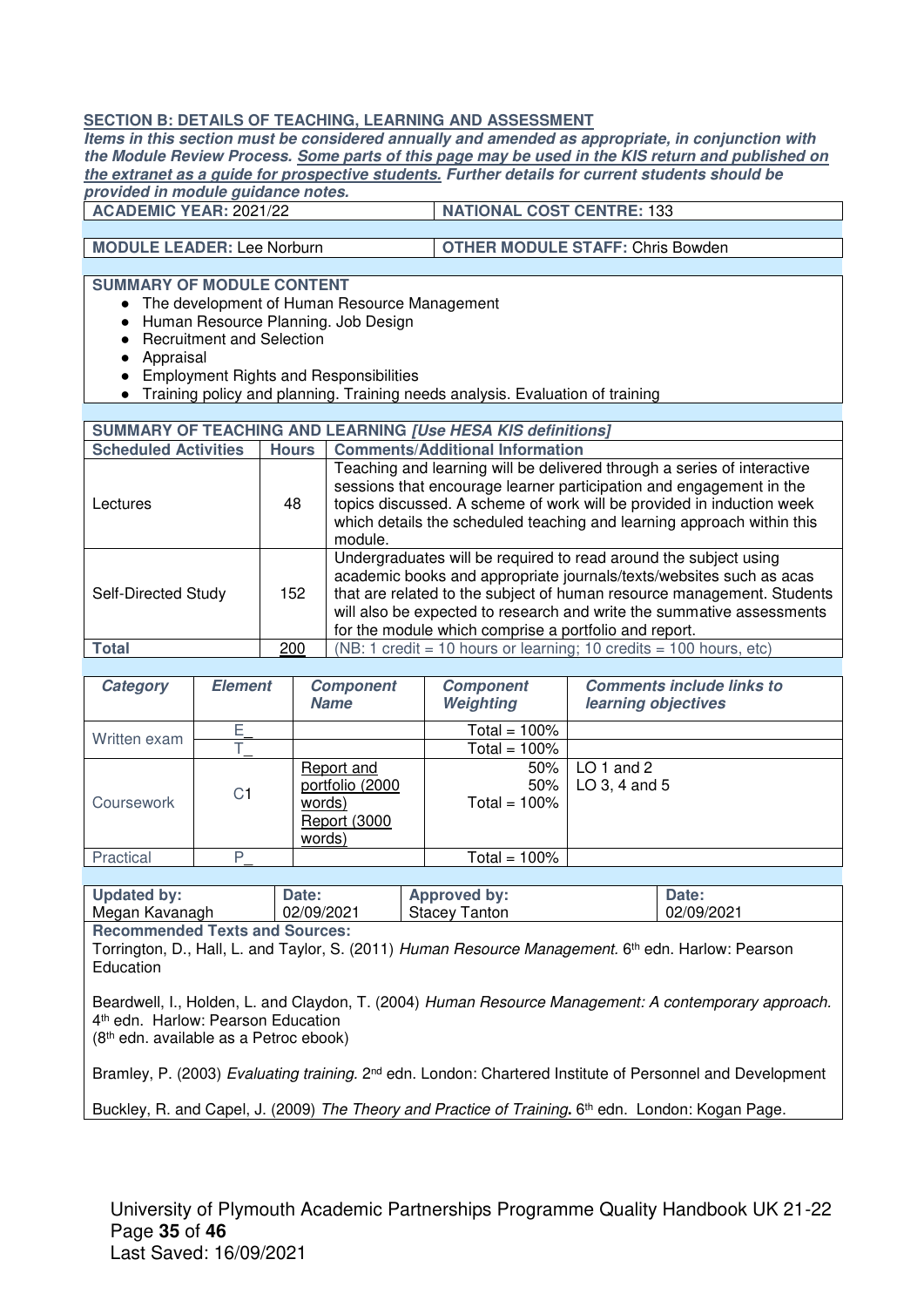| <b>MODULE CODE:</b>         | <b>PETR2053</b> | <b>MODULE</b><br>TITLE:    | Research Methods          |
|-----------------------------|-----------------|----------------------------|---------------------------|
|                             |                 |                            |                           |
| <b>CREDITS: 20</b>          |                 | <b>FHEQ Level: 5</b>       | <b>JACS CODE: N100</b>    |
|                             |                 |                            |                           |
| <b>PRE-REQUISITES: NONE</b> |                 | <b>CO-REQUISITES: NONE</b> | <b>COMPENSATABLE: YES</b> |

**SHORT MODULE DESCRIPTOR:** *(max 425 characters)*

This module introduces students to formal methods of advanced research, and allows the completion of a research project. The principles of research covered in this module will adequately prepare students for level 6 dissertation work.

| <b>ELEMENTS OF ASSESSMENT [Use HESA KIS definitions]</b> |       |                   |         |                  |                |
|----------------------------------------------------------|-------|-------------------|---------|------------------|----------------|
| <b>WRITTEN EXAMINATION</b>                               |       | <b>COURSEWORK</b> |         | <b>PRACTICAL</b> |                |
| <b>E1</b> (Examination)                                  | 0%    | C1                | 100 $%$ | P <sub>1</sub>   | % or Pass/Fail |
|                                                          |       | (Coursew          |         | (Practical)      |                |
|                                                          |       | ork)              |         |                  |                |
| <b>E2</b> (Clinical                                      | $0\%$ | Α1                | $0\%$   |                  |                |
| Examination)                                             |       | (Generic          |         |                  |                |
|                                                          |       | Assessme          |         |                  |                |
|                                                          |       | nt)               |         |                  |                |
| (Test)                                                   | $0\%$ |                   |         |                  |                |

**SUBJECT ASSESSMENT PANEL Group to which module should be linked:** Business, Health and Education

#### **Professional body minimum pass mark requirement:** N/A

**MODULE AIMS:** 

- 1. Develop students' ability to conduct both primary and secondary methods of data collection.
- 2. Inform students of etiquette and codes of practice relevant to information gathering.
- 3. Differentiate between methods of collection, illustration and interpretation for both qualitative *and*  quantitative data.
- 4. Apply derived data and information to a properly structured written report/case study.

**ASSESSED LEARNING OUTCOMES:** (additional guidance below)

- At the end of the module the learner will be expected to be able to:
	- 1. Formulate and clarify a business research topic and design.
	- 2. Conduct a critical review of literature
	- 3. Collate and analyse primary and secondary data including quantitative and qualitative research.
	- 4. Apply an appropriate system of ethics to the research.<br>5. Write and present a business research project
	- Write and present a business research project

| <b>DATE OF APPROVAL:</b>                     | 04/2016                           | <b>FACULTY/OFFICE:</b> | Academic Partnerships |
|----------------------------------------------|-----------------------------------|------------------------|-----------------------|
| <b>DATE OF IMPLEMENTATION:</b>               | 09/2017                           | <b>SCHOOL/PARTNER:</b> | Petroc                |
| <b>DATE(S) OF APPROVED</b><br><b>CHANGE:</b> | Click here<br>to enter a<br>date. | <b>TERM/SEMESTER:</b>  | Semester 1 (AU)       |
|                                              |                                   |                        |                       |

**Additional notes (for office use only):** For delivering institution's HE Operations or Academic Partnerships use if required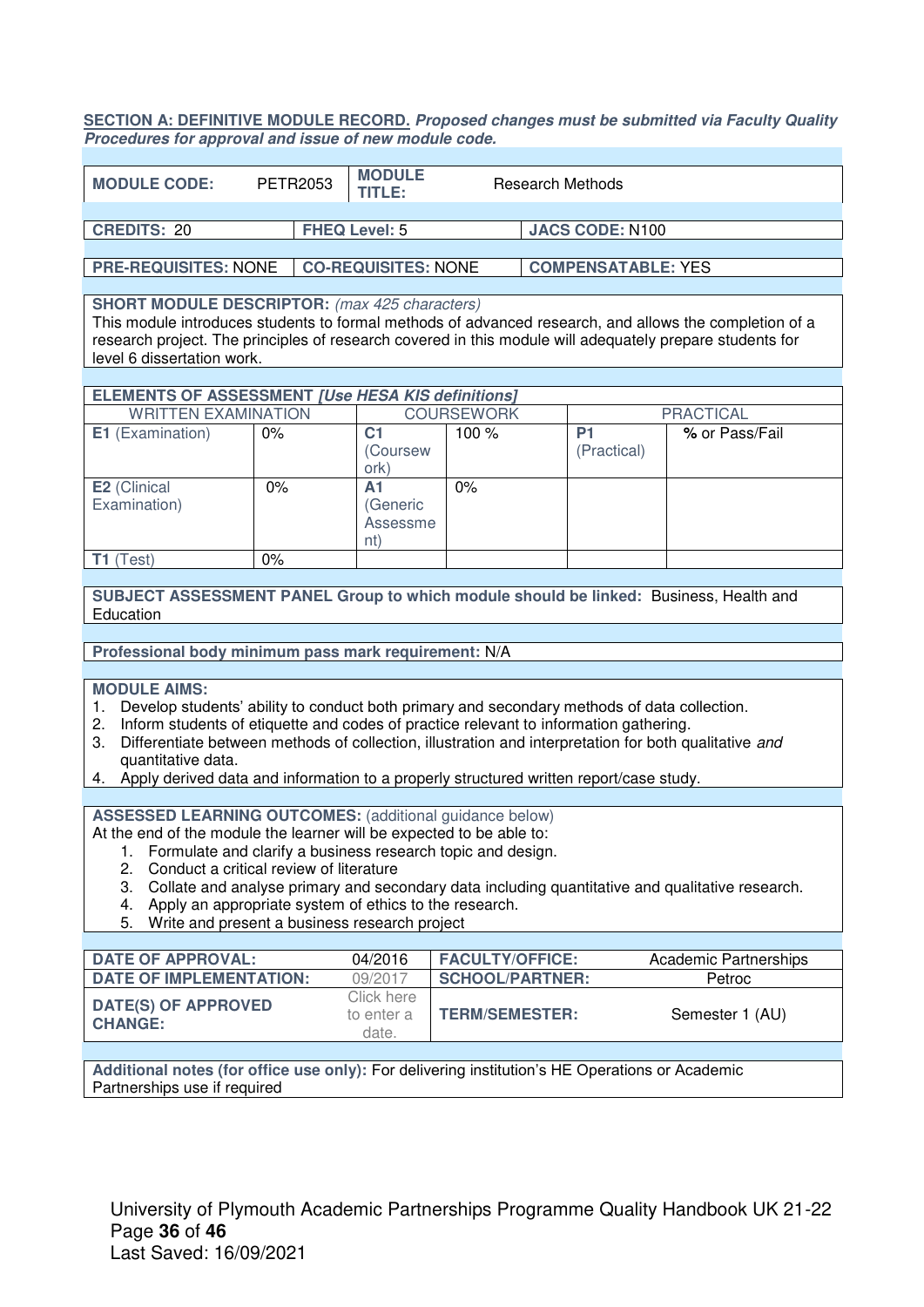**Items in this section must be considered annually and amended as appropriate, in conjunction with the Module Review Process. Some parts of this page may be used in the KIS return and published on the extranet as a guide for prospective students. Further details for current students should be** 

**provided in module guidance notes.**

**NATIONAL COST CENTRE: 133** 

**MODULE LEADER:** Elizabeth-Ann Lewis **OTHER MODULE STAFF:** 

**SUMMARY OF MODULE CONTENT**

- Types of research: scientific, social scientific, psychological.
- Ethics in research.
- Data collection and interpretation.
- Primary and secondary research.
- Handling qualitative and quantitative methods.
- Analysis and report writing.

| SUMMARY OF TEACHING AND LEARNING [Use HESA KIS definitions] |              |                                                                                                                                                                                                                                                                                                              |  |  |
|-------------------------------------------------------------|--------------|--------------------------------------------------------------------------------------------------------------------------------------------------------------------------------------------------------------------------------------------------------------------------------------------------------------|--|--|
| <b>Scheduled Activities</b>                                 | <b>Hours</b> | <b>Comments/Additional Information</b>                                                                                                                                                                                                                                                                       |  |  |
| Lectures                                                    | 48           | Teaching and learning will be delivered through a series of<br>interactive sessions that encourage learner participation and<br>engagement in the topics discussed. A scheme of work will be<br>provided in induction week which details the scheduled teaching<br>and learning approach within this module. |  |  |
| Self Directed Study                                         | 152          | Undergraduates will be required to read around the subject using<br>academic books and appropriate journals/texts related to the<br>subject of research methods. A significant amount of time will be<br>spent collecting and analysing primary and secondary research.                                      |  |  |
| <b>Total</b>                                                | 200          | (NB: 1 credit = 10 hours or learning; 10 credits = 100 hours, etc)                                                                                                                                                                                                                                           |  |  |

| Category     | <b>Element</b> | <b>Component Name</b>                                        | <b>Component</b><br>Weighting | <b>Comments include links to</b><br>learning objectives |
|--------------|----------------|--------------------------------------------------------------|-------------------------------|---------------------------------------------------------|
|              | E_             |                                                              | %<br>Total = $100\%$          |                                                         |
| Written exam | Τ_             |                                                              | $\%$<br>Total = $100\%$       |                                                         |
| Coursework   | C <sub>1</sub> | Proposal and literature<br>review<br><b>Research Project</b> | 50%<br>50%<br>Total = $100\%$ | $LO1-2$<br>LO <sub>3</sub> -5                           |
| Practical    | P.             |                                                              | $\%$<br>Total = $100\%$       |                                                         |

| Updated by:                          | Date:      | <b>Approved by:</b> | Date:      |  |  |
|--------------------------------------|------------|---------------------|------------|--|--|
| Andrew Peacham                       | 15/05/2020 | Andrew Peacham      | 15/05/2020 |  |  |
| <b>Recommended Texts and Sources</b> |            |                     |            |  |  |

Bell, J. (2010) *Doing your research project*. 5<sup>th</sup> edn. Maidenhead: McGraw-Hill Open University Press (Also available as a Petroc ebook, and a Plymouth ebook)

Blaxter, L., Hughes, C. and Tight, M. (2006) *[How to research.](http://10.0.1.120:8888/olibcgi?session=83945332&infile=details.glu&loid=70170&rs=79270&hitno=1)* 3rd edn. Maidenhead: Open University Press

Coolican, H. (2009) *[Research methods and statistics in psychology.](http://10.0.1.120:8888/olibcgi?session=83945332&infile=details.glu&loid=70976&rs=79271&hitno=3)* 5 th edn. London: Hodder Education.

Creswell, J. (2007) *[Qualitative inquiry and research design: choosing among five approaches.](http://10.0.1.120:8888/olibcgi?keyword=Qualitative+inquiry+and+research+design%3A+choosing+among+five+approaches&session=83945332&infile=presearch.glue)* 2nd edn. London: Sage

Denscombe, M. (2007) *[The good research guide:](http://10.0.1.120:8888/olibcgi?session=83945332&infile=details.glu&loid=70169&rs=79276&hitno=1) for small-scale social research projects.* 3rd edn. Berkshire: McGraw-Hill Education

University of Plymouth Academic Partnerships Programme Quality Handbook UK 21-22 Page **37** of **46** Last Saved: 16/09/2021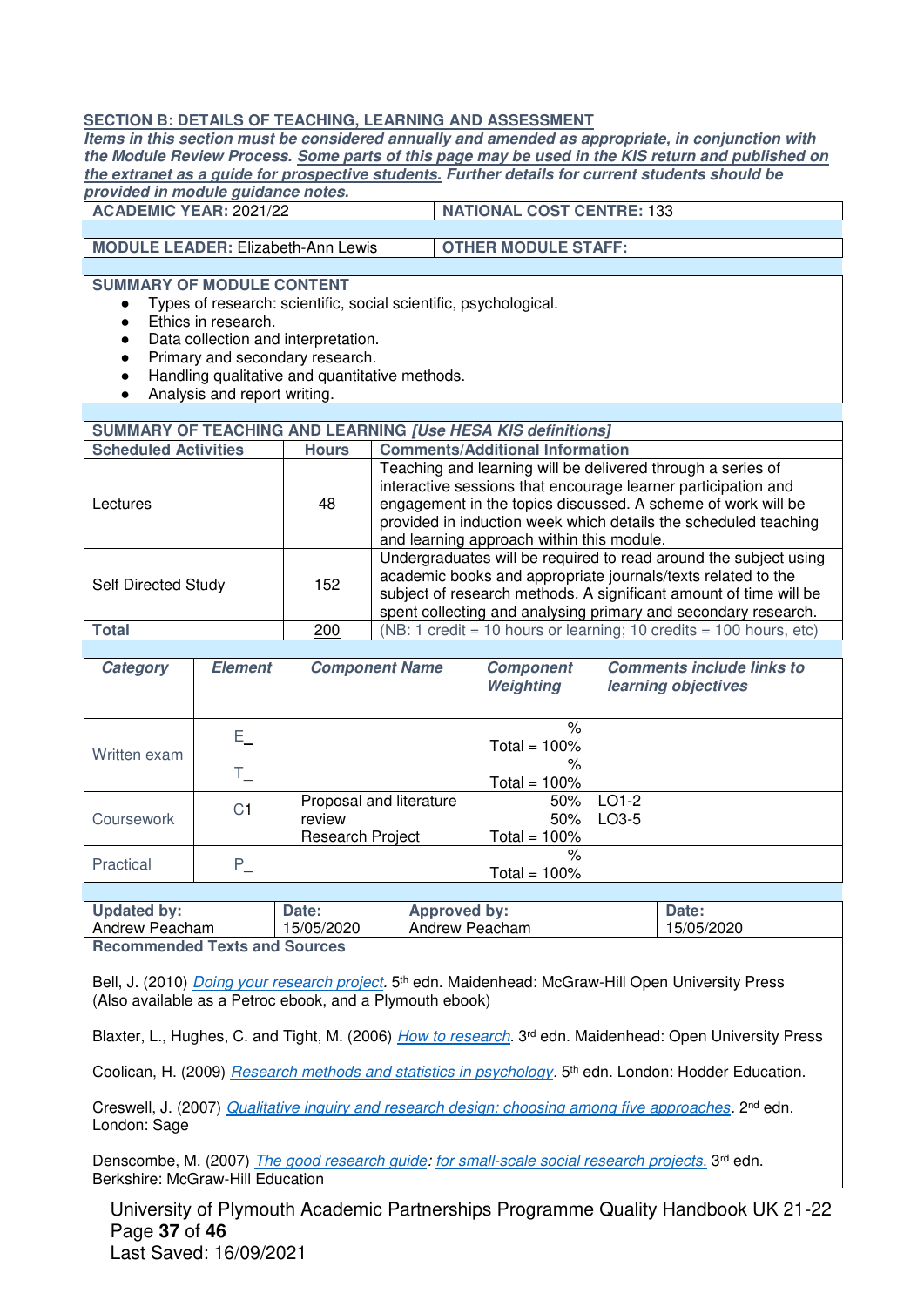(Also available as a Plymouth ebook)

McNiff, J. and Whitehead, J. (2010) *[You and your action research project.](http://10.0.1.120:8888/olibcgi?session=83945332&infile=details.glu&loid=73570&rs=79281&hitno=2)* 3 rd edn. Abingdon: Routledge (Also available as a Plymouth ebook)

Saunders, M., Lewis, P. and Thornhill, A. (2012) *[Research methods for business students.](http://10.0.1.120:8888/olibcgi?session=83945332&infile=details.glu&loid=71294&rs=79284&hitno=1)* 6 th edn. Harlow: Pearson Education

(Available as a Petroc ebook, also as a Plymouth ebook. 5<sup>th</sup> edn. available at Petroc in hard copy)

Schostak, J. (2002) *[Understanding, designing and conducting qualitative research in education.](http://10.0.1.120:8888/olibcgi?keyword=Understanding%2C+designing+and+conducting+qualitative+research+in+education&session=83945332&infile=presearch.glue&x=35&y=11)* Buckingham: Open University Press

Sharp, J., Peters, J. and Howard, K. (2002) *[The management of a student research project.](http://10.0.1.120:8888/olibcgi?session=83945332&infile=details.glu&loid=73794&rs=79286&hitno=1)* 3rd edn. Aldershot: Gower

Silverman, D. (2010) *[Doing qualitative research:](http://10.0.1.120:8888/olibcgi?session=83945332&infile=details.glu&loid=72213&rs=79287&hitno=2) A practical handbook.* 3<sup>rd</sup> edn. London: SAGE Publications

Walsh, M. (2001) *[Research made real: a guide for students.](http://10.0.1.120:8888/olibcgi?keyword=Research+made+real%3A+a+guide+for+students&session=88866167&infile=presearch.glue)* Cheltenham: Nelson Thornes Ltd.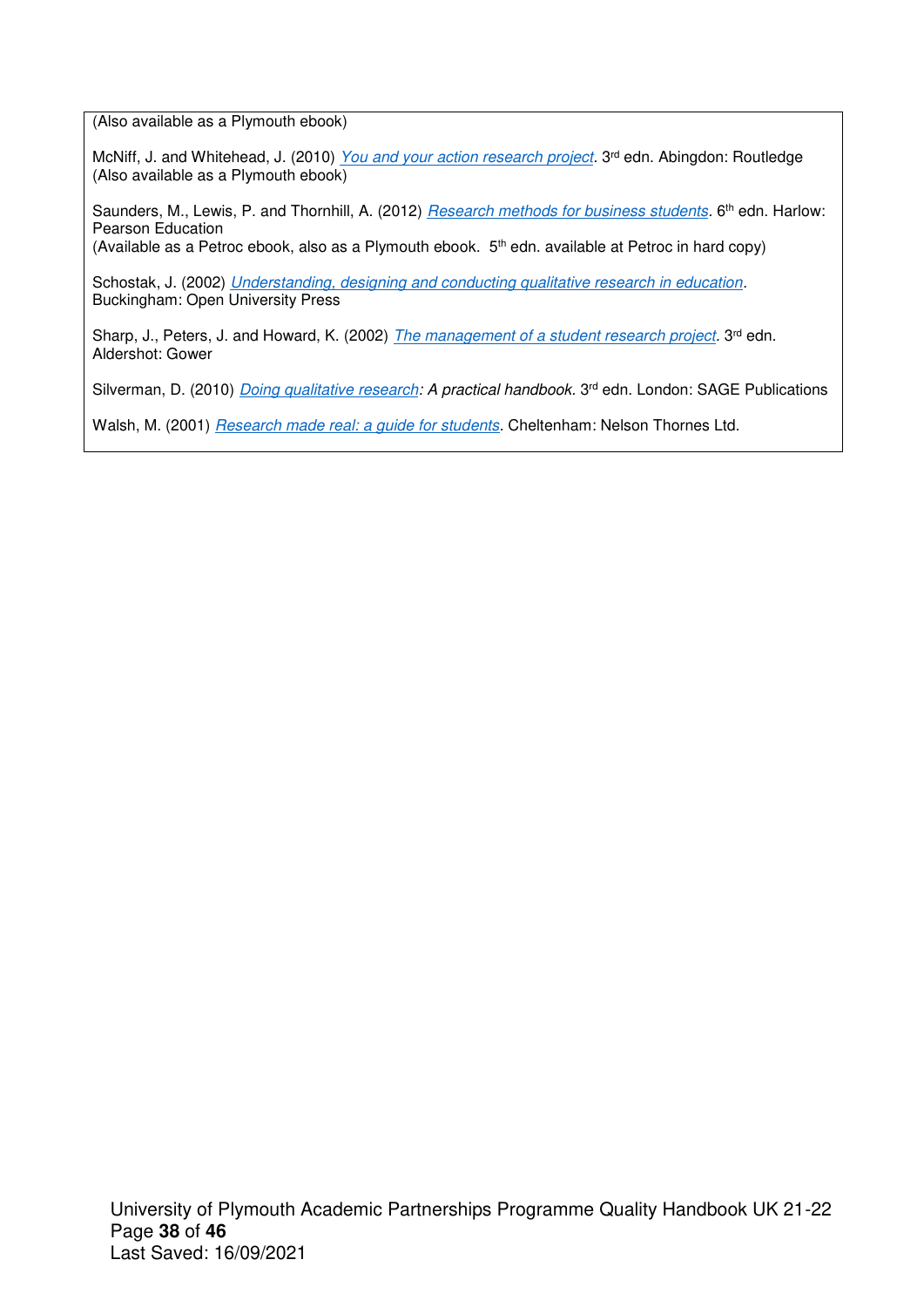| <b>MODULE CODE:</b>         | PETR2054 | <b>MODULE TITLE:</b>       | Corporate Strategy and Risk |
|-----------------------------|----------|----------------------------|-----------------------------|
|                             |          |                            |                             |
| <b>CREDITS: 20</b>          |          | <b>FHEQ Level: 5</b>       | <b>JACS CODE: N100</b>      |
|                             |          |                            |                             |
| <b>PRE-REQUISITES: NONE</b> |          | <b>CO-REQUISITES: NONE</b> | <b>COMPENSATABLE: YES</b>   |

**SHORT MODULE DESCRIPTOR:** *(max 425 characters)*

This module introduces the theory and practice of strategic planning. It explores the nature of business strategy and policy-making aimed at attaining and sustaining a competitive advantage. The interrelationships between functions and the total value system will be scrutinised. Emphasis is placed on the application of a range of planning models and reflection upon the development of graduate skills in the workplace.

|                                                       |   | <b>ELEMENTS OF ASSESSMENT [Use HESA KIS definitions]</b> |         |                       |                |
|-------------------------------------------------------|---|----------------------------------------------------------|---------|-----------------------|----------------|
| <b>WRITTEN EXAMINATION</b><br>COURSEWORK<br>PRACTICAL |   |                                                          |         |                       |                |
| <b>E1</b> (Examination)                               | % | <b>C1</b> (Coursework)                                   | 100 $%$ | <b>P1</b> (Practical) | % or Pass/Fail |
| <b>E2</b> (Clinical                                   | % | A1 (Generic                                              | %       |                       |                |
| Examination)                                          |   | Assessment)                                              |         |                       |                |
| T1 (Test)                                             | % |                                                          |         |                       |                |

**SUBJECT ASSESSMENT PANEL Group to which module should be linked:** Business, Health and Education

**Professional body minimum pass mark requirement:** N/A

#### **MODULE AIMS:**

The module is designed to introduce the principles of the development and implementation of business strategy, providing learners with a range of strategic models which they are able to apply to resolve a variety of business challenges. The module will also provide learners with a work related learning experience upon which they will be required to evidence development of key graduate skills.

**ASSESSED LEARNING OUTCOMES:** (additional guidance below)

At the end of the module the learner will be expected to be able to:

- 1. Fully assess the current situation of a business and the market in which it operates, based on analysis using the planning models applied.
- 2. Analyse the relevant tools and techniques to be used at the various stages of strategy formulation, with specific reference to the role of supply chain management as an integral element of corporate strategy.
- 3. Devise and submit time-based implementation & monitoring plans for the proposed strategic changes.
- 4. Identify the main risks in strategy implementation through scrutinising and reflecting on the planned projects, programmes and procedures of a particular organisation.

| <b>DATE OF IMPLEMENTATION:</b><br><b>SCHOOL/PARTNER:</b><br>09/2017<br>Petroc<br>DATE(S) OF APPROVED<br><b>TERM/SEMESTER:</b><br>All Year | <b>DATE OF APPROVAL:</b> | 04/2016 | <b>FACULTY/OFFICE:</b> | Academic Partnerships |
|-------------------------------------------------------------------------------------------------------------------------------------------|--------------------------|---------|------------------------|-----------------------|
|                                                                                                                                           |                          |         |                        |                       |
|                                                                                                                                           | <b>CHANGE:</b>           |         |                        |                       |

**Additional notes (for office use only):** For delivering institution's HE Operations or Academic Partnerships use if required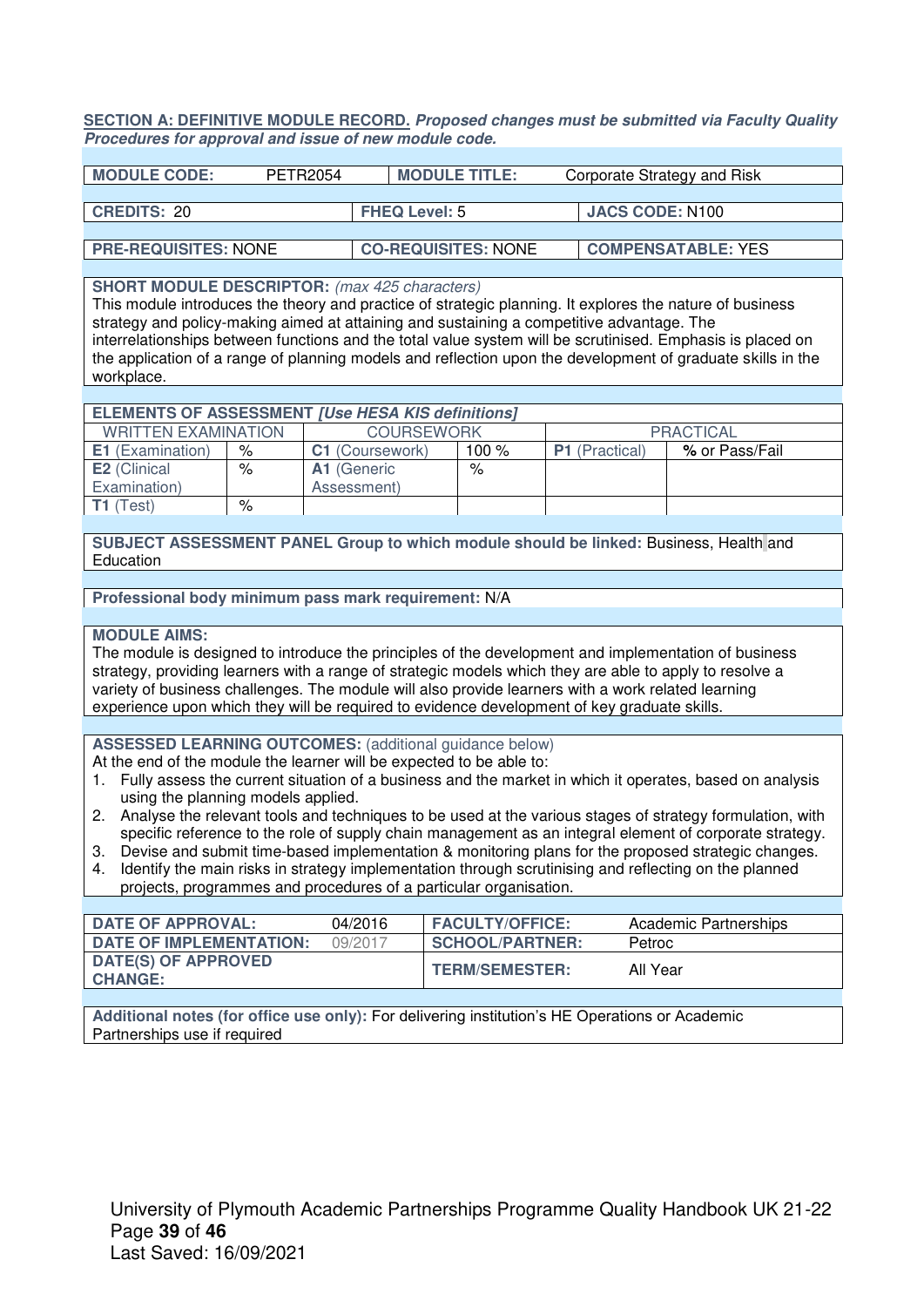**Items in this section must be considered annually and amended as appropriate, in conjunction with the Module Review Process. Some parts of this page may be used in the KIS return and published on the extranet as a guide for prospective students. Further details for current students should be** 

**provided in module guidance notes. NATIONAL COST CENTRE: 133** 

**MODULE LEADER:** Elizabeth-Ann Lewis **OTHER MODULE STAFF:** None

#### **SUMMARY OF MODULE CONTENT**

Through a series of tutorials, and specialist referral if necessary, students will be introduced to: The process in summary; Mission and vision, corporate objectives, organisational analysis, environment scanning, developing and evaluating alternative strategies, selecting and implementing strategy.

- **Mission, Vision & Objectives**
- SWOT, TOWS and PESTLE Analysis
- Porters 5 forces
- Value chain (Operations Management)
- Benchmarking (Operations Management)
- **BCG Matrix**
- **Ansoff Matrix**
- Porter's generic strategies
- **Bowman's Strategy Clock**

|                             | SUMMARY OF TEACHING AND LEARNING [Use HESA KIS definitions] |                                                                                                                                                                                                                                                                                                              |  |  |  |
|-----------------------------|-------------------------------------------------------------|--------------------------------------------------------------------------------------------------------------------------------------------------------------------------------------------------------------------------------------------------------------------------------------------------------------|--|--|--|
| <b>Scheduled Activities</b> | <b>Hours</b>                                                | <b>Comments/Additional Information</b>                                                                                                                                                                                                                                                                       |  |  |  |
| Lectures                    | 48                                                          | Teaching and learning will be delivered through a series of interactive<br>sessions that encourage learner participation and engagement in the<br>topics discussed. A scheme of work will be provided in induction week<br>which details the scheduled teaching and learning approach within this<br>module. |  |  |  |
| Self-Directed Study         | 152                                                         | Researching key areas and arranging meetings with specific individuals<br>within a local business. Using appropriate strategic analysis tools to<br>analyse current strategies. Reading around the subject area using the<br>reading list and additional journal materials.                                  |  |  |  |
| <b>Total</b>                | 200                                                         | (NB: 1 credit = 10 hours or learning; 10 credits = 100 hours, etc)                                                                                                                                                                                                                                           |  |  |  |

| Category     | <b>Element</b> | <b>Component</b><br><b>Name</b>                        | <b>Component</b><br>Weighting | <b>Comments include links to</b><br>learning objectives |
|--------------|----------------|--------------------------------------------------------|-------------------------------|---------------------------------------------------------|
|              | E_.            |                                                        | %<br>Total = $100\%$          |                                                         |
| Written exam | Τ_             |                                                        | %<br>Total = $100\%$          |                                                         |
| Coursework   | C <sub>1</sub> | Preliminary<br>Consultancy<br><b>Final Consultancy</b> | 40%<br>60%<br>Total = $100\%$ | LO1-2<br>$LO3-4$                                        |
| Practical    | P.             |                                                        | %<br>Total = $100\%$          |                                                         |

| <b>Updated by:</b> | <b>Date:</b> | <b>Approved by:</b>           | Date:      |  |
|--------------------|--------------|-------------------------------|------------|--|
| Megan Kavanagh     | 02/09/2021   | Stacev <sup>1</sup><br>Tanton | 02/09/2021 |  |
|                    |              |                               |            |  |

**Recommended Texts and Sources:** 

Johnson, G., et al. (2013) *Exploring Strategy*, Pearson Education.

Campbell, D., et al. (2011) *Business Strategy: An Introduction*, Palgrave Macmillan.

Stutely, R. (2012) *The Definitive Business Plan: the fast track to intelligent planning for executives and entrepreneurs.* 3rd edn. Harlow: Pearson Education

University of Plymouth Academic Partnerships Programme Quality Handbook UK 21-22 Page **40** of **46** Last Saved: 16/09/2021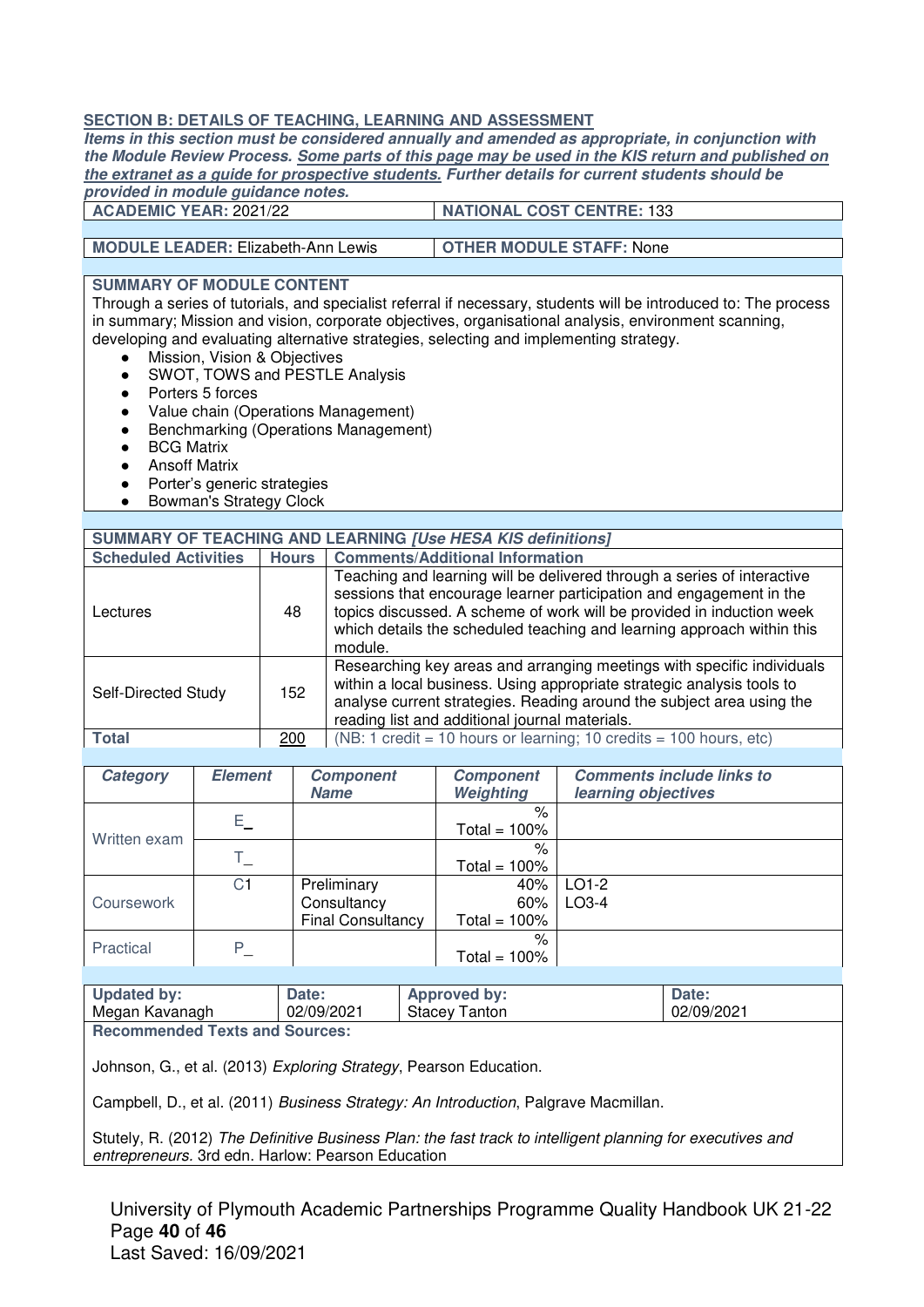| <b>MODULE</b><br>  CODE: I  | PETR2003 | <b>MODULE</b><br>TITLE:    |  | Sustainability In Business |  |
|-----------------------------|----------|----------------------------|--|----------------------------|--|
|                             |          |                            |  |                            |  |
| <b>CREDITS: 20</b>          |          | <b>FHEQ Level: 5</b>       |  | <b>JACS CODE: N100</b>     |  |
|                             |          |                            |  |                            |  |
| <b>PRE-REQUISITES: NONE</b> |          | <b>CO-REQUISITES: NONE</b> |  | <b>COMPENSATABLE: YES</b>  |  |

#### **SHORT MODULE DESCRIPTOR:** *(max 425 characters)*

This module will provide students with an introduction into sustainability in a business context. Students will study the concepts of environmental, economic and social sustainability and how this benefits businesses and consumers. The module will make use of case studies to highlight how this has been successfully achieved, and also highlight the impacts of businesses not abiding by these principles.

| <b>ELEMENTS OF ASSESSMENT [Use HESA KIS definitions]</b> |   |                        |         |                  |                |  |
|----------------------------------------------------------|---|------------------------|---------|------------------|----------------|--|
| <b>WRITTEN EXAMINATION</b>                               |   | <b>COURSEWORK</b>      |         | <b>PRACTICAL</b> |                |  |
| <b>E1</b> (Examination)                                  | % | <b>C1</b> (Coursework) | 100 $%$ | P <sub>1</sub>   | % or Pass/Fail |  |
|                                                          |   |                        |         | (Practical)      |                |  |
| <b>E2</b> (Clinical                                      | % | A1 (Generic            | %       |                  |                |  |
| Examination)                                             |   | Assessment)            |         |                  |                |  |
| <b>T1</b> (Test)                                         | % |                        |         |                  |                |  |

**SUBJECT ASSESSMENT PANEL Group to which module should be linked:** Business, Health and Education

**Professional body minimum pass mark requirement:** N/A

#### **MODULE AIMS:**

This module will provide students with an understanding of what sustainable behaviours are, and the importance of achieving economic, social and environmental sustainability. Students will also then be able to produce an analysis of a business to provide recommendations on how this could be achieved.

**ASSESSED LEARNING OUTCOMES:** (additional guidance below)

At the end of the module the learner will be expected to be able to:

Define the concept of sustainability, and the framework of 'triple bottom line'.

Analyse the merits and drawbacks of operating within the framework of sustainability.

Analyse business examples and investigate if the business is behaving in a sustainable manner.

Provide recommendations to businesses/case studies on how sustainable practice could be developed,

which over time would benefit customers, society and business.

| <b>DATE OF APPROVAL:</b>                                                                                                       | 04/2016                           | <b>FACULTY/OFFICE:</b> | <b>Academic Partnerships</b> |  |  |
|--------------------------------------------------------------------------------------------------------------------------------|-----------------------------------|------------------------|------------------------------|--|--|
| <b>DATE OF IMPLEMENTATION:</b>                                                                                                 | 09/2017                           | <b>SCHOOL/PARTNER:</b> | Petroc                       |  |  |
| <b>DATE(S) OF APPROVED</b><br><b>CHANGE:</b>                                                                                   | Click here<br>to enter a<br>date. | <b>TERM/SEMESTER:</b>  | Semester 2 (SP)              |  |  |
| Additional notes (for office use only): For delivering institution's HE Operations or Academic<br>Partnerships use if required |                                   |                        |                              |  |  |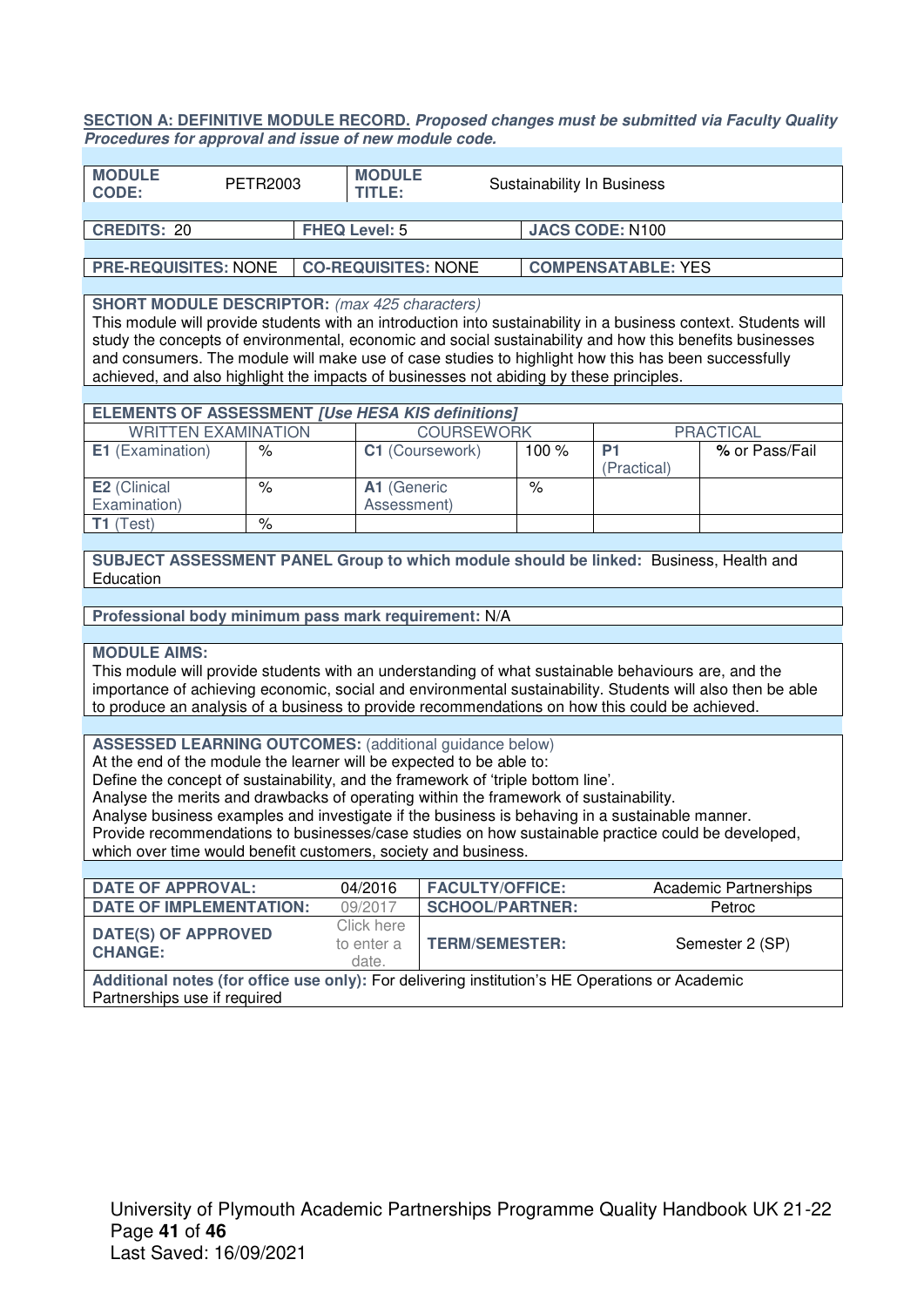**Items in this section must be considered annually and amended as appropriate, in conjunction with the Module Review Process. Some parts of this page may be used in the KIS return and published on the extranet as a guide for prospective students. Further details for current students should be** 

**provided in module guidance notes.**

**NATIONAL COST CENTRE: 133** 

**MODULE LEADER:** Lee Norburn **OTHER MODULE STAFF:** Chris Bowden

#### **SUMMARY OF MODULE CONTENT**

- Definition of Sustainability
- Key Frameworks including Triple bottom line, Kyoto and Rio treaties
- Overview of economic, social and environmental sustainability and the relevance to business practice.
- Use of case studies/visits to understand real pressures facing businesses and how they can respond to these.
- Understanding the implications of non-sustainable behaviours on society, business and consumers in the medium-long term.

#### **SUMMARY OF TEACHING AND LEARNING** *IUse HESA KIS definitions1*

| <b>Scheduled Activities</b> | <b>Hours</b> | <b>Comments/Additional Information</b>                                                                                                                                                                                                                                                                       |  |  |
|-----------------------------|--------------|--------------------------------------------------------------------------------------------------------------------------------------------------------------------------------------------------------------------------------------------------------------------------------------------------------------|--|--|
| Lectures                    | 48           | Teaching and learning will be delivered through a series of interactive<br>sessions that encourage learner participation and engagement in the<br>topics discussed. A scheme of work will be provided in induction week<br>which details the scheduled teaching and learning approach within this<br>module. |  |  |
| Self Directed               | 152          | Undergraduates will be required to read around the subject using<br>academic books and appropriate journals/texts related to the subject of<br>sustainability. Students will also be expected to research and write the<br>summative assessments for the module which comprise two reports.                  |  |  |
| <b>Total</b>                | 200          | (NB: 1 credit = 10 hours or learning; 10 credits = 100 hours, etc)                                                                                                                                                                                                                                           |  |  |

| Category     | <b>Element</b> | <b>Component</b><br><b>Name</b>            | <b>Component</b><br><b>Weighting</b> | <b>Comments include links to</b><br>learning objectives |
|--------------|----------------|--------------------------------------------|--------------------------------------|---------------------------------------------------------|
|              |                |                                            | Total = $100\%$                      |                                                         |
| Written exam |                |                                            | Total = $100\%$                      |                                                         |
| Coursework   | C <sub>1</sub> | Report (2500 words)<br>Report (2500 words) | $50\%$<br>50%<br>Total = $100\%$     | LO1-2<br>$LO3-4$                                        |
| Practical    |                |                                            | Total = $100\%$                      |                                                         |

| <b>Updated by:</b>                     | Date:      | Approved by:         | Date:      |
|----------------------------------------|------------|----------------------|------------|
| Megan Kavanagh                         | 02/09/2021 | <b>Stacey Tanton</b> | 02/09/2021 |
| <b>Decemporated Texts and Coursess</b> |            |                      |            |

**Recommended Texts and Sources:** 

Brundtland G et al, (1987), Our Common Future: Report of the 1987 World Commission on Environment and Development, Oxford, Oxford University Press

Porter, M.E. & Kramer, M.R. (2006): 'Strategy and Society. The Link Between Competitive Advantage and Corporate Social Responsibility'. Harvard Business Review. December 2006 2-15

Porter, Michael E. & Kramer Mark R., (2011, January–February). "The Big Idea: Creating Shared Value, Rethinking Capitalism", Harvard Business Review

WWF (2012): Living Planet Report 2012. Biodiversity, Biocapacity and Better Choices. Gland, Switzerland: WWF International.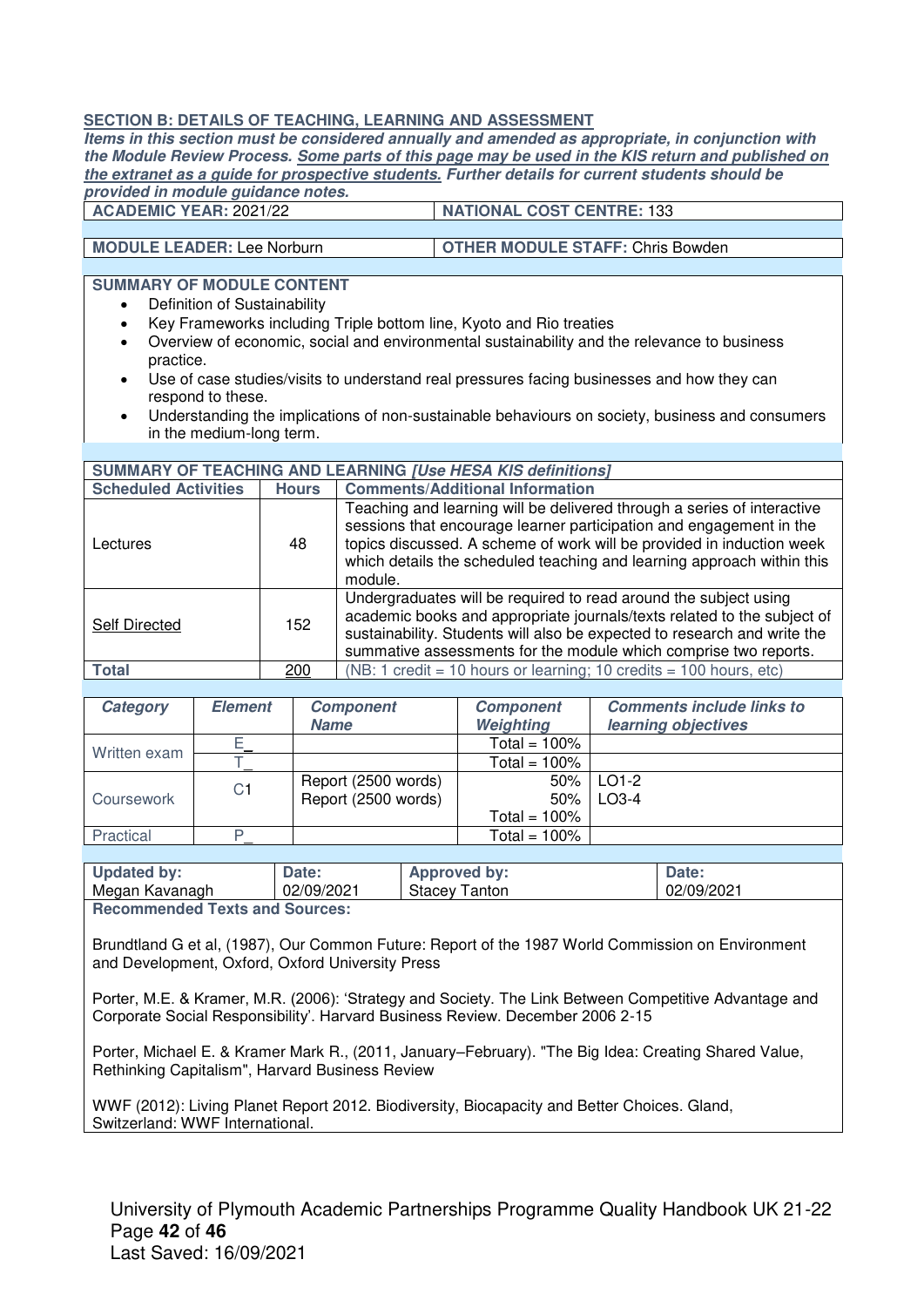| <b>MODULE</b><br><b>CODE:</b> | <b>PETR2004</b>      | <b>MODULE</b><br>TITLE:    | Enterprise and Innovation |  |
|-------------------------------|----------------------|----------------------------|---------------------------|--|
|                               |                      |                            |                           |  |
| <b>CREDITS: 20</b>            | <b>FHEQ Level: 5</b> |                            | <b>JACS CODE: N100</b>    |  |
|                               |                      |                            |                           |  |
| <b>PRE-REQUISITES: NONE</b>   |                      | <b>CO-REQUISITES: NONE</b> | <b>COMPENSATABLE: YES</b> |  |

**SHORT MODULE DESCRIPTOR:** *(max 425 characters)*

The focus of this module is the generic skills required when starting up a business, including the development of innovation in organisations. The module will cover a range of business start-up concerns from initial business ideas to legal requirements. The module examines characteristics of an innovative organisation and contextualises strategic options, including the cultural shift from operational to strategic thinking.

| <b>ELEMENTS OF ASSESSMENT [Use HESA KIS definitions]</b> |   |                        |      |                       |                  |
|----------------------------------------------------------|---|------------------------|------|-----------------------|------------------|
| <b>WRITTEN EXAMINATION</b>                               |   | COURSEWORK             |      |                       | <b>PRACTICAL</b> |
| <b>E1</b> (Examination)                                  | % | <b>C1</b> (Coursework) | 75 % | <b>P1</b> (Practical) | 25%              |
| <b>E2</b> (Clinical                                      | % | A1 (Generic            | %    |                       |                  |
| Examination)                                             |   | Assessment)            |      |                       |                  |
| T1 (Test)                                                | % |                        |      |                       |                  |

**SUBJECT ASSESSMENT PANEL Group to which module should be linked:** Business, Health and Education

**Professional body minimum pass mark requirement:** N/A

#### **MODULE AIMS:**

This module will enable learners to evaluate the effectiveness of innovation on potential success of a small micro business. Learners will develop a range of business skills required to start a micro enterprise. The aim of the module is based around the evaluation of business ideas and the design and production of a professional business plan. Students will understand the barriers to business growth and success, and evaluate and apply a range of strategic decisions to maximise the viability of ventures.

**ASSESSED LEARNING OUTCOMES:** (additional guidance below)

At the end of the module the learner will be expected to be able to:

- 1. Evaluate a business idea and research the potential market for a small business activity.
- 2. Explain how finance can be raised and the legal requirements for a small business.
- 3. Produce a professional business plan based on the innovative proposal report.
- 4. Interpret the barriers to business growth and success, and evaluate and apply a range of strategic decisions to maximise the viability of ventures.

| <b>DATE OF APPROVAL:</b>                                                                                                       | 04/2016                           | <b>FACULTY/OFFICE:</b> | <b>Academic Partnerships</b> |  |  |
|--------------------------------------------------------------------------------------------------------------------------------|-----------------------------------|------------------------|------------------------------|--|--|
| <b>DATE OF IMPLEMENTATION:</b>                                                                                                 | 09/2017                           | <b>SCHOOL/PARTNER:</b> | Petroc                       |  |  |
| <b>DATE(S) OF APPROVED</b><br><b>CHANGE:</b>                                                                                   | Click here<br>to enter a<br>date. | TERM/SEMESTER:         | Semester 2 - SP              |  |  |
| Additional notes (for office use only): For delivering institution's HE Operations or Academic<br>Partnerships use if required |                                   |                        |                              |  |  |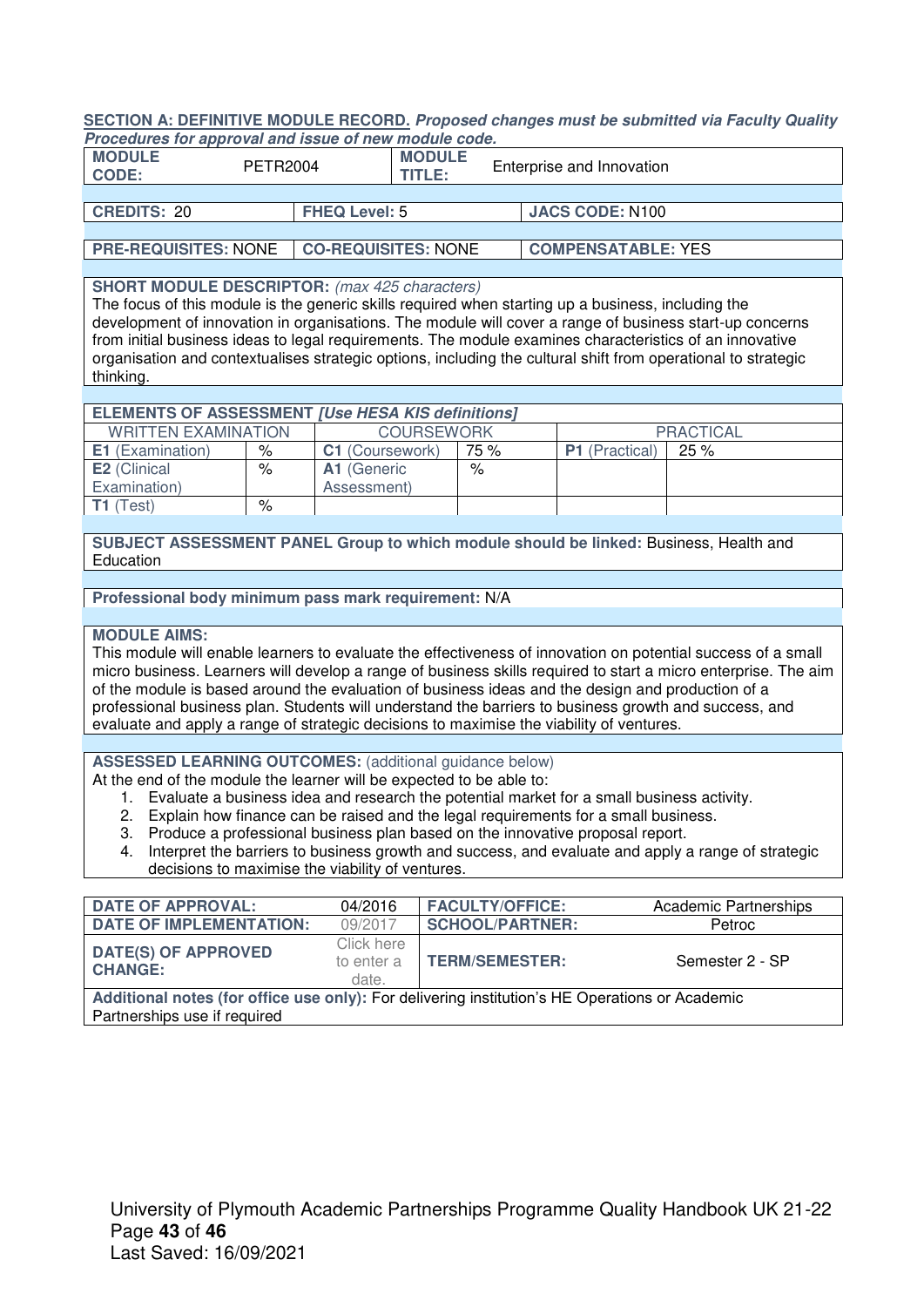**Items in this section must be considered annually and amended as appropriate, in conjunction with the Module Review Process. Some parts of this page may be used in the KIS return and published on the extranet as a guide for prospective students. Further details for current students should be** 

**provided in module guidance notes.**

**MODULE LEADER:** Elizabeth-Ann Lewis **OTHER MODULE STAFF:** None

**NATIONAL COST CENTRE: 133** 

**SUMMARY OF MODULE CONTENT**

- Create and define a business idea
- Evaluate the effectiveness of innovation on business objectives
- Distinguish suitable methods of marketing and sales promotion
- Customer care and retention
- Business growth and success
- Strategic decisions to maximise the viability of ventures
- Legal status of a business
- **Employment legislation**
- **Raising Finance**
- Profit and Loss
- **Financial forecasting**

| SUMMARY OF TEACHING AND LEARNING [Use HESA KIS definitions] |     |                                                                                                                                                                                                                                                                                                              |  |  |
|-------------------------------------------------------------|-----|--------------------------------------------------------------------------------------------------------------------------------------------------------------------------------------------------------------------------------------------------------------------------------------------------------------|--|--|
| <b>Scheduled Activities</b>                                 |     | Hours   Comments/Additional Information                                                                                                                                                                                                                                                                      |  |  |
| Lectures                                                    | 48  | Teaching and learning will be delivered through a series of interactive<br>sessions that encourage learner participation and engagement in the<br>topics discussed. A scheme of work will be provided in induction week<br>which details the scheduled teaching and learning approach within this<br>module. |  |  |
| Self-Directed Study                                         | 152 | Students will research and evaluate the probable effectiveness of a<br>business within the specific area they choose to operate.<br>Reading around the subject of business start-up/innovation using core<br>text books and appropriate academic journals/reports.                                           |  |  |
| <b>Total</b>                                                | 200 | (NB: 1 credit = 10 hours or learning; 10 credits = 100 hours, etc)                                                                                                                                                                                                                                           |  |  |

| Category     | <b>Element</b> | <b>Component</b><br><b>Name</b> | <b>Component</b><br>Weighting | <b>Comments include links to learning</b><br>objectives |
|--------------|----------------|---------------------------------|-------------------------------|---------------------------------------------------------|
|              | E_             |                                 | $\%$<br>Total = $100\%$       |                                                         |
| Written exam |                |                                 | %<br>Total = $100\%$          |                                                         |
| Coursework   | C <sub>1</sub> | <b>Business Plan</b>            | 75%<br>Total = $100\%$        | LO 2, 3 and 4                                           |
| Practical    | P1             | Presentation                    | 25%<br>Total = $100\%$        | LO <sub>1</sub>                                         |

| <b>Updated by:</b> | Date:      | <b>Approved by:</b>  | Date:      |
|--------------------|------------|----------------------|------------|
| Megan Kavanagh     | 02/09/2021 | <b>Stacev Tanton</b> | 02/09/2021 |
|                    |            |                      |            |

**Recommended Texts and Sources:** 

FINCH, B. (2013). *How to Write a Business Plan*, Kogan Page.

EVANS, V. (2011). *The Financial Times Essential Guide to Writing a Business Plan: How to Win Backing to Start Up Or Grow Your Business*, Financial Times/Prentice Hall.

TAYLOR, D. (2015). *The Secrets of Big Business Innovation: An insider's guide to delivering innovation, change and growth*, Harriman House Publishing.

University of Plymouth Academic Partnerships Programme Quality Handbook UK 21-22 Page **44** of **46** Last Saved: 16/09/2021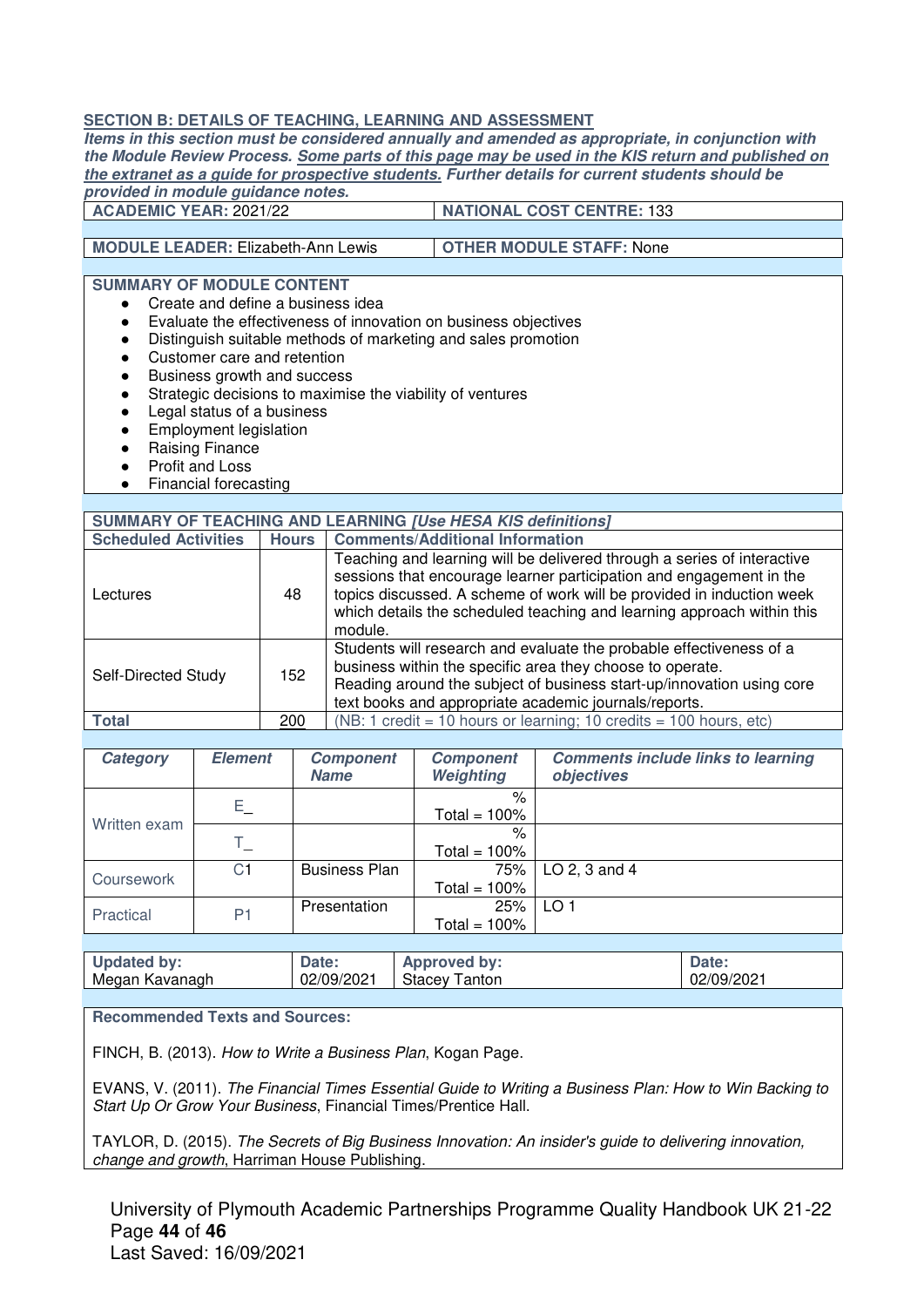| <b>MODULE</b><br>CODE:      | <b>PETR2005</b> | <b>MODULE</b><br>TITLE:    | Financial Management      |  |
|-----------------------------|-----------------|----------------------------|---------------------------|--|
|                             |                 |                            |                           |  |
| <b>CREDITS: 20</b>          |                 | <b>FHEQ Level: 5</b>       | <b>JACS CODE: N100</b>    |  |
|                             |                 |                            |                           |  |
| <b>PRE-REQUISITES: NONE</b> |                 | <b>CO-REQUISITES: NONE</b> | <b>COMPENSATABLE: YES</b> |  |

**SHORT MODULE DESCRIPTOR:** *(max 425 characters)*

This module is designed to develop an understanding of the sources of finance and costing information required by a business and the issues facing managers when making decisions regarding financial resources. Students will be expected to evaluate the role of the stock exchange in the provision of finance and analyse investment appraisal techniques when investing in capital expenditure.

| <b>ELEMENTS OF ASSESSMENT [Use HESA KIS definitions]</b> |     |                   |     |                  |                |  |
|----------------------------------------------------------|-----|-------------------|-----|------------------|----------------|--|
| <b>WRITTEN EXAMINATION</b>                               |     | <b>COURSEWORK</b> |     | <b>PRACTICAL</b> |                |  |
| E1                                                       | 50% | C <sub>1</sub>    | 50% | P1 (Practical)   | % or Pass/Fail |  |
| (Examination)                                            |     | (Coursework)      |     |                  |                |  |
| <b>E2</b> (Clinical                                      | 0%  | A1 (Generic       | 0%  |                  |                |  |
| Examination)                                             |     | Assessment)       |     |                  |                |  |
| T1 (Test)                                                | 0%  |                   |     |                  |                |  |

**SUBJECT ASSESSMENT PANEL Group to which module should be linked:** Business, Health and Education

**Professional body minimum pass mark requirement:** N/A

**MODULE AIMS:** 

This module enables learners to identify and evaluate the accounting information relevant to decision making and analyse the key drivers which aid the financial planning process.

**ASSESSED LEARNING OUTCOMES:** (additional guidance below)

At the end of the module the learner will be expected to be able to:

- 1. Evaluate a range of internal and external sources of finance.
- 2. Discuss the role of the stock exchange in the provision of finance.
- 3. Classify costs and evaluate the use of break-even analysis as a financial planning tool.
- 4. Evaluate a range investment appraisal technique such as NPV, ARR and IRR.

| <b>DATE OF APPROVAL:</b>              | 04/2016                           | <b>FACULTY/OFFICE:</b> | Academic Partnerships |
|---------------------------------------|-----------------------------------|------------------------|-----------------------|
| <b>DATE OF IMPLEMENTATION:</b>        | 09/2017                           | <b>SCHOOL/PARTNER:</b> | <b>Petroc</b>         |
| DATE(S) OF APPROVED<br><b>CHANGE:</b> | Click here<br>to enter a<br>date. | <b>TERM/SEMESTER:</b>  | Semester 2 - SP       |

**Additional notes (for office use only):** For delivering institution's HE Operations or Academic Partnerships use if required